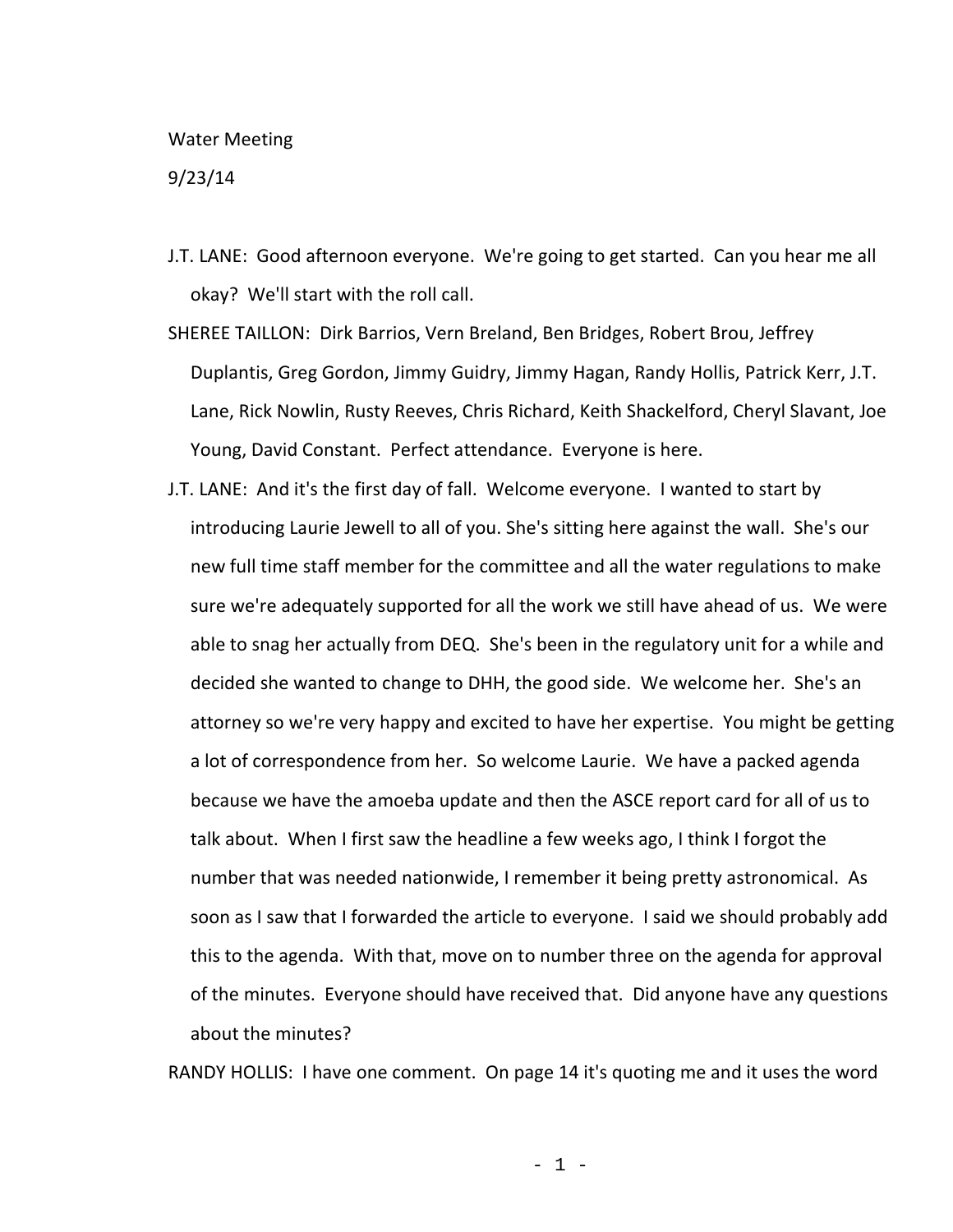turf. The correct word is curve. Occurred in about three places.

- J.T. LANE: We will correct that and re-upload a revised copy with that revision. Any other questions? Do I have a motion to approve the minutes with that revision? Jeff seconds. Any objections? Thank you. We'll move on to agenda item number 4. Jake, an update on the amoeba.
- JAKE CAUSEY: Okay, so on the amoeba update we did launch a surveillance, I guess we're calling it a surveillance program, on August 11th to begin doing some I guess testing for the presence of thermophilic amoeba whether they flagellate or not which would indicate naegleria species and then specifically PCR analysis for naegleria fowleri specifically. So included in your handout is a graphic of the results that we have so far. Typically about a two week turnaround in the lab from when we drop the samples off and get results back. It's certainly an interesting graphic that you can make some observations from. One thing I'll mention at least everyone benefits looking at the graph is that the E bar system is a purchase system, or at least was at the time of sampling, a purchase system purchased all of the water from South Toledo Bend. So that's just a little relationship there. Actually since the time of the sampling they are now buying a 100 percent from Sabine Water District. I actually think for other reasons, but anyway. That's that. As we get more results throughout the summer we are, all of these systems on this graph are chloramine systems. We have sampled some free chlorine systems and ground water systems since so we are trying to get a broad view, different source types, different geographic areas and things. Although we won't have a huge number of samples, hopefully we'll at least have some samples from different types of systems this summer. I guess that's really all I'll say about the graph. You can make your observations, but there's still a lot of evaluation that needs to happen. We certainly are seeing thermophilic amoeba and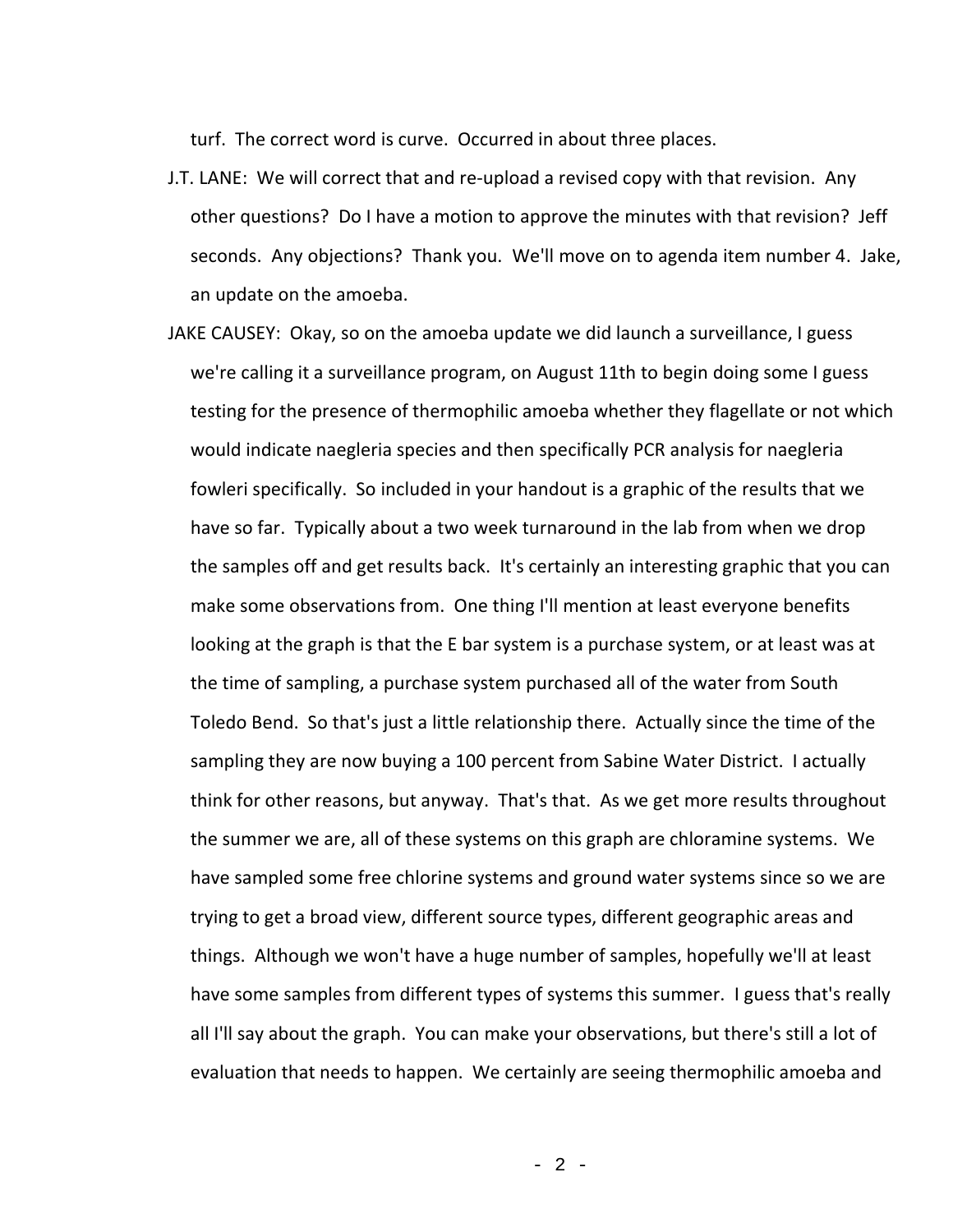naegleria with the presence of low levels of total chlorine. So I do want to mention we did have a science advisory group this past Friday where we had CDC, EPA, folks from Arizona, Southern Australia, Western Australia. And actually Dr. Afia Zafar from Pakistan has joined us on several calls now and they've actually now had 10 deaths this year that they don't attribute to recreational water exposure. There's some speculation made about the ablution process as for as prayer and water in the nose. This doctor indicated a lot of these patients are frankly not that religious. They still question where some of the exposer is happening. An interesting fact so far it's been all males. They have not had any females. Kind of a strange thing, but that's their experience thus far. I do want to say that the folks from Australia we shared these graphics with the folks on the science call. Folks from Australia really emphasized their chloramine systems they really strive to maintain a 1 milligram throughout. If they fall below a .5 or .5 or below it's kind of all hands on deck for them, especially during the warm temperature months which is high risk peak. The other thing I wanted to mention the AWWA water quality technology conference is in New Orleans and there is a seminar devoted to naegleria fowleri that CDC, University of Arizona, myself, and Corona, and Dr. Geoffrey Puzon from Western Australia. Quite a group of presenters that's going to be talking about all the different experiences. So since it is going to be right here in New Orleans I wanted to mention it to everyone in case you would like to attend and have that audience there to ask questions. It's really all I got on the update so far.

- PATRICK KERR: Are you seeing a correlation between disinfection and chlorine, that correct levels have any more propensity to include?
- JAKE CAUSEY: We did ask the folks, especially those in Australia, just these results we had two results where we had levels above .5. I think a .7 and may be a .8. Where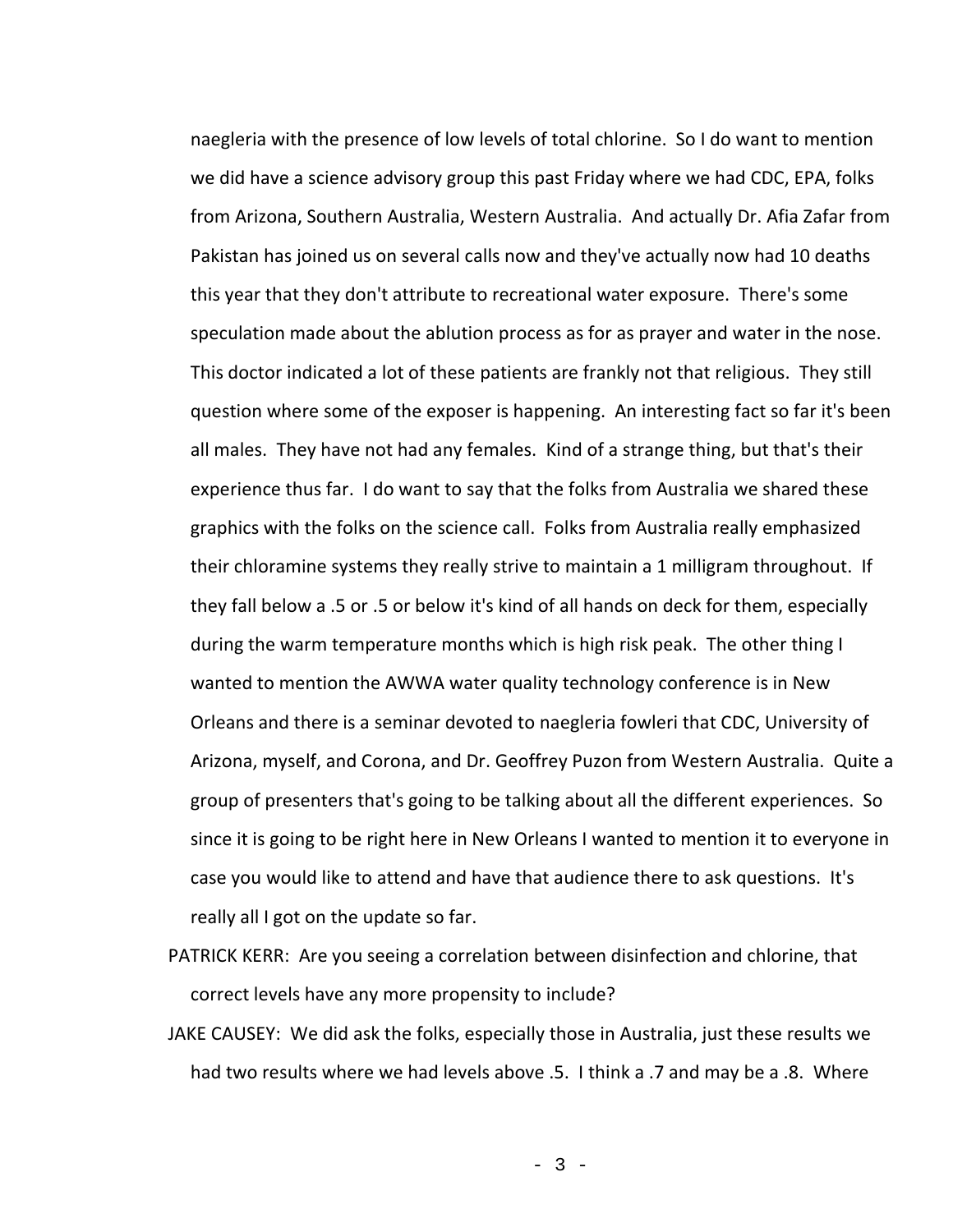we did have thermophilic amoebas where we didn't necessarily see naegleria. Basically ask them do they routinely see the amoebas in that range and they said typically no. They have had occasions where they saw thermophilic amoebas, but their responses are specific if it's thermophilic naegleria or they also look for (inaudible) amoeba because they had infections, which we're not even looking at that. Generally those two results seem to kind of, I don't know that we would expect to see thermophilic amoeba generally present at total chlorine levels between .5 and 1.0. We got a small number of samples and again also thermophilic naegleria fowleri levels as well. Which we haven't thus far, but certainly that's a lot of the information that we want to derive from the surveillance program what are we seeing and what are the conditions.

BEN BRIDGES: These are all chloramine systems?

- JAKE CAUSEY: On this particular sheet yes. One system, the St. John, is a ground water system. The others are surface. And again, the St. John a membrane filtration plant for their ground water.
- RANDY HOLLIS: (inaudible) system down here, clearly all three samples are below the .5. Now they've switched to Sabine, is that surface water? So that's ground water.

JAKE CAUSEY: So Sabine is ground water using free chlorine.

- RANDY HOLLIS: Have those results that show if you're free chlorine and now you go back and test this system is that amoeba still in the (inaudible) or did the free chlorine at .5 take care of it?
- JAKE CAUSEY: Right now they are performing a free chlorine burn at 1.0. I'm not sure the exact level. I presume they must be getting free chlorine greater than .5 from Sabine, but I know they were already set up at certain tanks the ability to boost as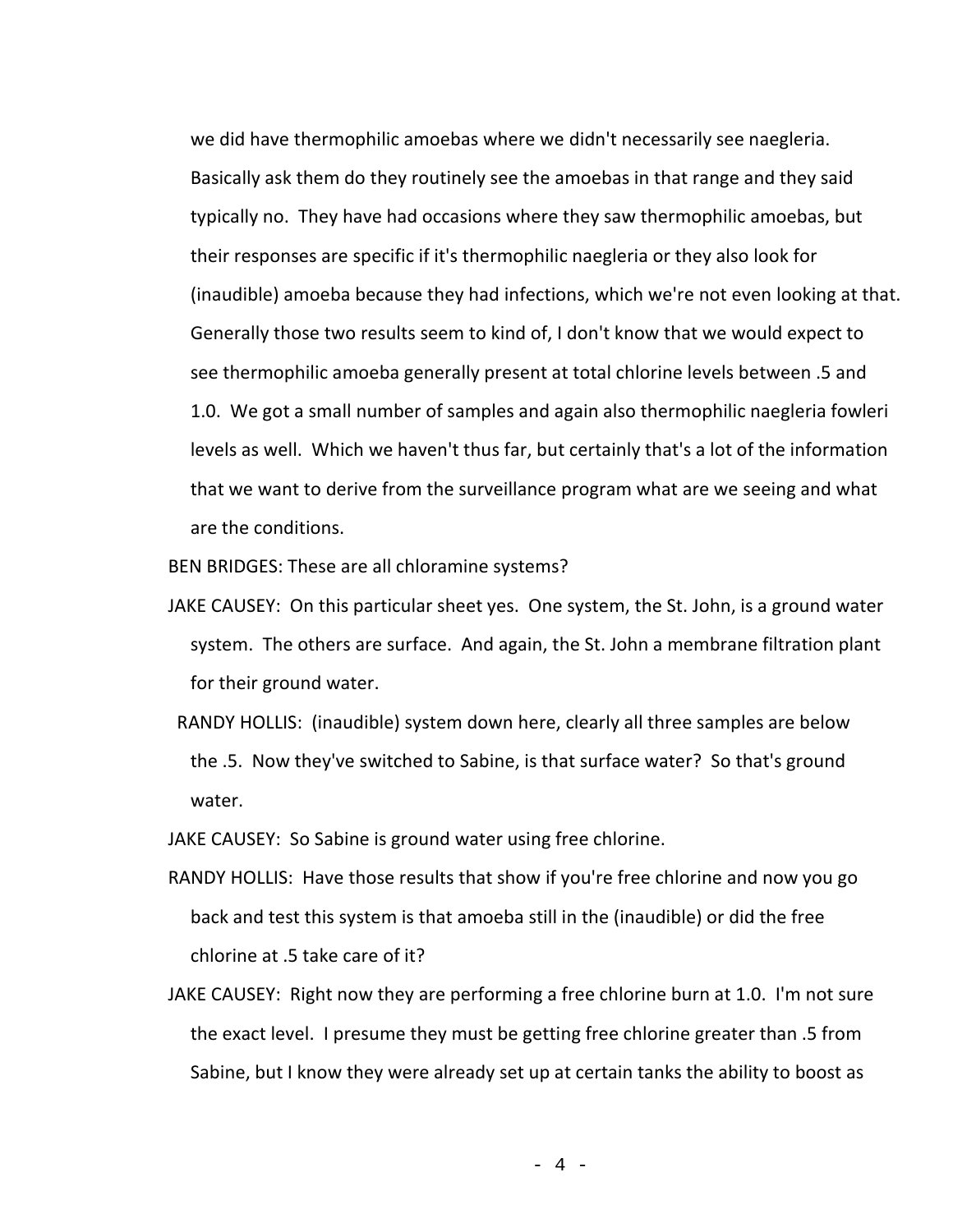well. Seem to change their mode of operation several times throughout the year. At one point they were buying water from South Toledo Bend and adding free chlorine and screwing up the residual significantly. They are now a 100 percent buying from Sabine ground water free chlorine. Once they go through the 60 day burn period we'll sample. But we will be doing some sampling of ground water systems free chlorine to see what we find. We do try to look at frankly historically what the residual levels have been at different sites and try to look at areas that seem like the greatest risk. I think we had at least maybe six additional systems we've sampled since then. Results may be the end of this week. By the time the water kind of cools down it may be below 20 degrees Celsius, at least 20 to 25 systems. We'll have a little larger group to look at.

ROBERT BROU: On St. John number one sample .73 point of entry. Do you think there's a failure in their filtration?

JAKE CAUSEY: That's the residual they have been running at for quite a while.

- ROBERT BROU: Immediately outside of their fence, the point of entry to the distribution system is positive for amoeba and only a .73 something happened.
- JAKE CAUSEY: They obviously are leaving the plant with a much higher residual and should have been at that time to maintain a .5 throughout.
- J.T. LANE: Any questions, discussion? With that we'll go to agenda item number 5, the report card and Jeff's going to give us a review of that and have a discussion on that.
- JEFFREY DUPLANTIS: I'll start national wide and get down into the state report card. I don't know how many of you are aware back in 2009 ASCE national did a report card and updated it in 2013. What you have is an executive summary from 2013, and again this is a national evaluation of all the different criteria. I gave you a business card. It has a scanner on the back and what you can do that downloads an app for an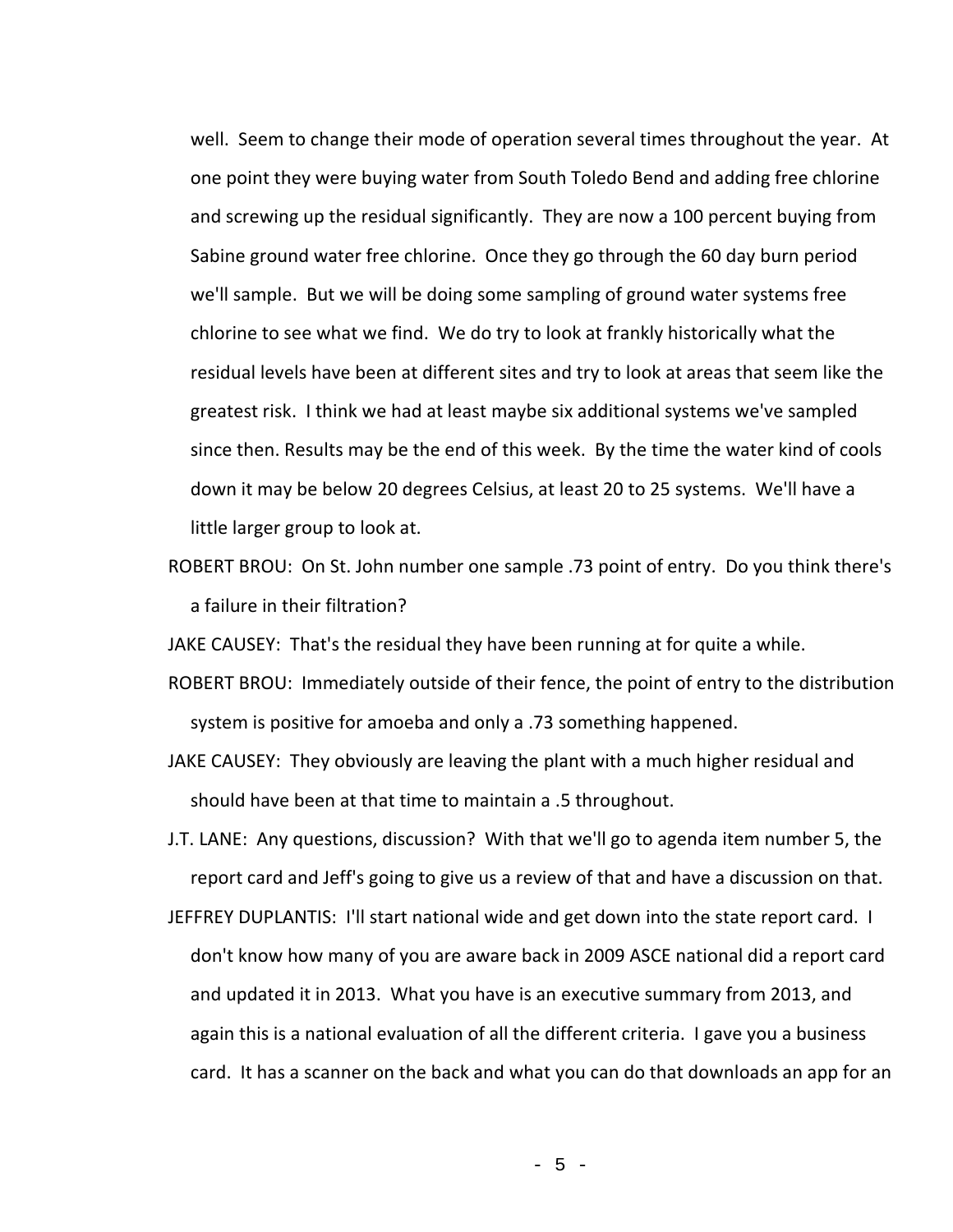iPad and I think they have one for a phone, an iPad app as well and you can zero in on the different categories solid waste, water, drinking and actually gets down into the states so that you can go back and look at those as well and you can come and look at Louisiana. Again, that's from a national prospective. So in 2012 the Louisiana section of ASCE decided they were going to put together a committee and do a report card solely geared towards Louisiana. This is the actual full blown report card. I didn't have enough in my office to bring one for everybody so if you want one that's the whole document let me know. I have a few copies with me and if I run out I can get you some. What this is is a tri-fold flier that we use when we go to meetings and that sort of thing to provide and it basically gives a breakdown of each of the different categories and almost a summary paragraph of the findings for each of those. Specific to drinking water the grade was a D+ back in 2012. The grading system was based on basically four categories. Condition, which included the physical condition to raw water pump, well, treatment plant, distribution system. Resilience was the ability of the water system to meet the requirements of the sanitary code and 10 state standards. Capacity which was the ability of the water source and water system to provide potable water for current and future conditions. And then we also looked at funding which was the financial ability of the water system to maintain a system properly, cost effectively, and in accordance with regulation. Those were the four categories from the water system. Each of the other categories within the study had similar type categories that were looked at. And again we went through, looked at it at the front of the full report card is a committee and so you can go and see who served as the chair for each of the different committees for each of the different categories and who served on those committees. Jake I think served on the water and wastewater committees. So anyway, if y'all have any questions. Again, if y'all

- 6 -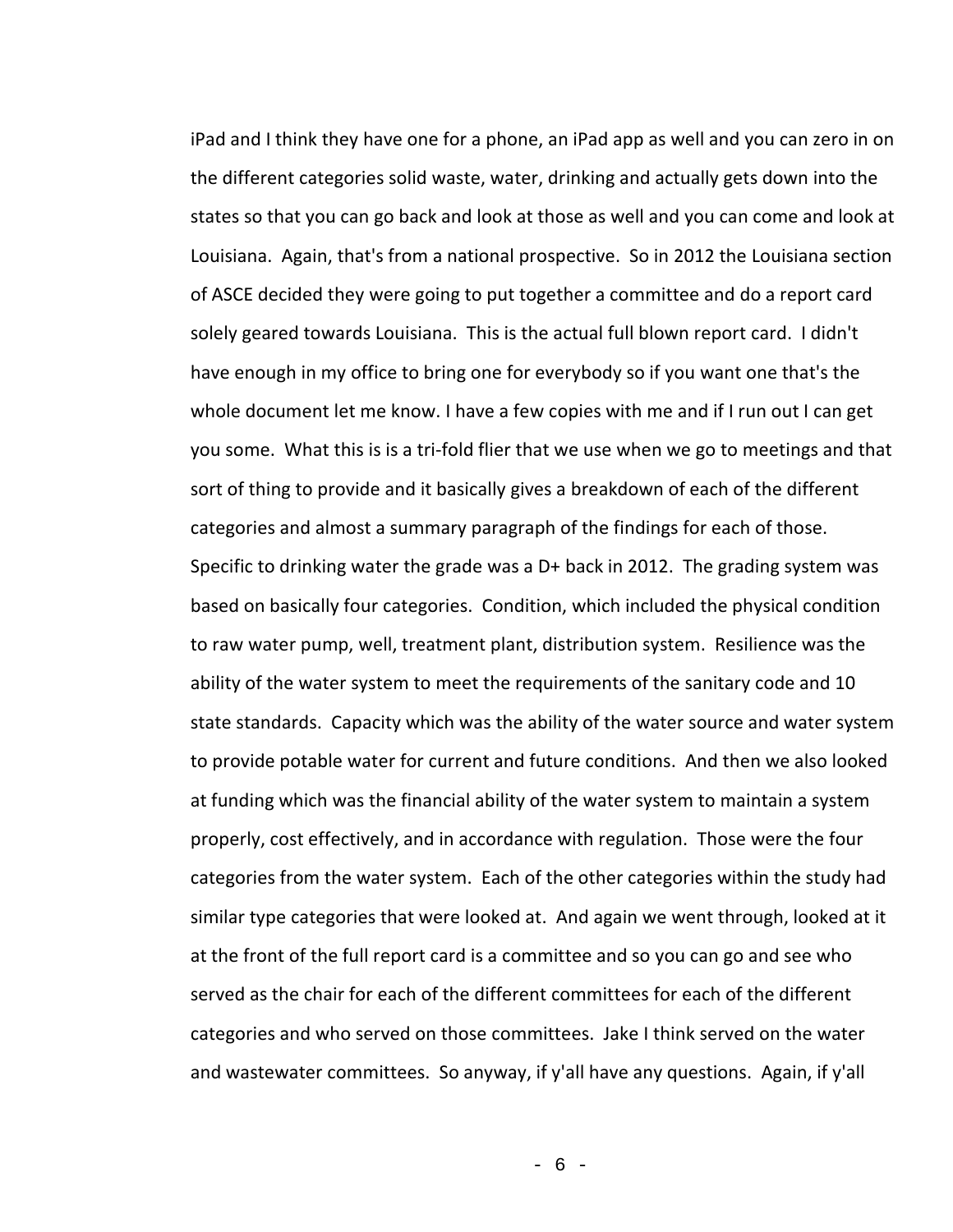want a hard copy the full Louisiana one let me know and I can get you a copy of that. I don't know if there was any particular questions or anything else y'all wanted to talk about?

RANDY HOLLIS: Where do we fare better than other states?

- JEFFREY DUPLANTIS: We didn't compare. If you go in the national, if you go look at the national you can see from state to state, but again the national one didn't get into the interviews and the meetings with the people that we did. I think there is DOTD information and FHA information, probably some DEQ information and things like that. We got down and sat down with DHH and had interviews and discussions. Jake, I don't know if you wanted to elaborate more on what happened as far as the water one.
- JAKE CAUSEY: I remember the 2012, trying to remember the 2013 update. We definitely had a lot of the work existed especially with the surveys we do for SRF grant, typically future needs. Trying to remember there was several folks involved trying to locate what all the resources were consolidated to make this. I think it's something that's been used certainly at the national level time and time and time again. Just demonstrates the independent cost to maintain these utilities. I guess hopefully something that we can keep using more and more to remind the public what's needed.
- JEFFREY DUPLANTIS: One of the things from a state level it's been more of an infrastructure focus. We've made presentations to the transportation committees on the state legislative side of things, couple rural caucuses, things like that. So we're trying to get out. It's been kind of more of a transportation related focus on a lot of those meetings. So if there's a need to get out and start talking to some other people about some of the other categories in here we can look at doing some of that.

- 7 -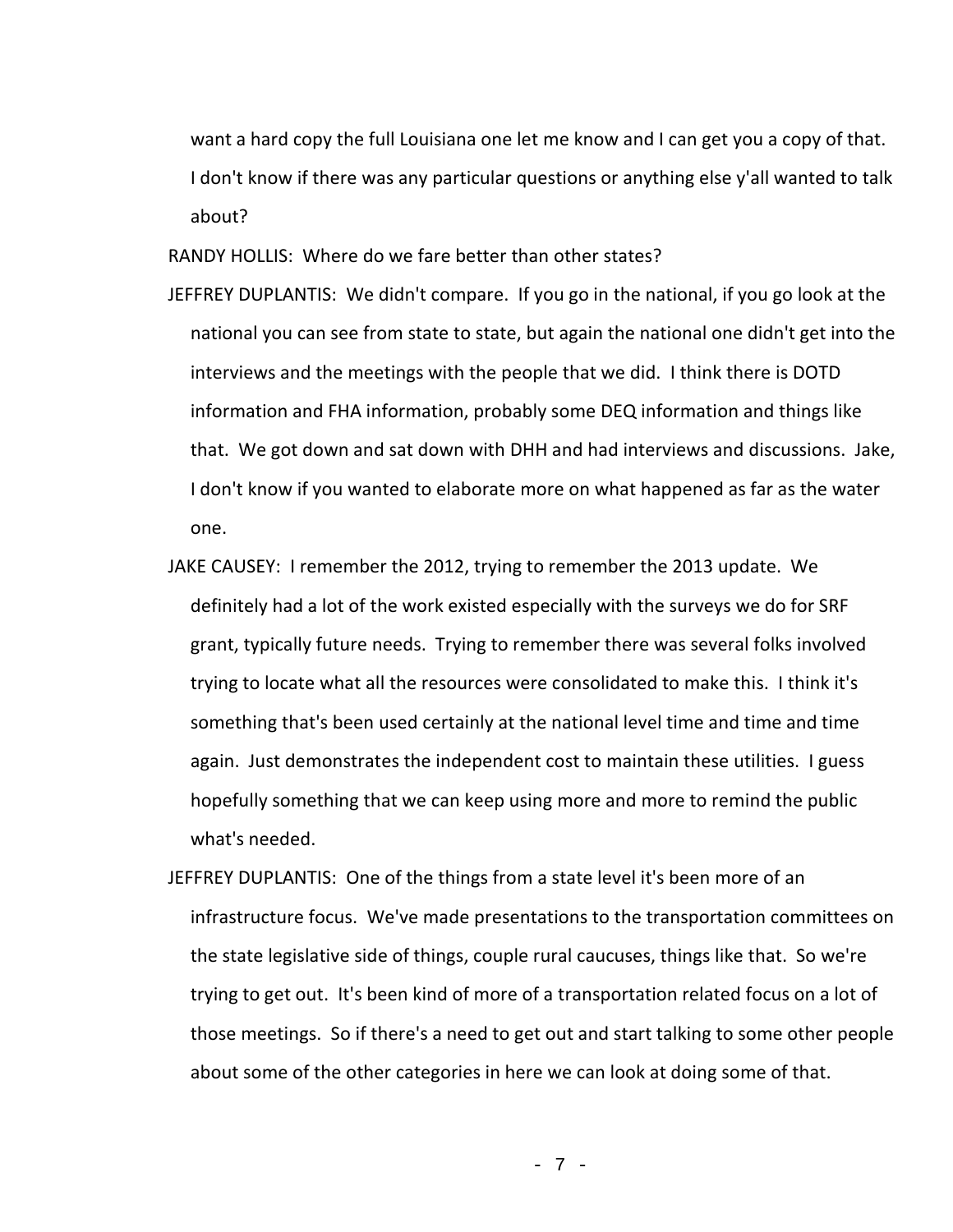There's been some discussion about doing an update to the Louisiana one, possibly look at may be five years after this one, may be 2017. It was about a year and a half effort of quite a few people from around the state, engineers from around the state, as well as others from state agencies, local agencies, working on this. It was a pretty big effort. We're hoping that the people who worked on it kind of forget how much it took to do it so they'll do it in 2017.

J.T. LANE: Do you know the 2012 grade the nation got for drinking water? JEFFREY DUPLANTIS: If you look from 2012 or 2009 to 2013 I think it went up from a D- to a D overall. Fairly insignificant. We're moving in the right direction, but when you're talking about your kids coming back home from school and they went from a D- to a D, not really happy about that. Dollar amount we were talking about, looking at 1.2 trillion dollars in infrastructure upgrades that are necessary. Basically that means we need to do 1.2 trillion dollars' worth of work right now to get our entire infrastructure, that's nationwide, not Louisiana, to get our infrastructure up to a passing grade. At this moment in time. That's really all I have.

- J.T. LANE: Comments? With that we'll go into old business and review our part 7 and part 9 side by side. Start with part 7. You should have a red line copy of part 7 with a copy of the side by side, the subcommittee's recommendations and DHH's recommendations. With that Jake or Caryn? What is easier in reviewing this for discussion? Easier to go to the side by side or do you have a preference? JOSEPH YOUNG: Marked up.
- JAKE CAUSEY: So I'll quickly go through the comments that we had on this part. So the first comment is relative to insertion of the word current AWWA standards. And the only comment is that as stated previously need to specify what that current addition is. And we can incorporate that I guess where the file, the code version. The next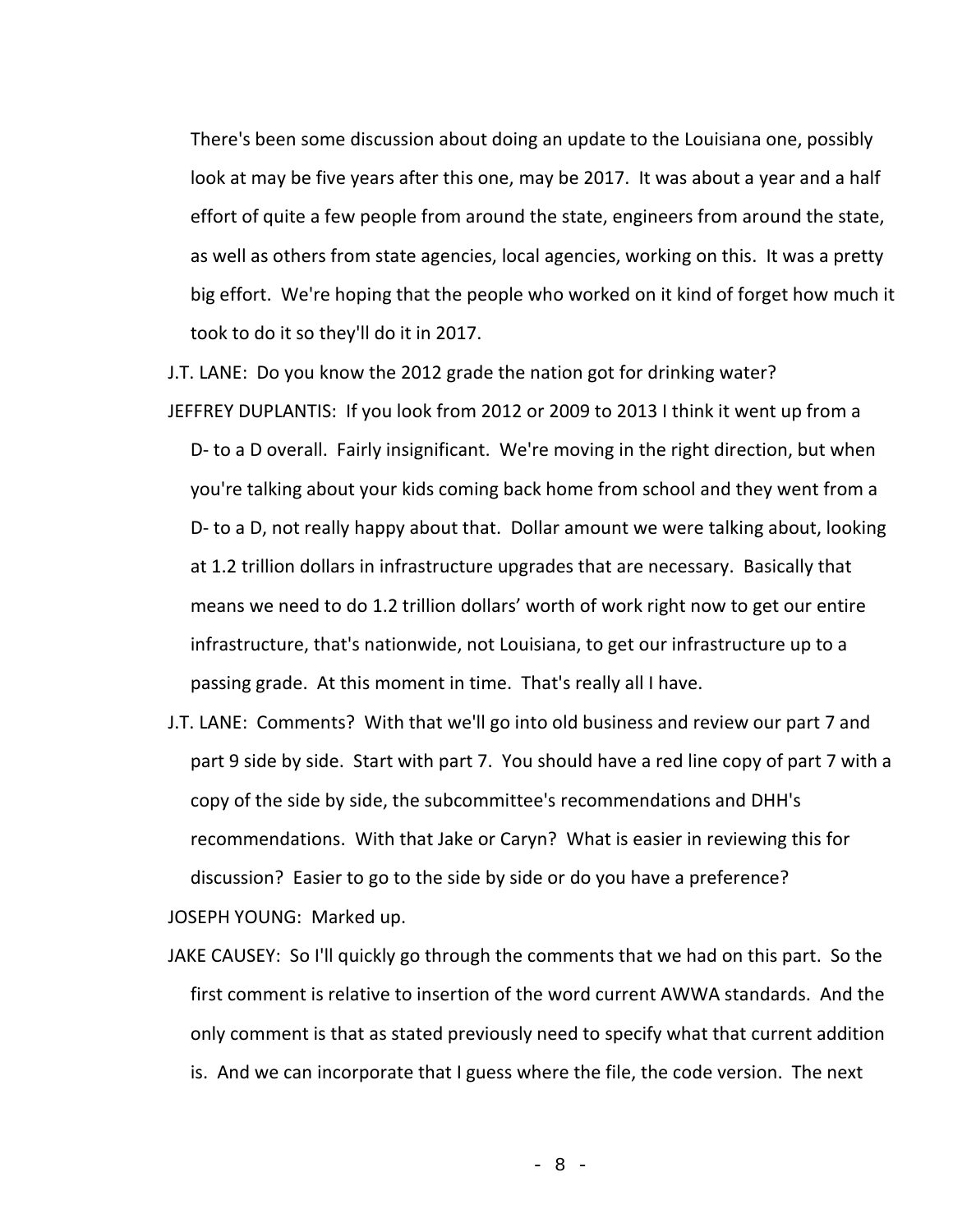comment is relative to, so generally throughout the enforcement notes similar to I guess like applicability statements in a sense and I guess it also seems to relate to the grandfathering notion that's been discussed. And I think our proposal at this time is that we have these notes in here we can't insert these notes in this format really, but we'll propose a format to incorporate that particular desire in a way that can go into the code. I think right now, certainly one thing Laurie had begun looking at is how other states incorporate similar grandfathering or what have you is basically starting with the chapter or whatever this applies to everybody and then in particular section you get specific about for new construction or modification systems shall. I don't know at the end of day how many of those things we're going to have, but at least it's a very straight forward approach verses having another section that restates, makes exceptions to in certain circumstances. I think for the purpose of this document we retain these notes, we got comments on some where may be you had a different line of thought, but so we left those moments in here. Comments certainly noted exactly like that isn't going to work for rule language. Retaining the document so we can propose a different format to effectively accomplish the same thing. I guess that's what the DHH comment means.

J.T. LANE: Just so we're clear, a format placement issue verses...

JAKE CAUSEY: It may be more than format in a sense of how you write it. I think sort of what's effective would remain the same. Again, how it's structured within that chapter I'll just say is uncertain right now. Certainly get the gist of what the intent is. We just left it as that for now and then we'll kind of do more research and figure out what we think is the best way to incorporate that as actual rule language. Can't just put a parenthesis that says enforcement.

RANDY HOLLIS: Let's go back to the first one here. Current AWWA, this is going to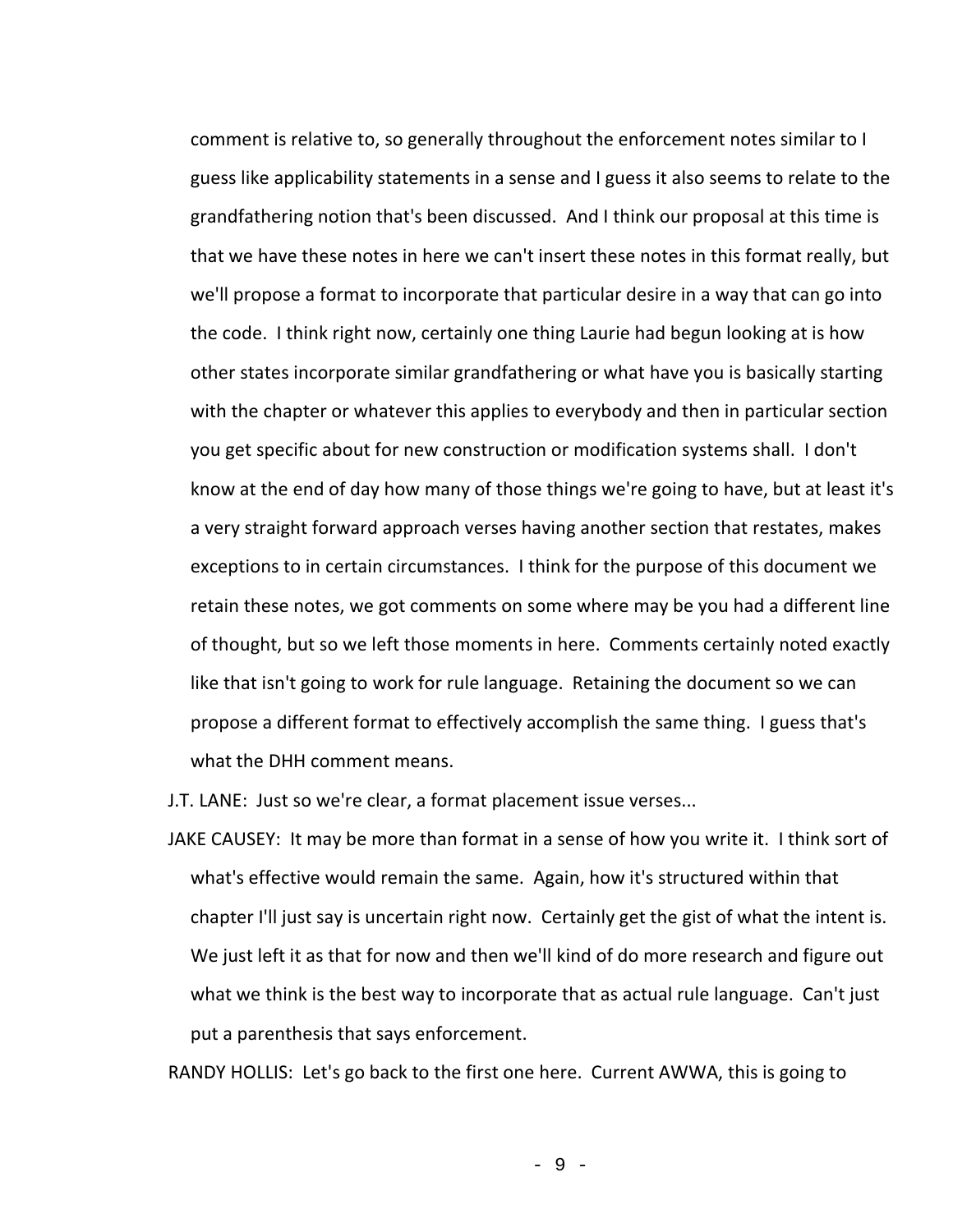come up time and time again. How are we going to put language in here about that? We can't put the latest, so do we leave that out and just say steel structures shall follow AWWA standards?

JAKE CAUSEY: One way in the plumbing code, cause we do have a lot of standards referenced in the plumbing code, we created a separate table that has all the standards listed with the specific conditions it's adopted. Within the text when you say steel structures shall follow AWWA no (inaudible) standard applicable, but T250 you go back to table 2 and whatever so T250 means the 2011 addition blah, blah, blah. So it is specific so as you update standards you don't really have to change the text, just update the table. But you do have to adopt an addition and later you can adopt a new addition. Can't just arbitrarily reference to the latest and as they change the rule automatically changes.

RANDY HOLLIS: What legal method do we have to follow to update the table? JAKE CAUSEY: The rule making process.

RANDY HOLLIS: Go back to the legislature?

PATRICK KERR: Not the legislature, just rule making.

JAKE CAUSEY: It's either create a table that has all those or reference each specific addition. We're not going to have that many, we really don't need that table. It makes a lot more sense just to see how many there is, do it within the text, or have a table. It will specify the addition. The next comment was relative to the enforcement note. The section says fire flow requirements established by, may be the word appropriate stricken as well, established by the Property Insurance Association of Louisiana should be satisfied where fire protection is provided. It's not a shall so it is not a specific requirement, but there was an enforcement note so I guess the comment is that enforcement note doesn't seem necessary since it's a should.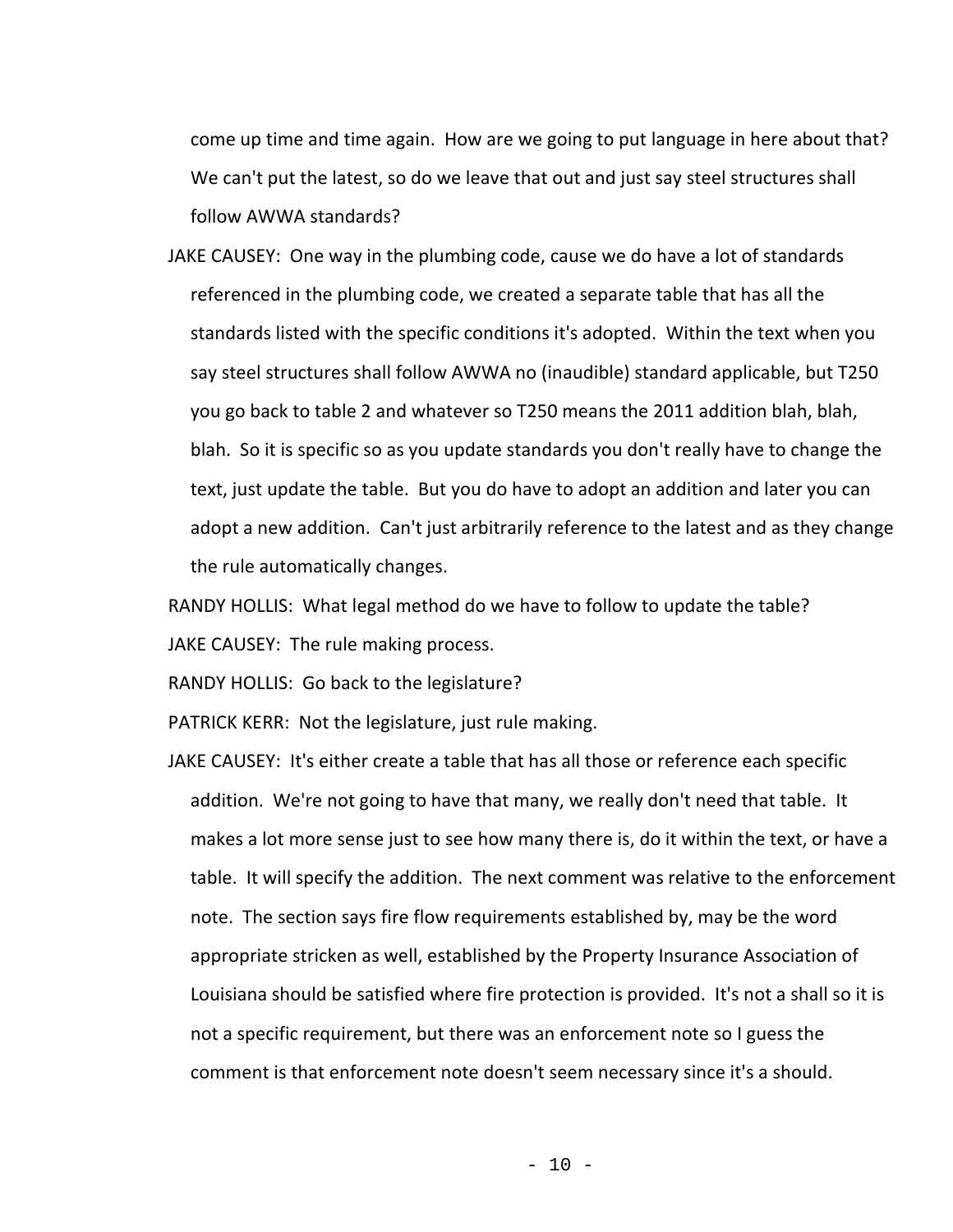PATRICK KERR: I thought we weren't going to put shoulds in here. The reason I say it now is because PIAL changes their standards routinely and I don't know this is a should I don't know what difference it makes to the department whether a system meets PIAL recommended fire flow requirements. It seems to me it should come out in its entirety. If you want to direct something that will be fine, I'm afraid of a liability, honestly.

RANDY HOLLIS: To follow up on that, water systems only (inaudible) 40 percent. PATRICK KERR: With the rating.

- RANDY HOLLIS: So we're saying it should meet that and I think it does because it's saying should be satisfied where fire protection is provided. It's implying it is only 40 percent of the rating for water, the other 60 percent is the fire department and communications. And if you get the water system to a 100 percent and the fire department is a 20 percent the deficiency is going to kill you. You don't want one far ahead of the other. I think for water quality we shouldn't even address this. Delete it from our standard.
- PATRICK KERR: I agree because there are also various levels of PIAL requirements. We happen to be a class one city in Baton Rouge and our fire flow requirements are driven by that. It's a political issue, not a health issue. I don't see any health purpose for this language to remain.
- RANDY HOLLIS: That's a decision of the people that live there and what they want to pay for, not water quality.
- JAKE CAUSEY: We had it as a should. In a lot of cases there are local ordinances that trump that, that do mandate fire protection be provided so. But anyway, I did talk to PIAL they said we just follow AWWA fire flow, I'm not sure the manual or the standard is, but that's all they referenced. I don't have any particular heartburn with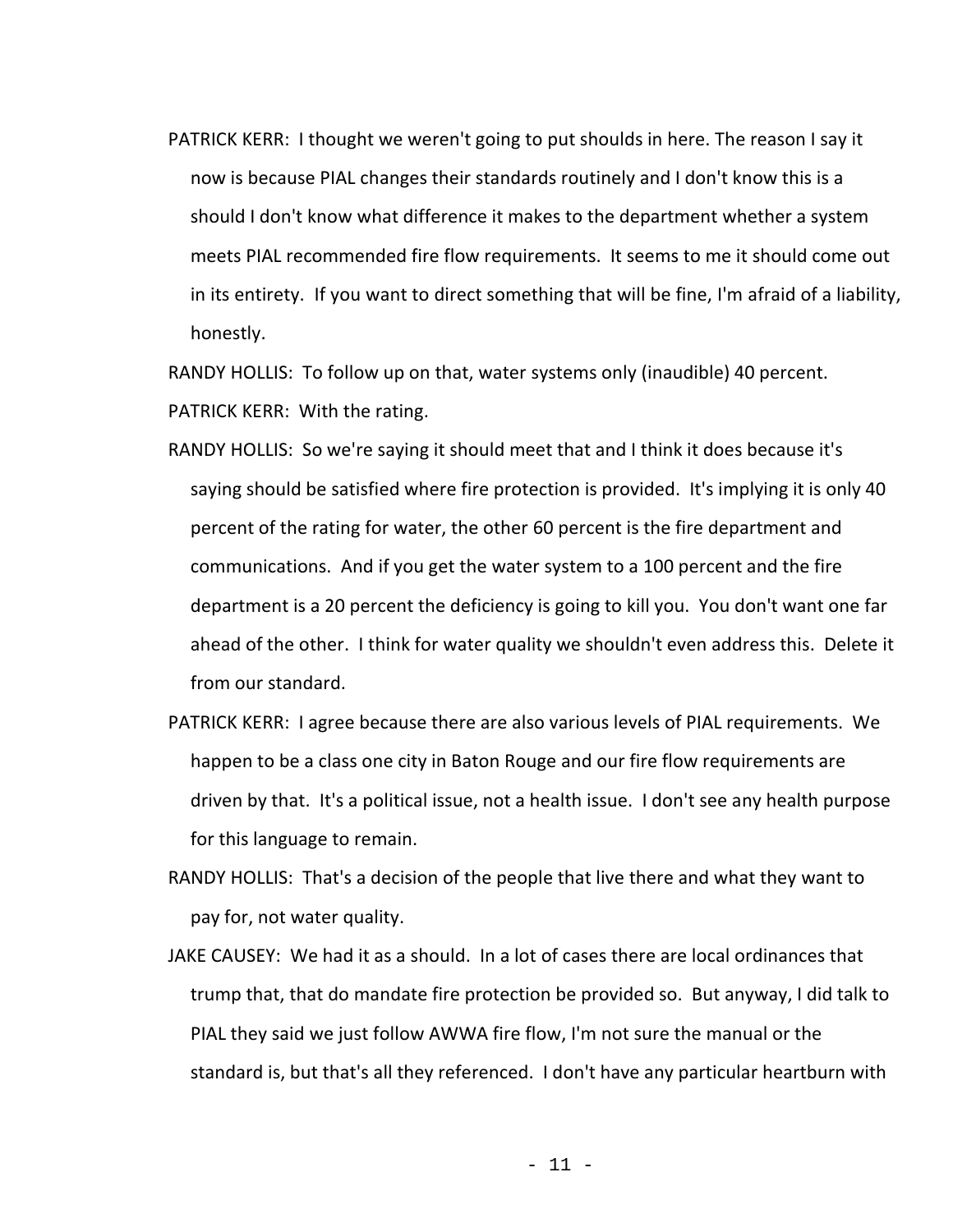that.

ROBERT BROU: Take a vote and strike that.

J.T. LANE: Delete it and we'll take a vote when we have the final.

- JIMMY GUIDRY: If they don't do it we're not going to enforce it, but it does impact our water quality. If we lose pressure because they didn't build it to sustain pressure for fire then you are putting our water systems at risk. I'm not saying it has to be in our rules, but there's got to be an understanding that if they don't meet that requirement and they're going to use that water and lower the pressure they are putting our water at risk in my mind. They should have to be required.
- RANDY HOLLIS: The very first part under A says the minimum storage capacity for systems not providing fire protection shall be equal to the average daily consumption. You have 24 hours of storage sitting there according to that. Now if you don't have that much storage then it allows you to put in standby power to continue to operate. So we're not jeopardizing the system by taking out fire protection. We have more than enough sitting there.
- PATRICK KERR: If we want to leave something about fire protection though I think you could just say fire flow requirements shall be considered and we don't need to cite anyone else just the design engineer needs to know if I'm putting fire hydrants in have a system that's capable of providing fire protection. I need to be concerned about low pressure when fighting a fire. I think that might kill both concerns. Just take the PIAL out because they are not a regulatory body. All that happens if you fail a PIAL survey you go see the mayor, it's bad. But it's not got anything to do with health.
- RANDY HOLLIS: Use the word considered not satisfied. Satisfied implies we are going to (inaudible).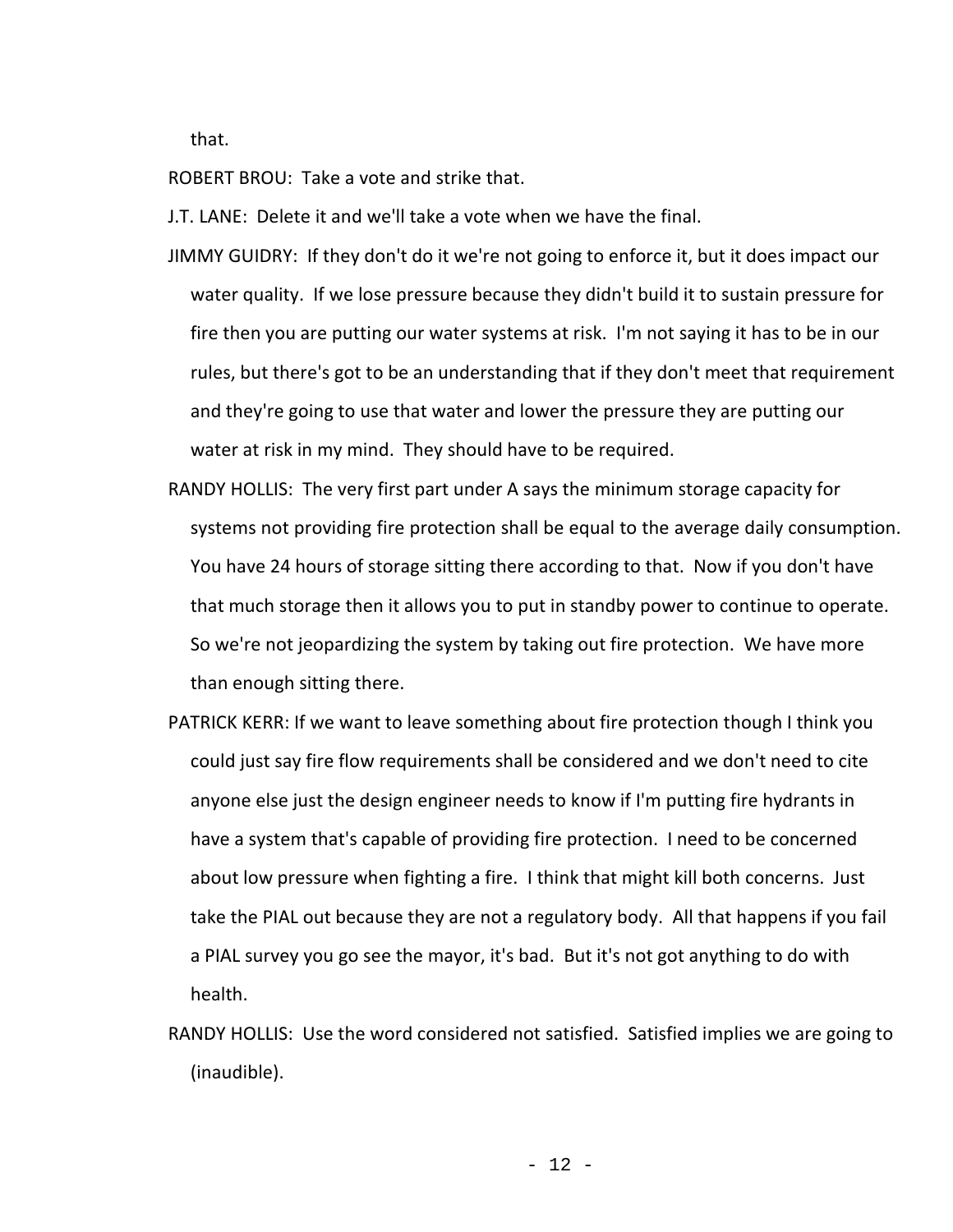PATRICK KERR: If you want to leave something in there like that Dr. Guidry I would be fine with that.

JAKE CAUSEY: Fire flow requirements shall be considered, is that good?

CHRIS RICHARD: The very first sentence says storage facilities should have sufficient capacity as determined from engineering studies to meet domestic demands and where fire protection is provided. It's telling you to take that into consideration the very first sentence.

JAKE CAUSEY: Okay. That will cover that. We can strike C.

- RANDY HOLLIS: A question about the next one. Location of reservoir, isn't there a major conflict between A and B? A is saying the lowest level in sump floors shall be placed above a 100 year flood elevation. And then in B the second sentence, says if the bottom of a storage reservoir must be below the normal ground surface at least 50 percent of the water depth. I realize that's not flood elevation, but does it lead into a conflict? Do you allow ground storage reservoirs below ground surface?
- JAKE CAUSEY: We have and I'm trying to recall we just built one, (inaudible). They are well above flood elevation, but part of the storage is below the ground surface.

RANDY HOLLIS: So the (inaudible) is acceptable to keep you dry?

- CHRIS RICHARD: Back to A where it says or highest flood of record, we talked about that before. There may be some areas the highest flood of record that you might have to put a tank 30 feet in the air. Leave at a 100 year flood, agree to scratch the higher.
- KEITH SHACKELFORD: Above the 100 year flood elevation how can you be below the ground water table?
- PATRICK KERR: Gravity sewer line, and the reason I'm asking about the 20 to 50 foot rule that's established here we don't have that same luxury in production facilities. We have to be 50 foot away from a gravity sewer or have (inaudible). Either one or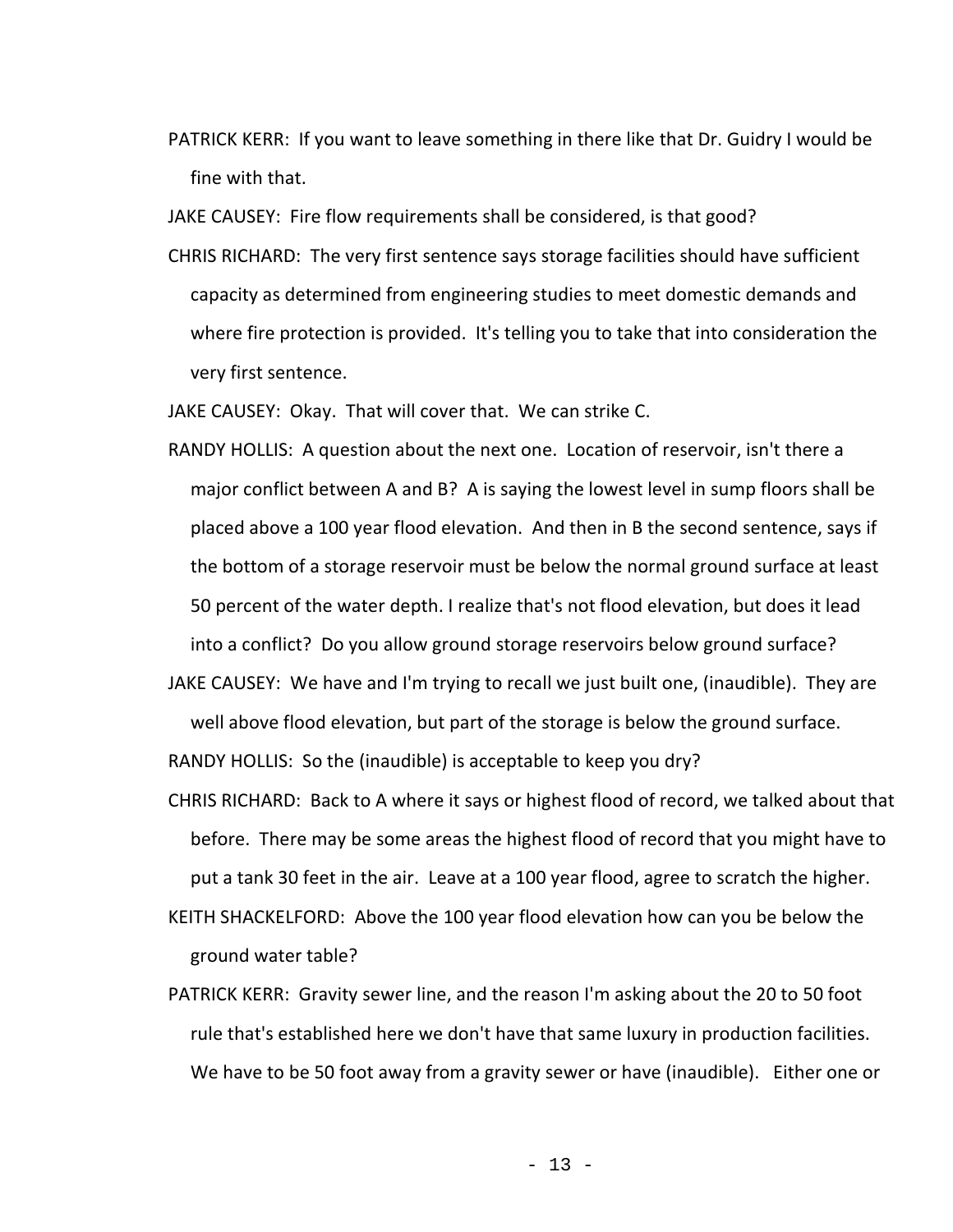the other is right. I don't know which you'd rather have?

JAKE CAUSEY: Relative to a finished water storage tank rather than a water well. I'm just thinking the two are completely different risks.

CHRIS RICHARD: The ground water tank is.

- JAKE CAUSEY: Seems like 20 is pretty close. This can't be closer than 20 within 20 to 50 so build it this way. DHH 4 comment, comment relative to enforcement code. Finished water storage designed to facilitate fire flow requirements and meet average daily consumption should be designed to facilitate turnover of water in the finished water storage to minimize stagnation and/or stored water age. Consideration shall be given to separate inlet and outlet pipes, mechanical or similar mixing, or other acceptable means to prevent poor water circulation and long detention times that can lead to loss of disinfectant residual, microbial growth, formation of disinfectant byproducts, taste and odor problems, and other water quality problems. So I guess the enforcement note basically said this was only applicable to new construction and/or improvements. 7.0.6. I guess so our note is really in cases where there is an identifier known water quality problem for a water system because of this particular issue that is something that we should consider outside of permitting.
- PATRICK KERR: I think you need to change the should in the second line to a shall so the whole thing is compulsory.
- RANDY HOLLIS: I want to make sure the definition of turnover does not mean you're actually forcing the tank to change an elevation significantly. Turnover means that you have a complete mix basin putting water in and pulling it out, but turnover is not misinterpreted to fluctuate the water level. That would be the only thing to concern me. Make that a shall.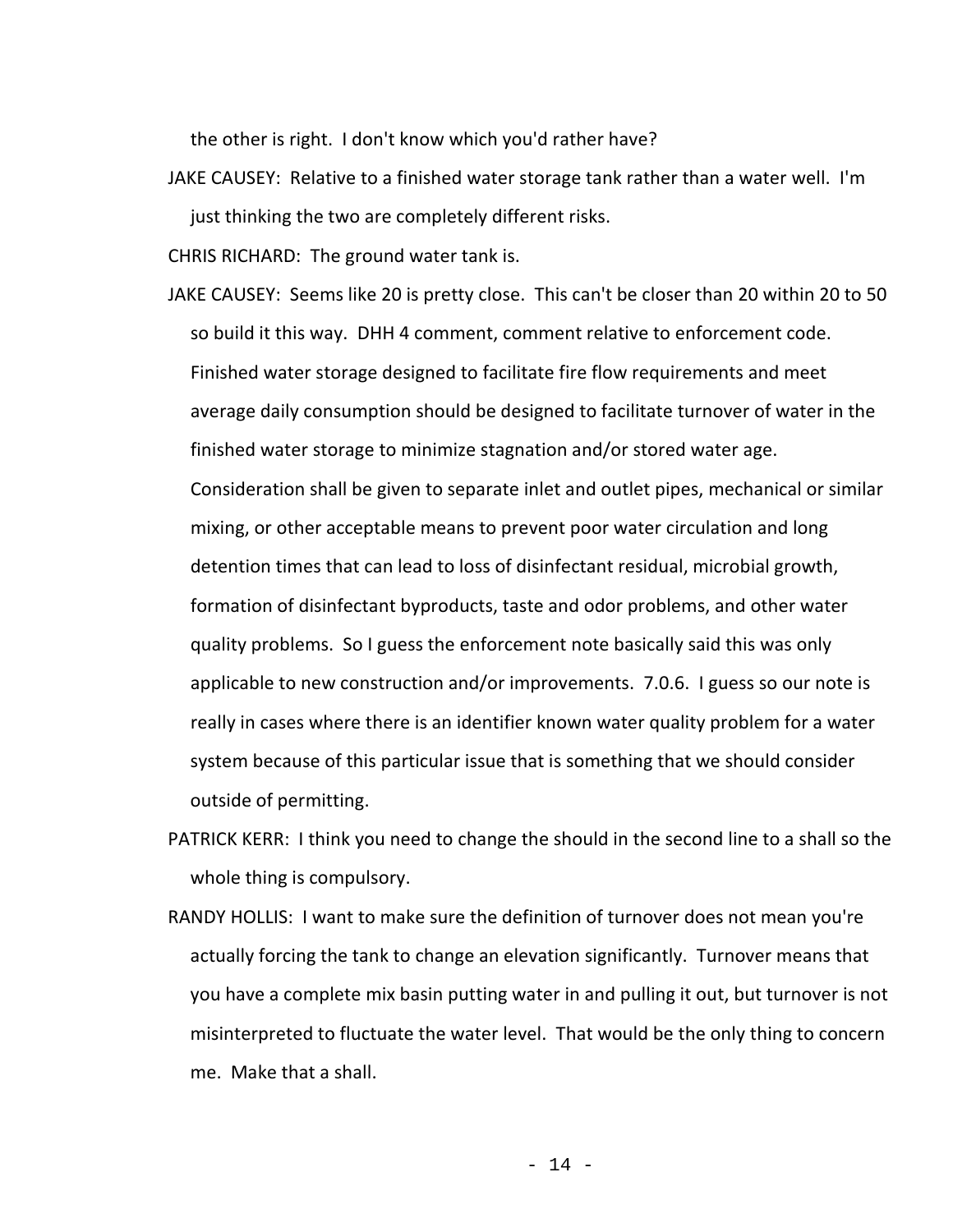PATRICK KERR: Specifically allows for circulation, for recirculation mixing.

RANDY HOLLIS: The second sentence, just want to make sure the first sentence does not misinterpret, turnover is fluctuation of the water level.

PATRICK KERR: What would you use instead of turnover?

- RANDY HOLLIS: I don't know, just trying to throw that out there as we pass these things that we understand turnover does not mean fluctuation. That it does mean we can have complete mix and circulation and not dictated to (inaudible).
- JAKE CAUSEY: The second sentence clearly says it needs to be considered and I think it covers all those things. I follow what you're saying, but I think it would be hard to read the first sentence without the fact that the second sentence consideration shall be given to these different mechanisms.
- PATRICK KERR: Could we not just strike facilitate turnover of water and just say design to minimize stagnation or stored water age?
- JAKE CAUSEY: Yeah. So I guess the comment then again is referencing I guess enforcement. I guess I'm trying to think of the criteria. Really where it's a known or demonstrated issue causing repeated chlorine residual.
- ROBERT BROU: I don't know the exact wording, but it does say anytime the quality of the water is threatened or health problems the state health officer has the right to enforce whatever they have to do. It could be at least looked at on each sanitary survey.
- JAKE CAUSEY: At least within the enforcement note so we capture the proper intent. Says the design standard is for new systems and/or improvements, but does not enforce sanitary survey except where water quality problems are occurring. I was trying to think of something maybe like that where it's specific.

RUSTY REEVES: Put where water quality issues warrant further investigation and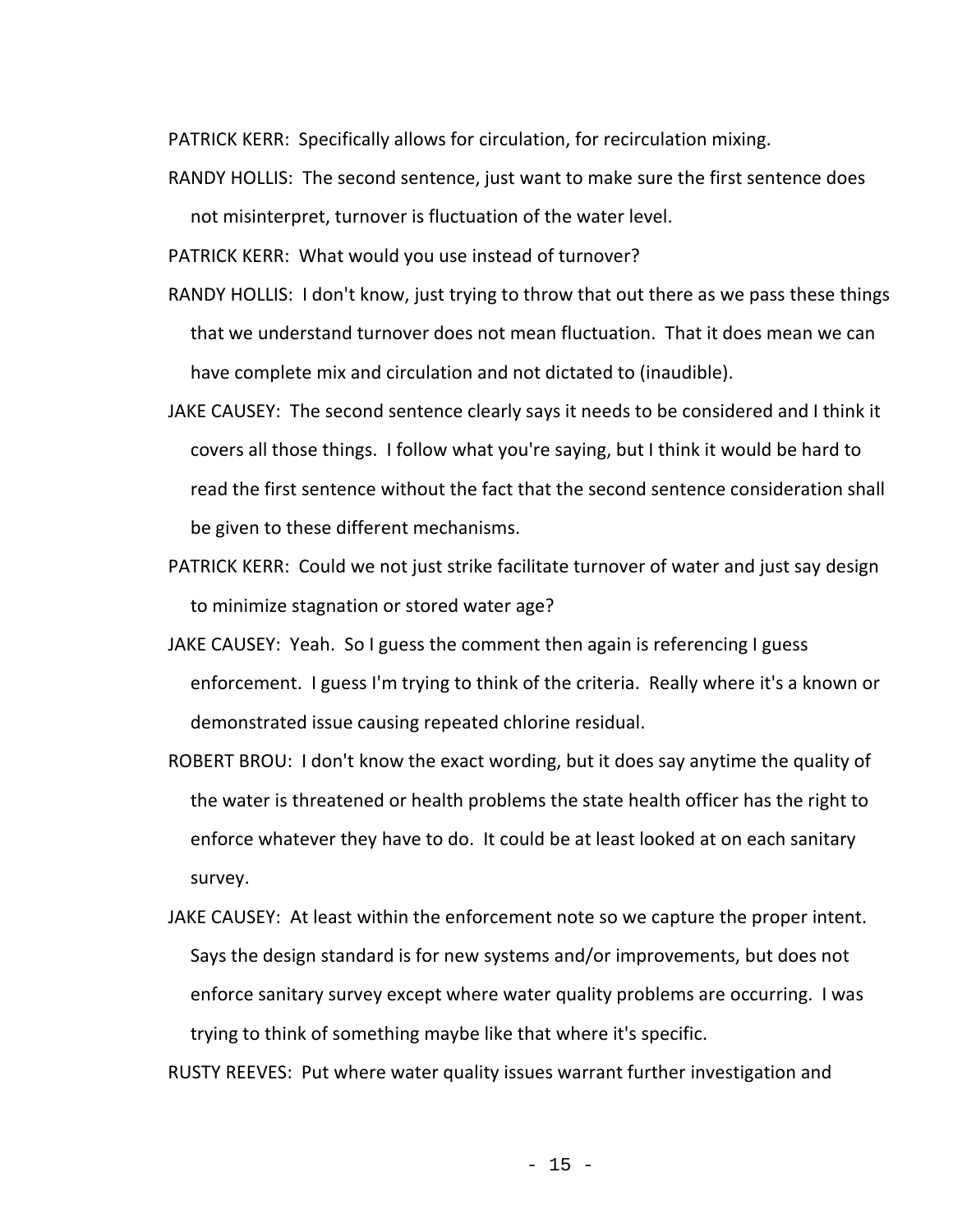treatment options. Just what we see in here situations a lot of times it comes down the chlorine residual lost in one tank we've established that.

- JAKE CAUSEY: Yeah, that's really the only thing when we have issues like that we're trying to get identified.
- PATRICK KERR: How about you put a period after detention times and then you say something like where lost disinfectant residual blah, blah is found remedial corrections may be required or something like that? Probably shouldn't say that because it will bite me in five years, but if that's what we're trying to do. If we got a problem we should fix it and I think that's a place we should do that. You don't have to wait for the sanitary survey. We have a problem in the tank I think the department should have the power to make us fix it.

RANDY HOLLIS: A significant loss every tank is going to lose chlorine residual.

PATRICK KERR: Less than .5 is significant.

JAKE CAUSEY: I'm going to read back what I wrote. So after water quality problems period where loss of chlorine residual below 0.5 milligrams per liter occurs certain action shall be taken.

RANDY HOLLIS: Where are you inserting that?

JAKE CAUSEY: The very last sentence after water quality problems period. The next DHH 5 comment is relative to I think very specific prestressed concrete tanks and the particular text is certain prestressed concrete tanks having eyelid overflow opening installed on the top or side of the tank shall not be required to have an internal overflow pipe as long as any eyelid opening used an overflow is installed in such a manner that prevents contamination of the water in the tank. I just wanted to clarify that typically overflows, as I recall and understand it, are not referred to as eyelids. The overflows are vertical and that they can affix an eyelid to the overflow that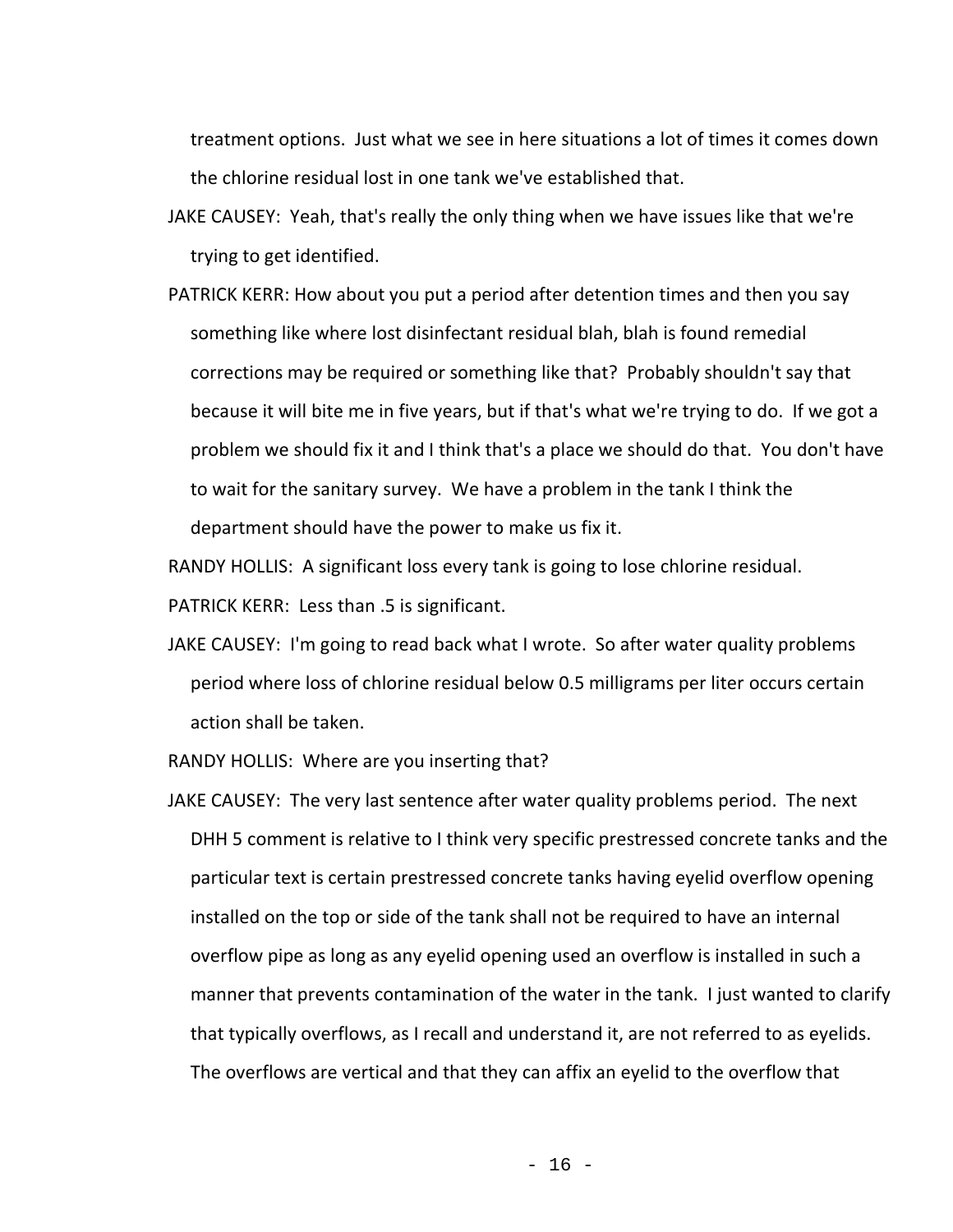affectively makes it downturn to prevent contaminants, articles, and rain, and other things. I guess my comment was this refers to the overflow itself as an eyelid overflow. I don't know that's accurate. I think there's an eyelid piece affixed to the overflow that helps protect it. May be just a changing of the wording there. CHRIS RICHARD: I think they're referring to the Crom tanks typically. They have a dual-purpose, the four quadrants of the tank, they call it the eyelid. It is the overflow, doesn't go down to the ground, just an overflow. I know the issue the sanitary survey is a requirement that a lot of these existing tanks built years ago be retrofitted with an overflow pipe and the problem on the prestressed tanks can't drill a hole without filling the tank. A dam that you can work with, very expensive to retrofit tanks. You can put a Crom tank in with the eyelids, you can install it, but you can't really retrofit them.

- JAKE CAUSEY: I know that some have been so there are ways, but I'm not on that. I know things are possible, but all I'm saying is all the Crom tanks out there don't have eyelids covering the overflows. They are just vertical and they have a screen, but rain and other things can enter those tanks. I just want to clarify my understanding is they don't refer to the overflow as an eyelid. We had the conversation with Crom we had an eyelid piece that you can affix to the overflow. I want to make sure the worry in here is in fact accurate so that we're comfortable with that design as long as it has an eyelid piece affixed to it then that's fine. Wanted to make sure we have the wording right.
- RANDY HOLLIS: Let me suggest this. Preload, Crom, all of them have the vertical vents at the top, that's the way they make them. Every one of them has overflows that are vertical. The eyelids came into play about three or four years ago, a fiberglass piece retrofitted so the vent turns down. I think you're talking about two issues here. I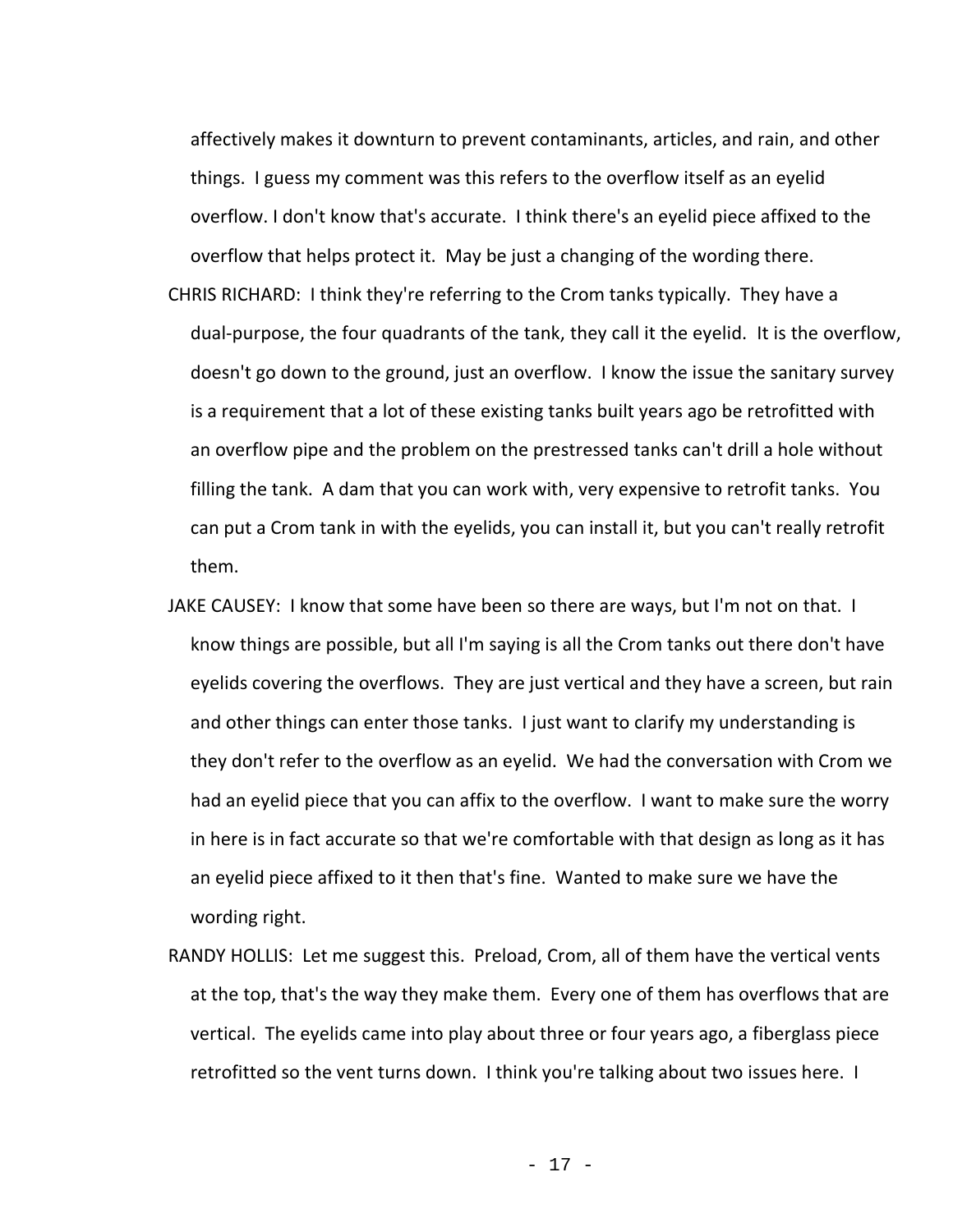think somewhere in this storage you need to state that ventilation of the tank shall all turn downward so whether it's the eyelid or anything else have a downward turn to prevent anything from coming in the ventilation part of it. I think that's one thing. And as far as allowing the vents to serve as an overflow that's what we're talking about now is the vents can serve as an overflow provided (inaudible) splash pad (inaudible) overflow.

- JAKE CAUSEY: I don't recall these overflows were also vents. I thought that one of the tanks I looked at they had a separate vent. So the number of overflows they have (inaudible).
- RANDY HOLLIS: (inaudible) but they also have ones that are around the perimeter of the tank. They have the vertical screens; that's the ones you have to put the eyelids on.

JAKE CAUSEY: The number of overflows they have.

- RANDY HOLLIS: It can vary by the size of the tank. Normally it's four. (inaudible) a number of those around the perimeter of the tank which acts as the overflow. And I guess that's our point, we have all these overflow protections provided on the tank and then require an internal pipe that is insignificant compared to the overflow capacity of all of these vents.
- JAKE CAUSEY: I don't think it's about the availability of overflow. It was about the protection of the water within the tank and to make sure we're not compromising the tank itself. My comments were not that we should require that, disagree that we should require separate overflows, I'm just saying I think the way this is written is not accurate.
- RANDY HOLLIS: I think you just need to state all overflows on these type tanks shall have eyelids so it's downward opening. And then I agree we don't need an internal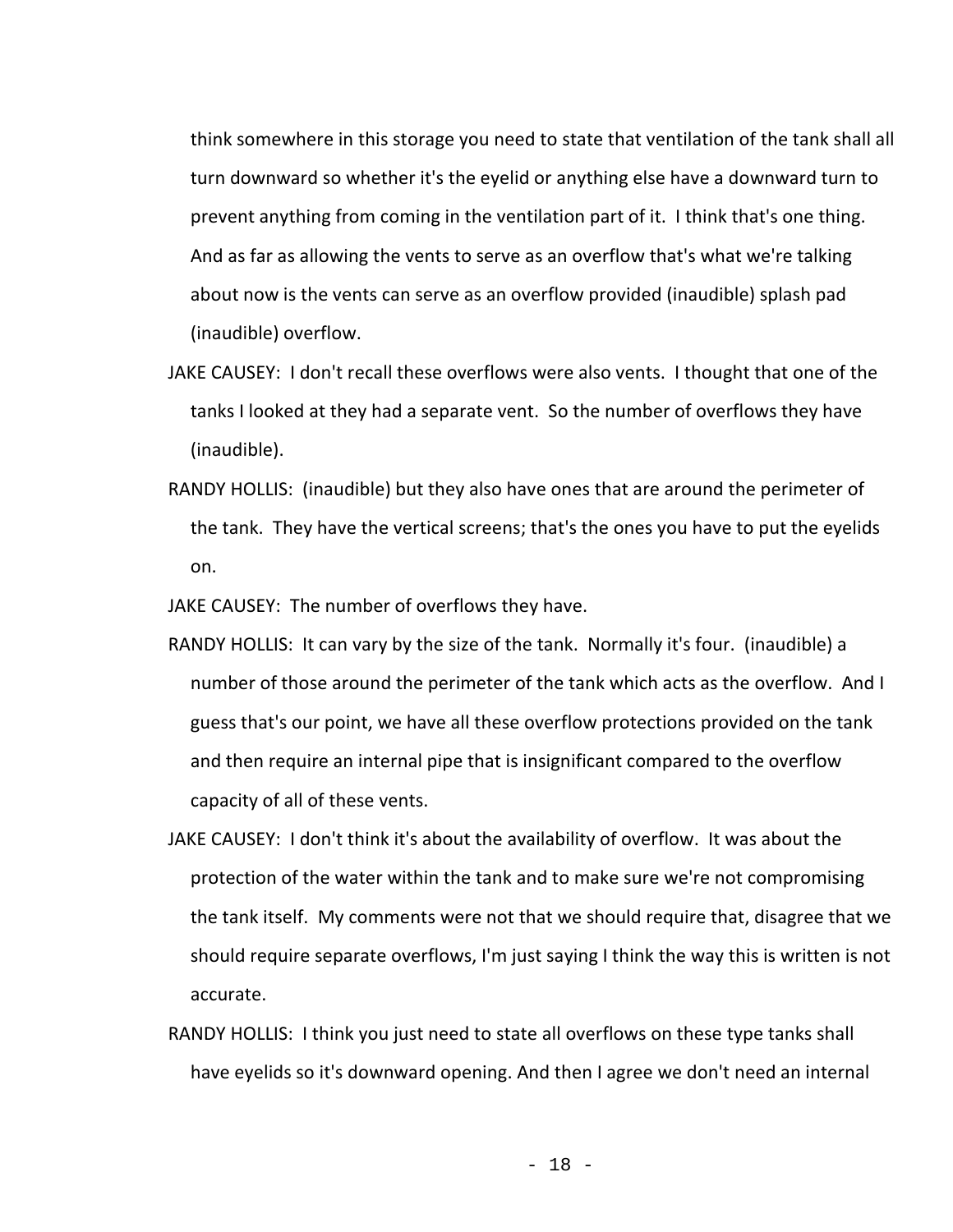overflow if we have these vents around the perimeter of the tank.

- JAKE CAUSEY: I guess maybe it would still be that, I didn't realize the vents and the overflow. We can revise the wording. I wanted to make sure that I was understanding what was overflow and an eyelid are two different things. It referred to it as an eyelid overflow. I'm thinking the wording should say tanks having vertical overflows shall have an eyelid affixed such that they are downturn.
- CHRIS RICHARD: I would leave the word eyelid out, getting specific to Crom. Screen overflow or something like that. Try to keep it very generic so you don't get too restricted.
- RANDY HOLLIS: I agree. Let's leave the word eyelid out of there and over 7.0.9 vents where we cover the downward open part which is the eyelid.
- JAKE CAUSEY: May be we can include it in both parts. I'd rather have it in both sections so that it's covered.
- JOSEPH YOUNG: First sentence 7.0.7 drainage inlet and 7.0.2 we say something about here in the second sentence about sewers, drains, standing water 50 feet. Do we want to see a drain in the second sentence 7.0.2? Do you want to just take out drains of 7.0.2?
- JAKE CAUSEY: Presume meaning drains other than one dedicated to receive overflow. So the next comment is in section 7.0.8 relative to the enforcement note. I think it just needs to be reworked relative to the manholes. Says this design standard is for new systems, improvements, and/or sanitary survey except to access manholes which is not enforced on sanitary survey. Presuming we still need to have one. Just wanted to make sure that's the intent.
- DIRK BARRIOS: New construction going to have to have two manholes above the water line?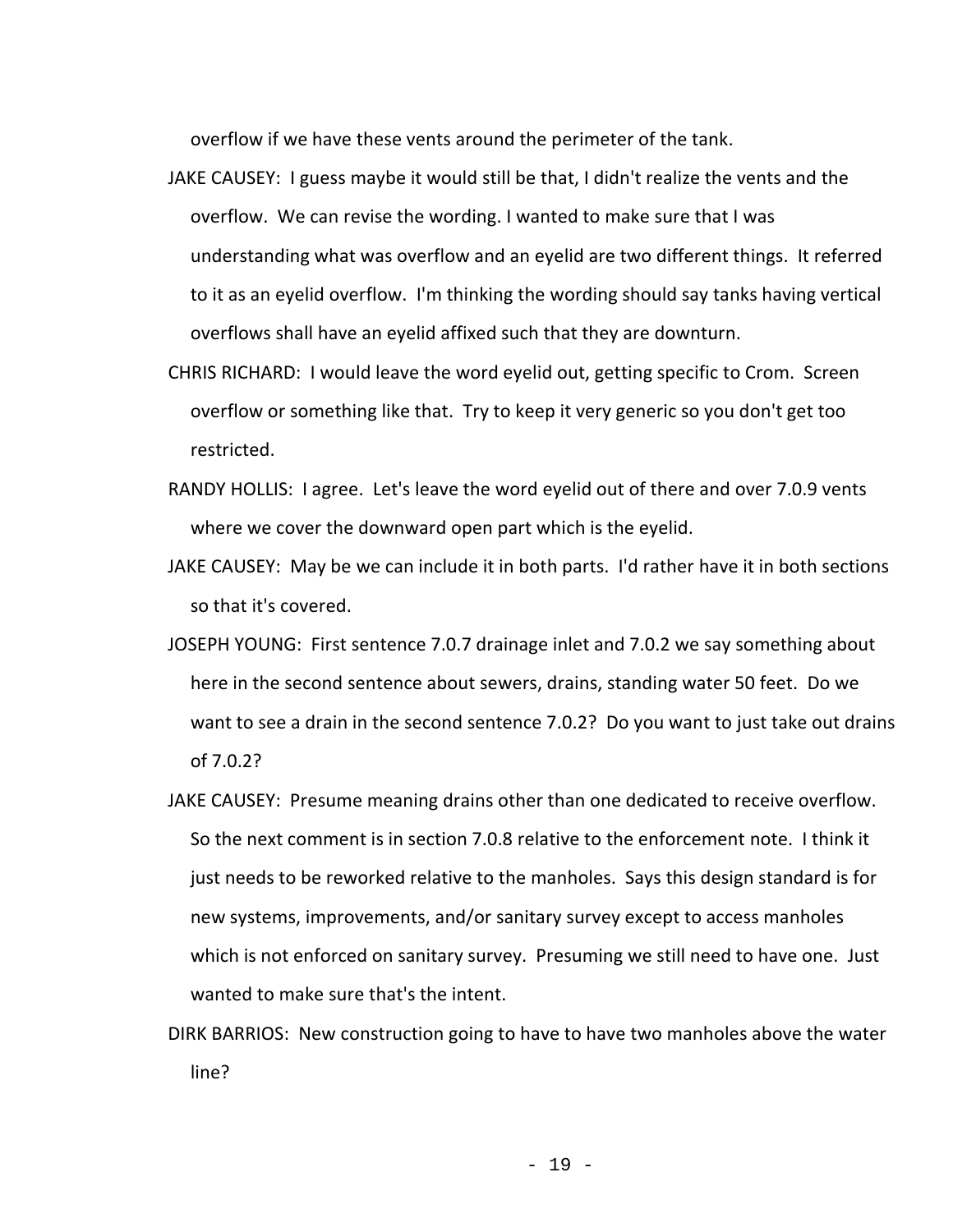JAKE CAUSEY: Right. Okay, the next DHH comment 7.

PATRICK KERR: 7.0.9 strike (inaudible).

JAKE CAUSEY: May have to make an exception or something.

- CHRIS RICHARD: The other ones on the tank are (inaudible) they were just overflow. There was no pipe involved. This says overflow pipe shall not be so I think it's different.
- RANDY HOLLIS: You do have the right there already. I think we're going to run into a problem there; Crom tank under D on 7.0.9 vents. On ground-level storage structures shall open downward with an opening at least 24 inches above the roof or the finished grade of the surrounding ground covered with 24 mesh non-corrodible screen. Those eyelids are not 24 inches above the roof.

CHRIS RICHARD: They're below the roof.

JAKE CAUSEY: If it's right there on the roof you have a lot of things around that you get the vent up off the root, not right smack on top of it. At least Crom tanks they're on the side, hopefully nothing sits and does its business right there. I think that's

(inaudible) of things off the ground floor, off the surface of the roof elevated above.

CHRIS RICHARD: Say roof mounted vents because the Crom tank's on the wall basically.

RANDY HOLLIS: No, they're on the roof. Let's face it, nobody wants to admit it, they're on the roof. You got a vertical wall, you got the roof, and they're sitting right there on the roof. Just like a dormer. And the eyelids go right there. So you're probably looking at an opening of 6 to 8 inches. Y'all been out in the field, you've seen them.

JAKE CAUSEY: I've had pictures sent to me.

RANDY HOLLIS: They work extremely well.

JAKE CAUSEY: A lot more screen material to maintain.

RANDY HOLLIS: The screen is the same.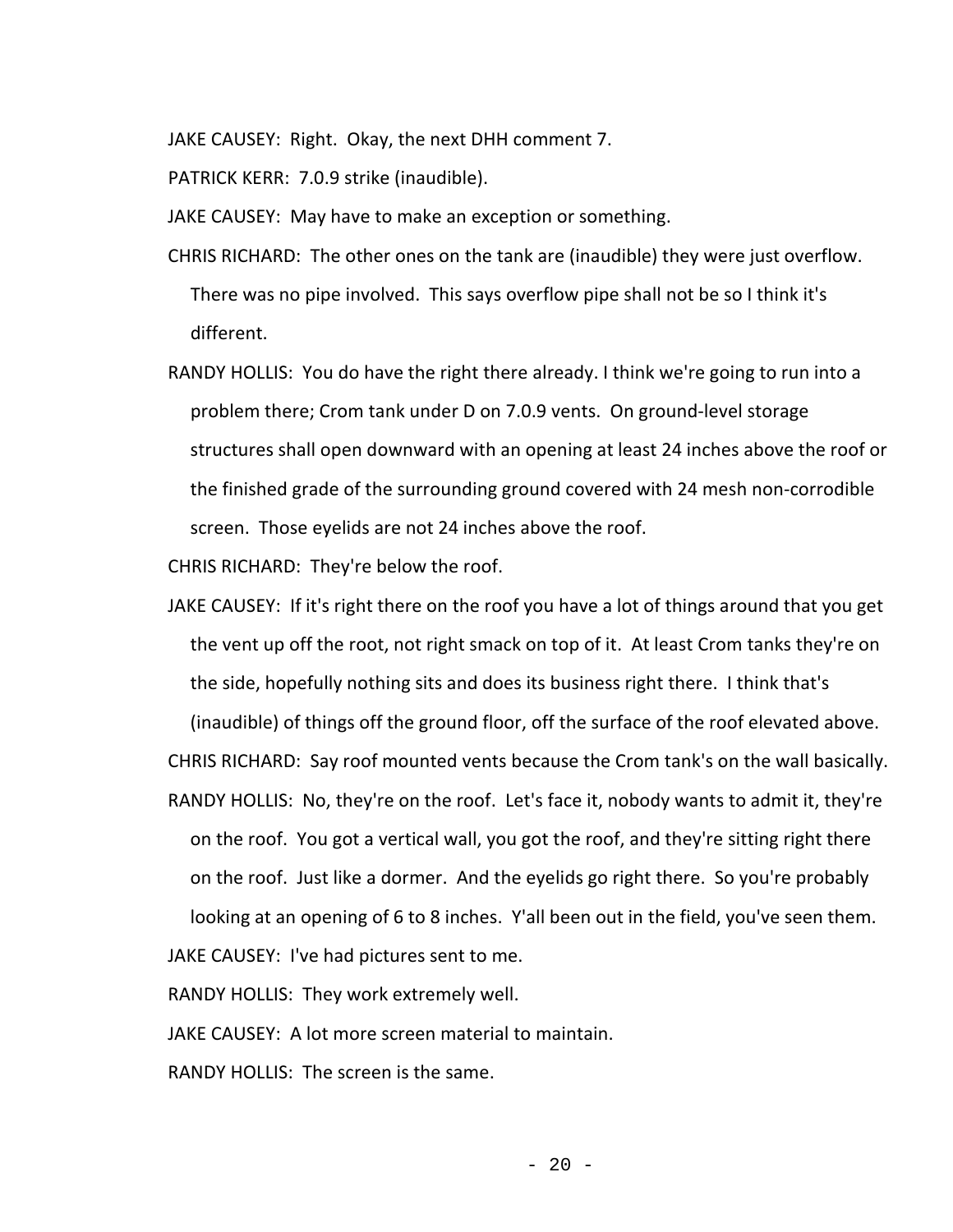- JAKE CAUSEY: I mean it's got a lot more surface area to maintain than just one overflow. But that's okay as long as you do it. That's fine, we just have to get the wording right. RANDY HOLLIS: If you change shall to should and you'll have should open downward (inaudible).
- JAKE CAUSEY: This says when you go back to that overflow section the wording there says certain prestressed concrete tanks, let's just say an overflow opening installed on the top or side of the tank shall not be required to have any kind of overflow pipe. May be we can use whatever same language we come up with there to describe those, insert it here, and D is an exception from having to be 24 inches above the roof.
- ROBERT BROU: Jake, just a point of clarification. The reason they had the word sod in there these are not ground storage tanks, these are ground level storage tanks. Meaning they are basically submerged on some surface and it's 24 inches above the ground level. That's why they needed that, why the word sod was there. We don't call them ground level, we call them ground storage tanks, a huge difference.
- CHRIS RICHARD: The vent is not describing a vent typical to a steel ground storage tank. A steel ground storage tank doesn't typically go down, but can act as a hatch and screens on the side.
- JAKE CAUSEY: I'm thinking there's a level elevated tanks, there are ground level tanks, and then there are below ground level tanks. So if you say to me ground level structure I'm thinking a ground storage tank, a tank that is built at ground level, not floor 2, 3, or 4. I don't know, I follow your logic. I think they may be just trying to cover, because they cover elevated, on elevated tanks and standpipe you do this on a ground level meaning right at or near ground level, I presume. It's got to be 24 inches above the roof, or sod, or finished ground whatever. I would presume may be both.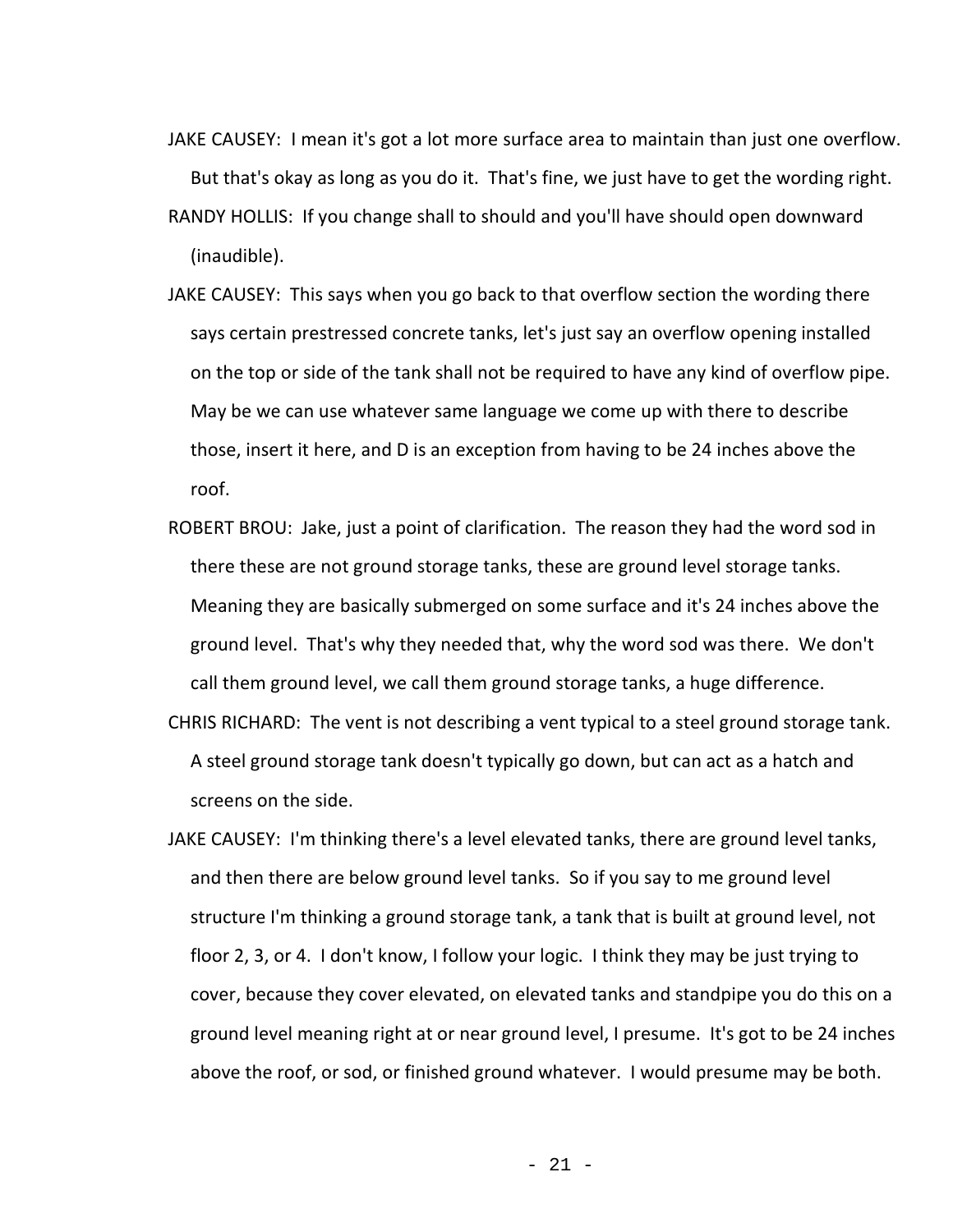- CHRIS RICHARD: The vents on a ground storage tank, typically the ones I've seen, they are not pointing down on a regular steel ground storage tank. They're around the periphery, but then (inaudible) actually used as a man way when they are rehabbing and they don't point down. On a clear well you have a pipe that would come up and point down. It's the same downward pointing vent. I don't think they are referring to ground storage tanks.
- BEN BRIDGES: I think our understanding of ground storage tanks is one that sits on ground level, not a subsurface. When you think of ground storage tank I'm thinking may be submerged a foot or two, but sits on the ground.
- JAKE CAUSEY: If you consider it in that fashion then it doesn't address ground storage tanks at all, which I wouldn't believe is the case. What other section would you say is applicable to a traditional ground storage tank? If you follow that then they don't have a section that would apply to that at all.
- CHRIS RICHARD: Then we can add it. I think it's confusing the way it's written. If we need to add a section to ground storage to make it clear then we need to.
- JAKE CAUSEY: I don't disagree, but I do believe the intent of that section is to cover both. We can segregate it and we can make it abundantly clear.

SPEAKER: Manhole, can you call them a manway instead of manhole?

PATRICK KERR: Can we just call it a worker entrance?

RANDY HOLLIS: Let me bring this back. Let me ask this, if we have a concrete tank and we have the vertical vents on the top which are like dormers and we put in an eyelid if that spacing between the bottom of the eyelid and that roof is less than 24 inches is that going to be acceptable?

JAKE CAUSEY: That's what we said, make an exception.

RANDY HOLLIS: So we're working on exceptions?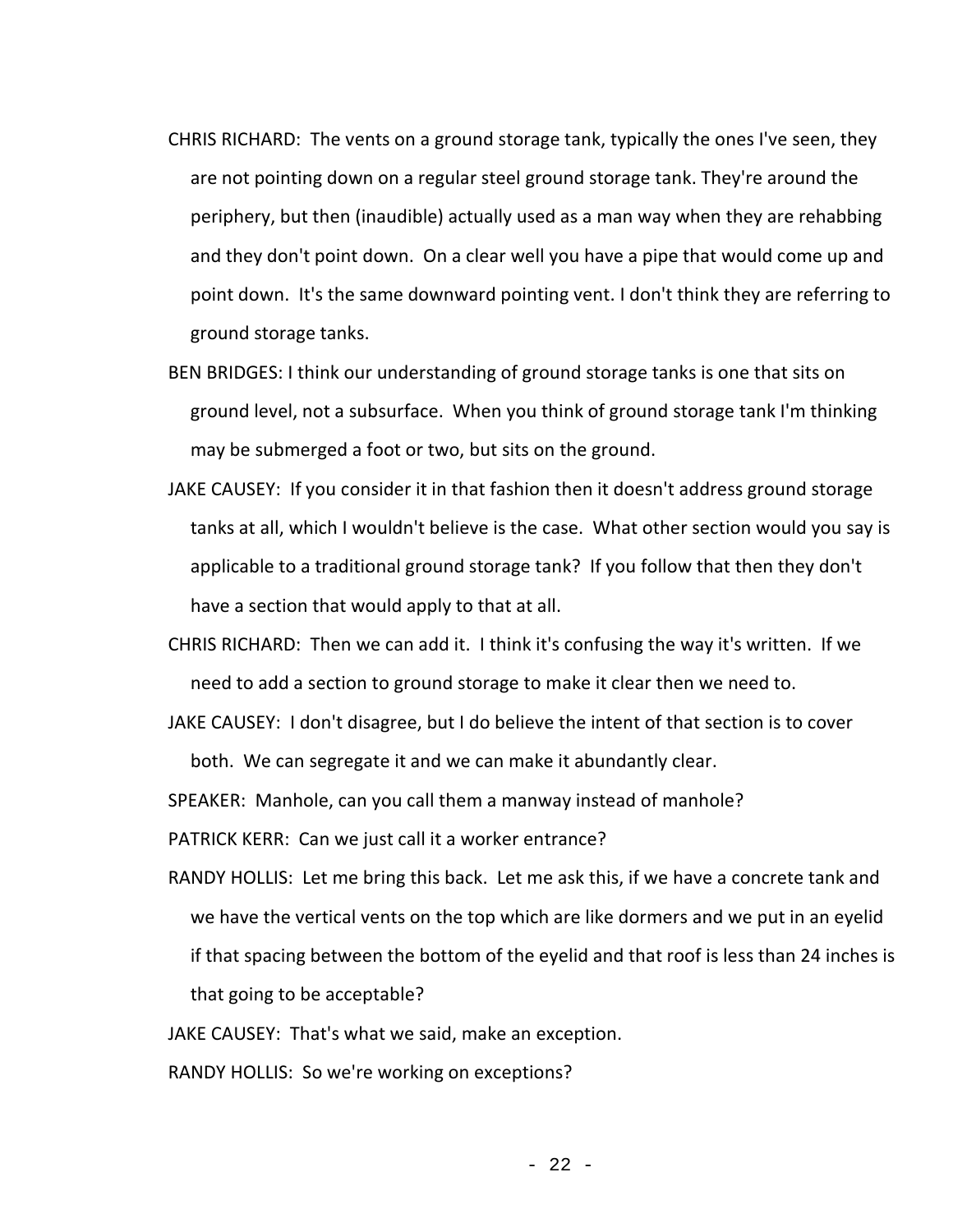- JAKE CAUSEY: Yeah. It wasn't identified as a need. So I think all we're talking about is distinguishing the non Crom situation. I guess the vent I guess may be a clear well, subsurface type storage verses a tank verses like a typical steel bolted ground storage tank. I guess the requirement that the vent open downward and be at least 24 inches above the roof or finished.
- RANDY HOLLIS: Why don't we just take out the roof of the sentence? They open downward with the opening at least 24 inches above the finished grade of the surrounding ground. When we're not (inaudible) we will be 24 inches above the finished grade no matter what type of structure we have.
- JAKE CAUSEY: On top of a ground storage tank you don't want that vent sitting right there at the same level frankly as the tank. A lot of tanks are flat so if you have a screen that's flat all that rain is going to run right into it. And also you have birds and things that will sit there and congregate and all that's going to run off in the tank so you have to elevate the screen above the roof.
- RANDY HOLLIS: And I agree with you. The dormers that we want to call those things the initial part that's built with the tank is built on a steep slope.
- JAKE CAUSEY: Yeah, I'm not talking about that circumstance at all. That part's a okay. We're talking about the other circumstances where they actually have a vent in the center of the tank on the roof, the middle highest part of the roof that's got to be 24 inches above the roof, can't be sitting right on the roof.

RANDY HOLLIS: No problem with that.

CHRIS RICHARD: They typically don't open downward.

RANDY HOLLIS: The center ones every one now from the (inaudible) to all of them got a big plate on the top that goes down over the top.

CHRIS RICHARD: It's got a shield, but it's not pointing, unless you want to call that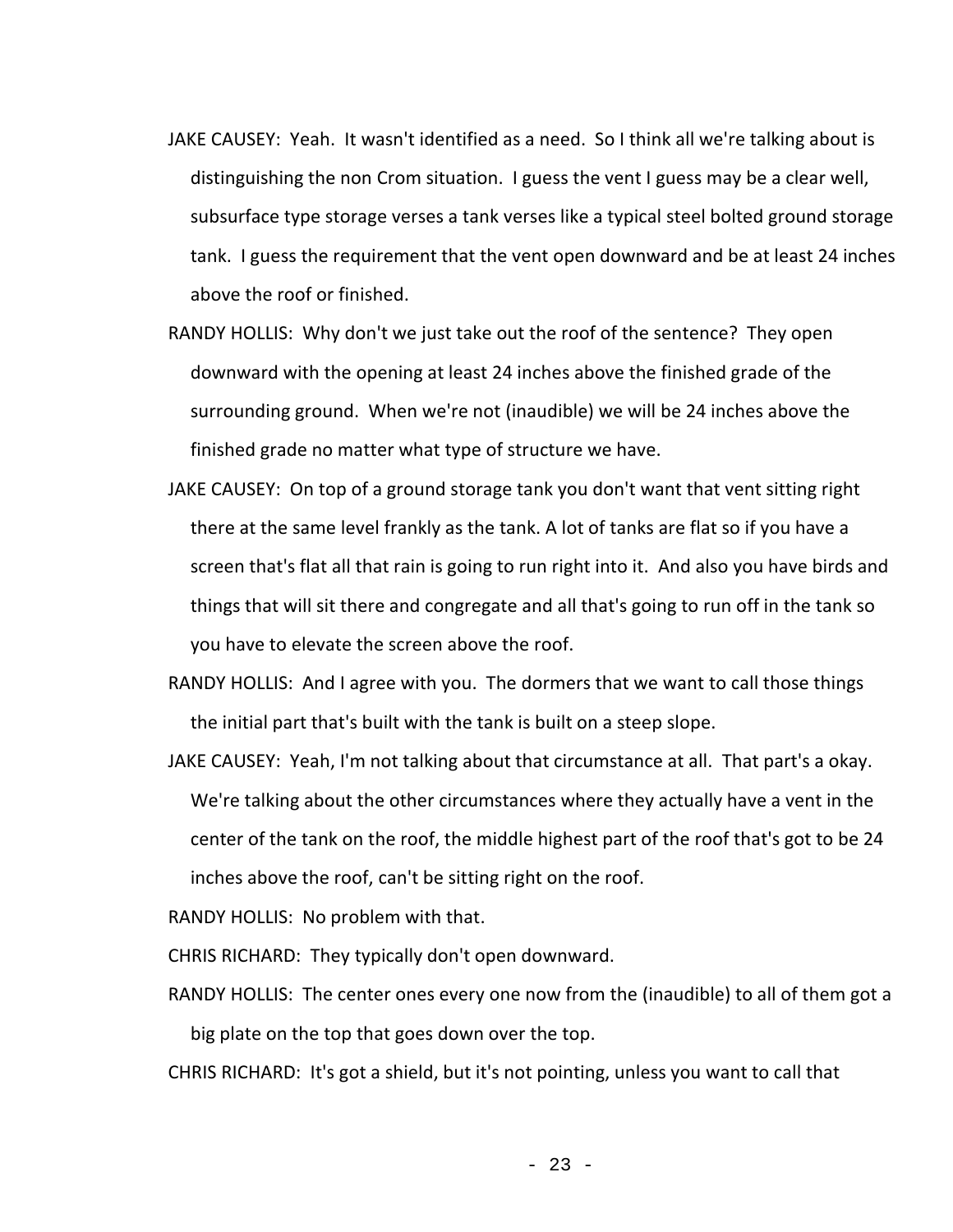pointing down.

RANDY HOLLIS: That prevents ice and formation.

- BEN BRIDGES: But then you look at the true U shapes that are vented down on the subsurface type tanks and they are physically downward.
- JEFFREY DUPLANTIS: Should this section be broken into three different groups, styles? One should be an elevated, we should have a ground, and should have a below ground. And direct the venting or specific to each of those. I think you're trying to cover a scenario over three things.
- JAKE CAUSEY: Even for the below grade like you talked about where they use the inverted J I guess they call it. I've seen some that also use the mushroom top that create that downward as well. You're going to have both scenarios for below grade and above grade types of quote unquote (inaudible) and we certainly all agree that those are downward covered vents. But we do need to include the Crom tank scenario, insert that as a separate section. We can delineate for below ground, above ground, and elevated structures with below ground, above ground say the exact same thing generally speaking I guess.
- JEFFREY DUPLANTIS: Or do you change it and don't worry about what kind of tank it is and address the type of vent. Like this type of vent can be used for these two types of structures and then this type of vent can be used for that type of structure. I think you start getting into manufacturing issues. But I think if you break into the three different types of vent or type of tank then you can cover the vents specifically.
- PATRICK KERR: I think A shall prevent the entrance of surface water and rain water, covers that. I know that our vents on most of our storage tanks are not 24 inches from the top of the storage tank to the bottom of the vent, they're not. But there is a shoulder to prevent water from going into the vent and I think you're covered by A.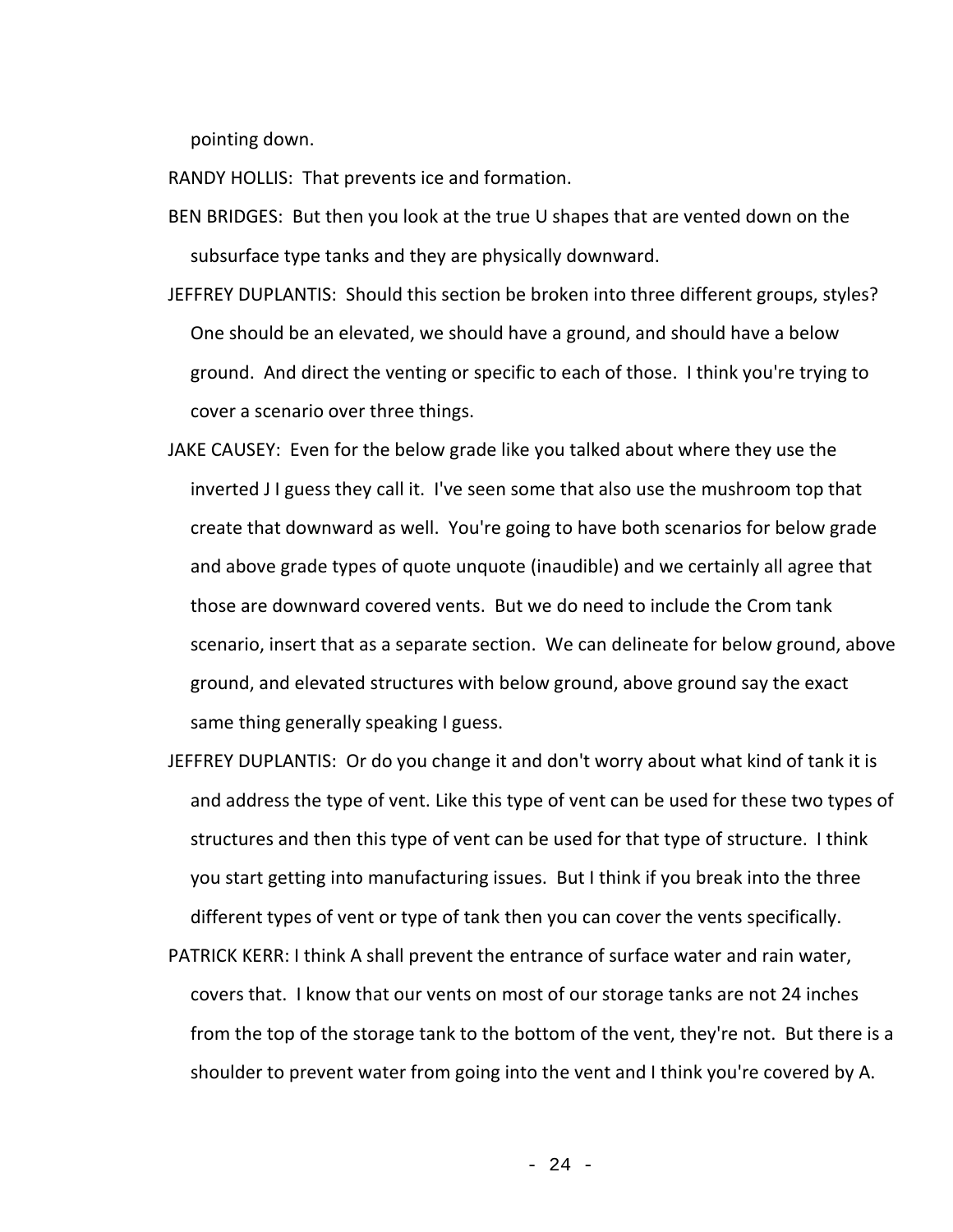Now we do have some ground level tanks, several million gallons stored under sod and on those we have the vent and that shoulder is at least 24 inches. And it's funny because we started this conversation because of so something doesn't walk up to it, a dog doesn't walk up to it and use it as a fire hydrant. It's tall enough that that's not going to happen. But I think if we have a shoulder that prevents the entrance of rain water or any other contaminants it covers that and then D is specific to ground level structure 24 inches because all we need to make sure on our elevated tanks is that we don't bring contaminants into the tank. I know some of our vents don't have a cover that covers the vent itself. They have a metal or stainless band around them to prevent horizontal entrainment of matter, but the vent is just protected from wind blowing dust in. It vents up and down like a chimney cap, some of the older ones. But none of them are 24 inches from the top of the tank to the bottom of the opening and that's what this indicates. Honestly I think the language we have here is fine just as it is as long as we have the understanding that we're talking about ground level structures or structures which may be sod covered tanks, or may be built into the side of the hill and have an exposed wall and the rest is earthen. Which I know examples of that too, where an animal could crawl to the top of it. But birds on vents the vent normally is wider than the pipe it's attached to and that shouldn't be a problem.

- RANDY HOLLIS: So we're really saying D is shall on structures where the roof is level with the ground?
- PATRICK KERR: No. (inaudible) Storage Facility for example it's an incline, it's sodded, but it's 15, 20 feet above ground level and several feet below its structure. That's a ground level structure. A person can walk right on the top, they don't have to climb a ladder or anything else.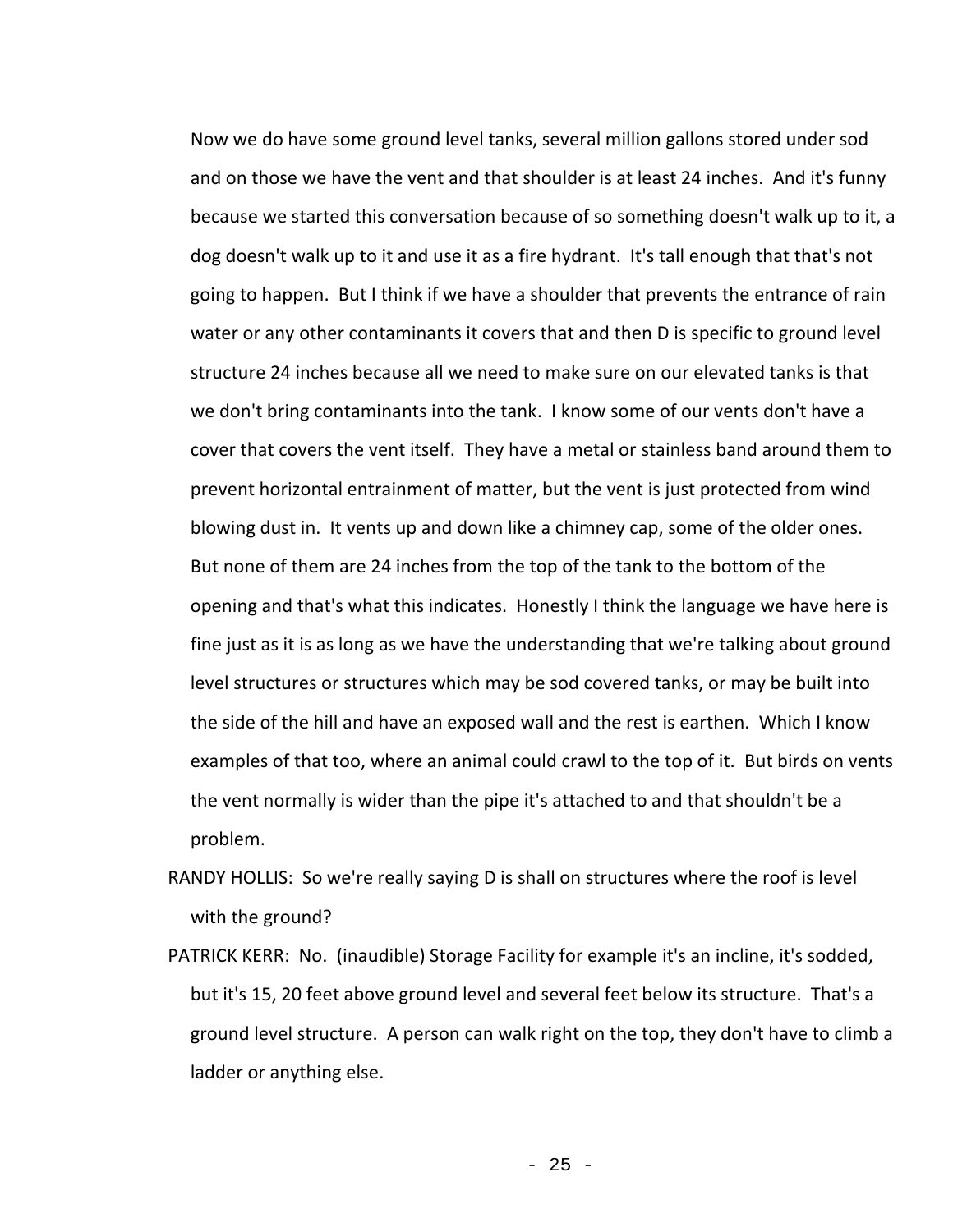RANDY HOLLIS: The top of the tank is above grade even though it's covered with sod the top of the tank, the roof, the vents are 24 inches above the grass. So if we say the shall on structures where the roof is level with the adjacent ground surface.

PATRICK KERR: It's 15 feet, 20 feet above the (inaudible).

RANDY HOLLIS: I'm calling the sod the roof, the ground surface.

- PATRICK KERR: I think ground level structure as long as we understand that to be what we're describing is right. Leave the word sod. Actually we should leave the word sod in there, may be a sod roof.
- RANDY HOLLIS: We could say where the roof is level with the adjacent grading to the vent. The roof is level with the adjacent grade of the vent. Then it has to open downward at least 24 inches between there and the top of the roof. Be it whether it's 5 feet above the ground or whether it's 20 feet.

PATRICK KERR: So make no changes to 7.0.9, right?

- JAKE CAUSEY: But let me ask this, the definition of section D is not going to include I would say ground storage tanks where the bottom of the tank is the top of the ground and then it goes up then the screening requirement on the vent, 24 mesh noncorrodible screen doesn't apply. We have no 24 mesh screen requirements at all for vents on ground storage.
- PATRICK KERR: It's a standpipe. May not be a standpipe with significant energy in it, but a ground storage tank is above, it's a type of standpipe. Again, we don't have a hydraulic in there just like we do on a tall one, but a tall ground storage tank like we have at Bluebonnet and Perkins we've got a range that's above our hydraulic (inaudible) system and it acts as an elevated storage and (inaudible) type storage. You could add it to E, shall on elevated tanks.

JAKE CAUSEY: I wouldn't call it a standpipe, might could add. So I guess in that case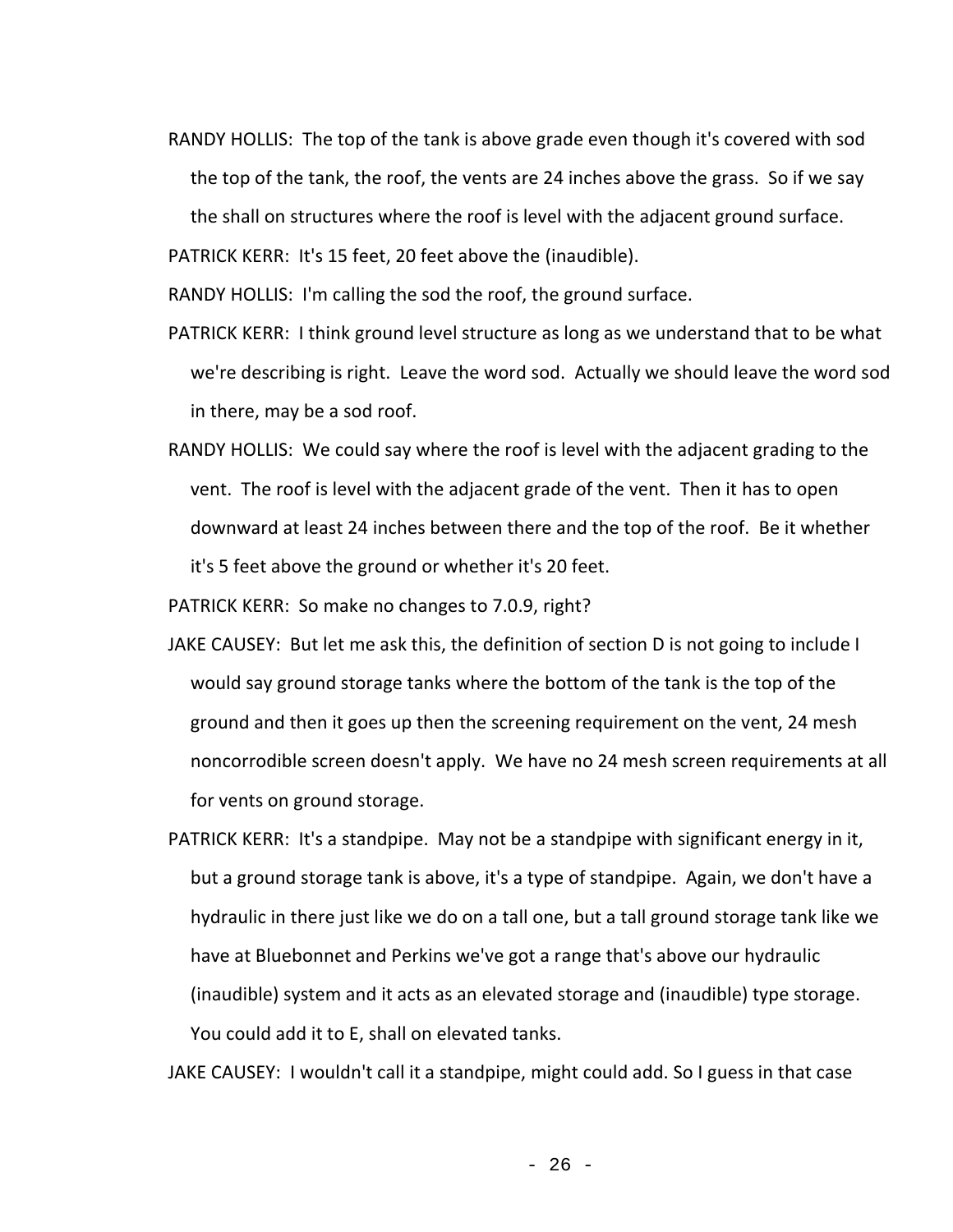you're talking about a 4 mesh noncorrodible screen rather than the 24. I'm trying to read E. Yeah, cause remember the vent on an elevated tank is way up there, standpipes way up there, ground storage tank 20, 30 feet.

- RANDY HOLLIS: I've never understood this, but I think AWWA researched or recognized that mosquitoes cannot fly that high or whatever. When you're a 100 feet in the air or more and you require a 24 inch mesh screen.
- JAKE CAUSEY: But when you're close to the ground. So if we put the ground storage tanks in E you got the mosquito problem.

RANDY HOLLIS: You got to put 24 mesh on ground storage.

JAKE CAUSEY: I agree. So we need to create some separate sections here, how about that? So the DHH 7 comment was I guess relative to the enforcement note where I guess it said and/or on sanitary survey except for finer mesh noncorrodible screens under 7.0.9E. And I guess I was curious to understand why we would enforce a screen requirement on surveys for these particular mechanisms. And maybe it was a misunderstanding of the report, I'm not certain. It was on the subcommittee report. 7.0.9E. In the enforcement note it says that these venting requirements are enforceable for everything including sanitary survey except the fine mesh requirements under 7.0.9E. The requirement says or with finer mesh noncorrodible screen in combination with an automatically resetting pressure vacuum relief mechanism. I'm not sure if you recall.

ROBERT BROU: If you use a finer mesh you have to have an automatic resetting pressure vacuum maybe because of the airflow being restricted through finer mesh.

RANDY HOLLIS: A number 4 screen it's not going to plug up, but if you for some reason decide to use a 24 inch screen on top of an elevated tank then it's requiring you to use that vacuum relief system so you don't collapse the tank because of the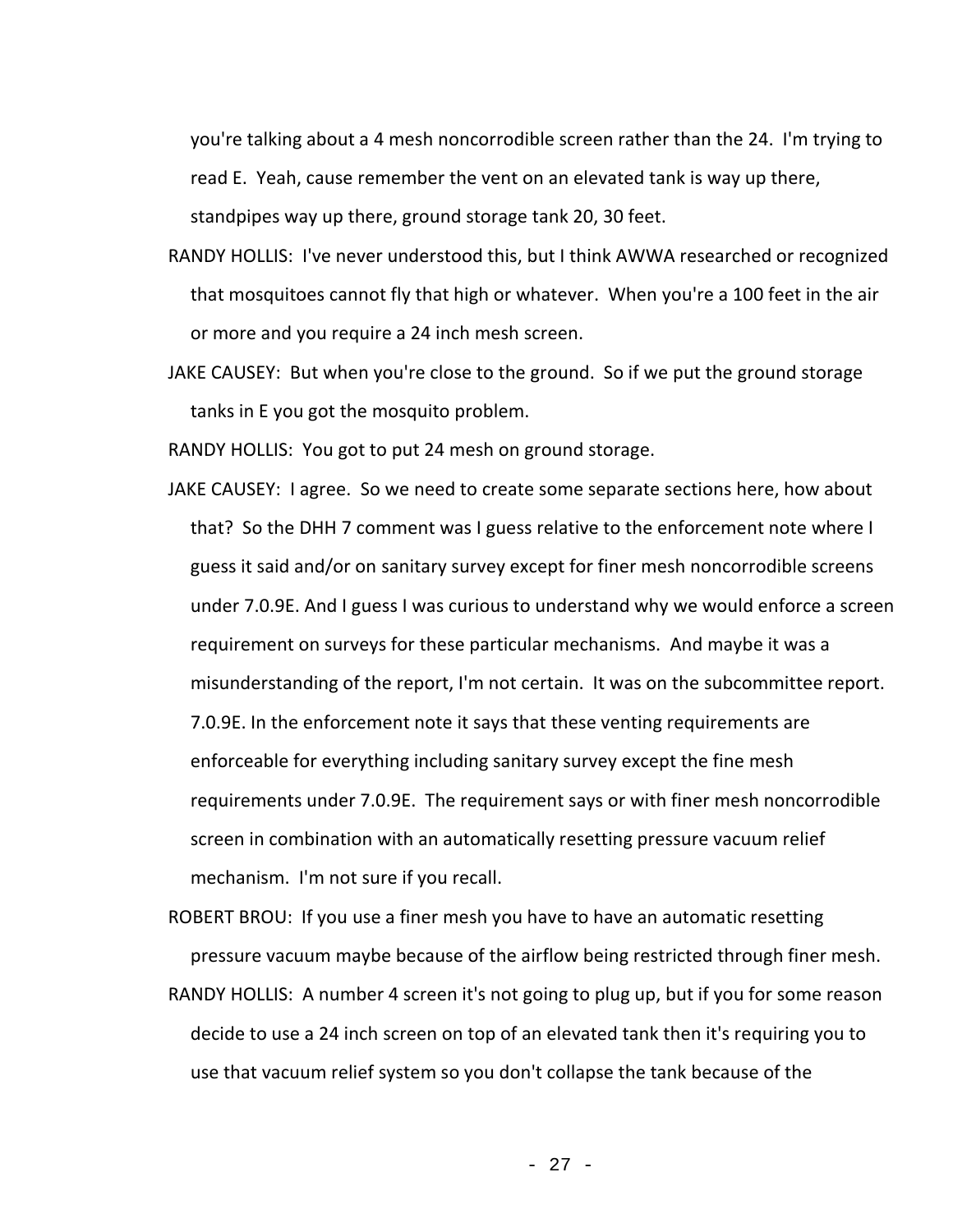restriction in airflow. Most of them simply pop up and send the vacuum stop fall right back in place so the vacuum does not have the finer mesh, it's outside of it.

- JAKE CAUSEY: So to strike that part from the enforcement note is fine cause it doesn't require you to use a finer mesh screen to begin with, but it does say if you use a finer mesh screen you have to have a relief. So that's fine, just strike that from the enforcement note. That makes sense. So I guess the next comment DHH 8 there was an enforcement note in the 7.0.12 safety section. Well, I guess really the comment is I don't think it's relative to the note. It was just something if the subcommittee states at the end of their enforcement note that new standards shall have some global reference to the appropriate safety requirements or other code. And so I guess the only question was is there something else that is intended for us to include here or is this fine?
- JIMMY HAGAN: Was that a note relative to confined spacing requirements changing like other standards might change? I think that's what y'all were alluding to.
- JAKE CAUSEY: Standards shall have some global reference to appropriate safety requirements or to other codes. I don't know. That's all it says, just says new standards shall have some global reference to appropriate safety requirements or to other codes OSHA, etc. So if there's some part of the section that reference some of that it's fine.
- CHRIS RICHARD: I think those codes are covered by other entities and we don't need to bring them in because not everybody applies to OSHA. There's a lot of things that come into play designing a water system, the fire marshal, OSHA, DHH. We don't need to cover everybody else.
- JAKE CAUSEY: I think what we have right here is good rather than reference any additional codes.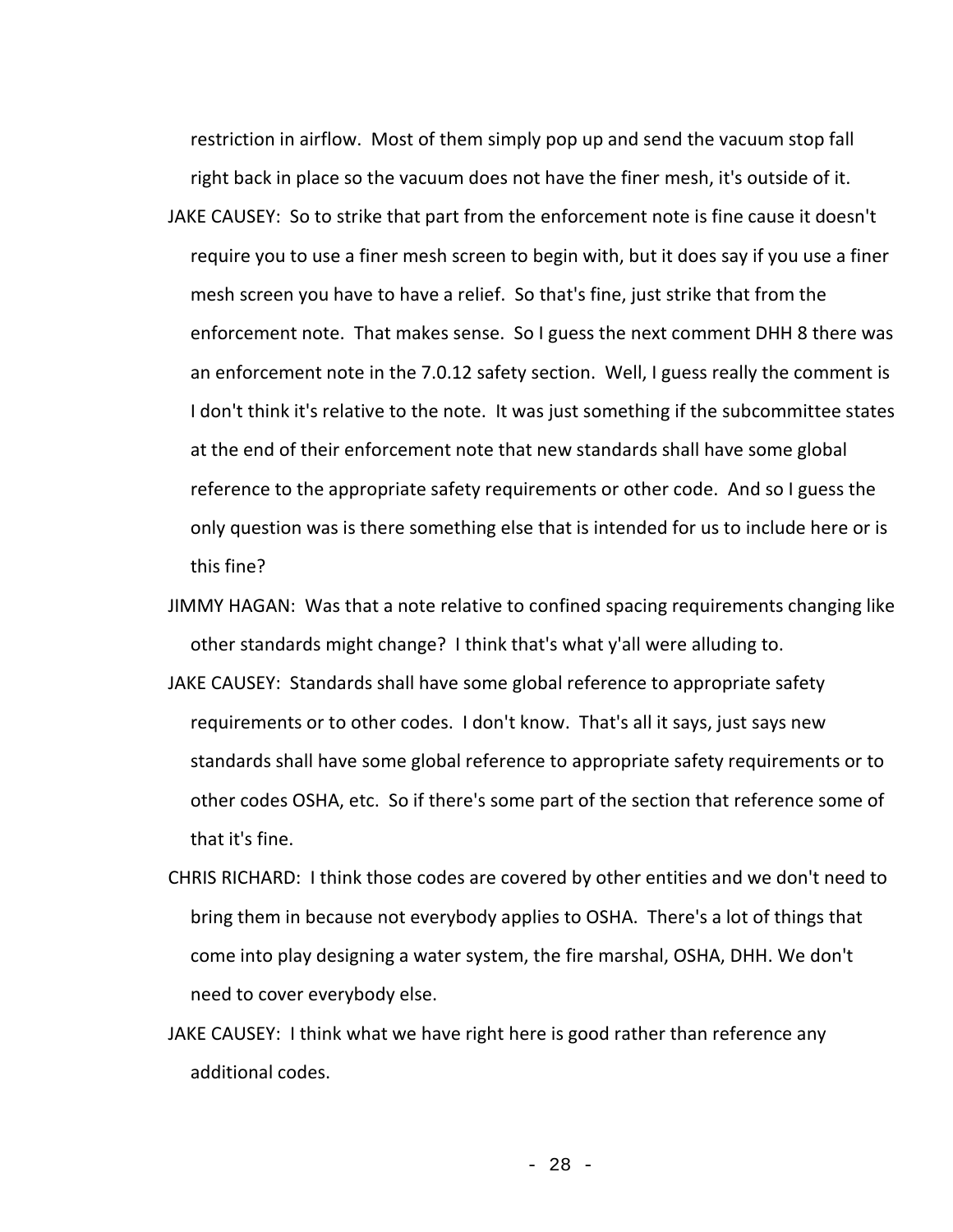- DIRK BARRIOS: On safety where it says railings or handholds shall be provided on elevated tanks where persons must transfer from the access tube to the water compartment. Are we talking about a railing (inaudible)? After a few years they rust out and none of the contractors use them. They're hard to paint, they're hard to blast, they're in the way, and a lot of times they cut them out. Why are we getting into that part, has nothing to do with--
- JAKE CAUSEY: I presume it's like most things is that for a person to get access to the water compartment for purposes currently need to do so safely.
- DIRK BARRIOS: You got a 40 year old elevated storage tank I'm going to open it up and let you climb the tank from the inside and let you use the ladder rungs that are there. I guarantee you you won't use it. It's from a safety issue because you can't trust, I don't care how well you keep up your tanks, they are going to rust. Randy will tell you, you can't blast them, you can't get around them, and the first time you're going to get in there and I just hear they try to convince you to let them cut them out when they can't. When they get so bad they just in the way, they can't pass inspection because they can't blast around, they can't paint around, just an issue.

JAKE CAUSEY: The railings and handholds?

DIRK BARRIOS: That's why I'm asking. Are we talking about the steps?

- JEFFREY DUPLANTIS: Aren't we supposed to be focusing on the parts of this chapter or these chapters that affect water quality that need to be brought into the code? And if it doesn't affect water quality then it needs to be up to whoever's jurisdiction for safety and stuff. How do we get away from updating the code for jurisdictional required things that don't have to do with design?
- JAKE CAUSEY: I would say that certainly the purpose is far more than just water quality. It's water availability, sustainability, resiliency, all those things that are needed to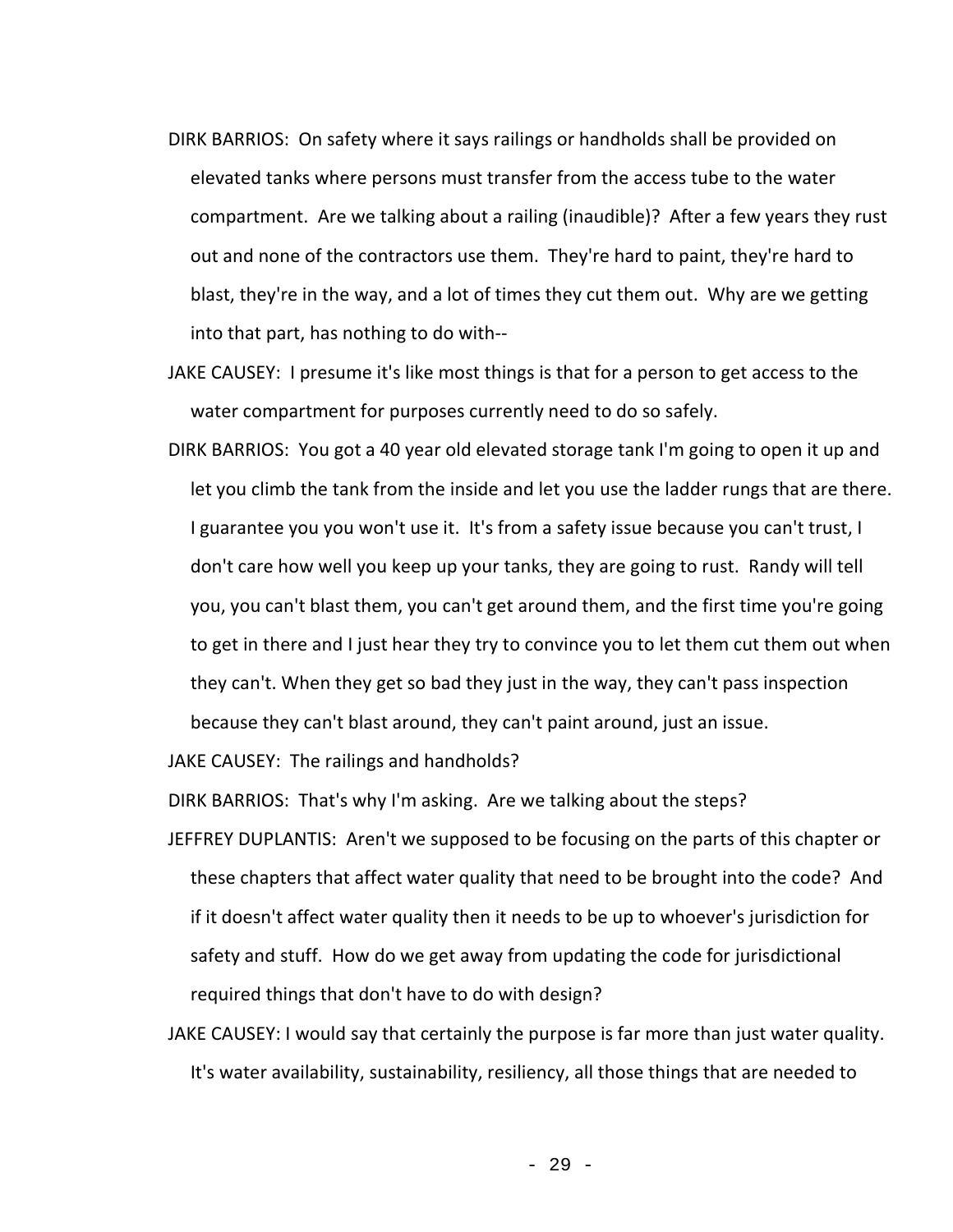ensure our water system operates successfully, continuously, and does produce good water quality. I think that access to parts of your system, water plant storage tank, for example if you don't have a ladder to get up on your storage tank to inspect the event that's a problem. I don't know that what this is saying applies to what you're saying. It says railings or handholds so I'm not certain what you're referring.

- DIRK BARRIOS: Says must transfer from the access tube which to me is the (inaudible) into the water compartment which is actually the tank that holds the water. I'm talking about I guess we call it the ladder rung. Lack of a better term.
- RANDY HOLLIS: I have to believe, this comes from 10 state standards, this is from 40 years ago when somebody sat on a committee and climbed a tank and nobody provided a way to get in and he said let's throw that in and make everybody require handholds. You bring up a good point, we don't put steps in manholes anymore. We don't and why is that because they all rust out. We make contractors use a ladder because if they step on one or two steps, the old iron ones, they're gone. We do not put steps in manholes. We require contractors to use a ladder. I think your point is well taken here and that we don't know the condition of those things here so why make it a requirement. Let's figure out the best way to get to a tank to service it and put that on his responsibility.
- JEFFREY DUPLANTIS: Where is lighting at in this section? Things that don't pertain to water quality and you're talking about access, where is lighting? You're making them carry a flashlight or you're putting in lighting? Some of these things don't make sense from a water system quality whatever, however you want to term it, prospective. And I don't think some of these things pertain to maintaining the system from outside of safety. I agree they need to be able to get from one place, a guy is getting off of them and moving over there you want some sort of thing, but that's an OSHA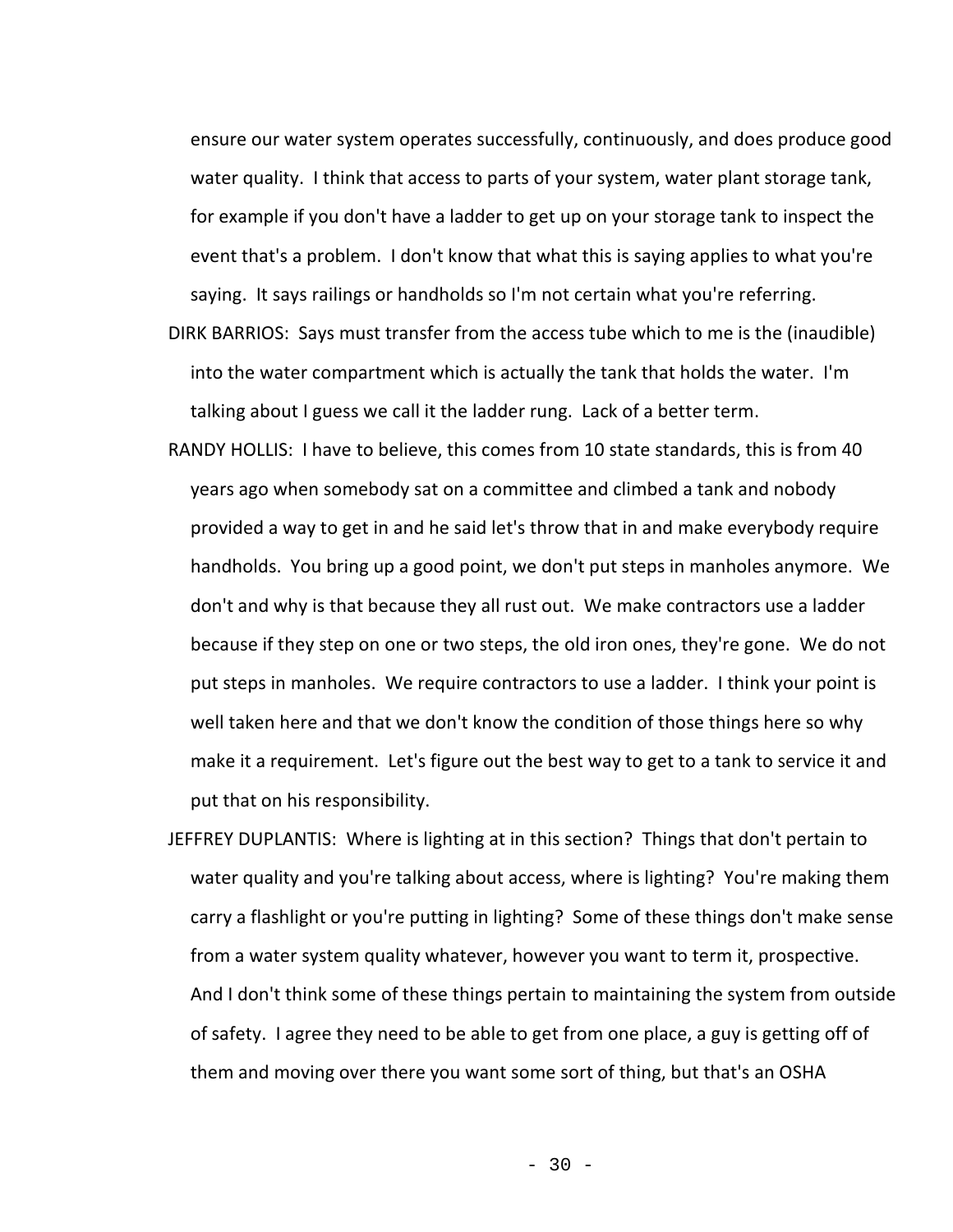something. I don't know if that pertains to a DHH water code.

- JAKE CAUSEY: Yeah, we got to inspect them as well, have to be able to access. Generally aren't climbing water towers. From my view if you can get in and inspect as needed it's a matter that a ladder or something be provided.
- PATRICK KERR: Two things. I think you could leave the first paragraph and take the rest out, all that specific, just take it out. OSHA, for example, there's two different standards. I have a different standard for climbing one of my own tanks than a contractor who's required to rig it himself. We use 1610, and so a completely different standard. I'm not allowed to climb a tank if the rungs aren't serviceable, a contractor is if he rigs and works around it. I think you just take everything out and just say design will conform to laws and regulation. You shouldn't need to say that because it should conform to law and regulation, but the rest of it just it changes.
- JAKE CAUSEY: Yeah, I guess keep in mind the enforcement code here for new construction.
- CHRIS RICHARD: When you permit a new construction you go back and use the standards that are designed to when you do your sanitary survey. Not able to be maintained then we have a problem.
- PATRICK KERR: It makes all the language you're using about what not to use on sanitary survey is not what we want to do. In all of these anything that was built after this regulation put it on the sanitary survey. I think you need to find better language. JAKE CAUSEY: Well, it's not our language.
- PATRICK KERR: I understand, but you need to find language that says enforced on anything constructed after this date on sanitary survey.
- CHRIS RICHARD: Or like the fire marshal. There's a period of time that you have to meet and maintain in accordance to the standards when you built it and prior to that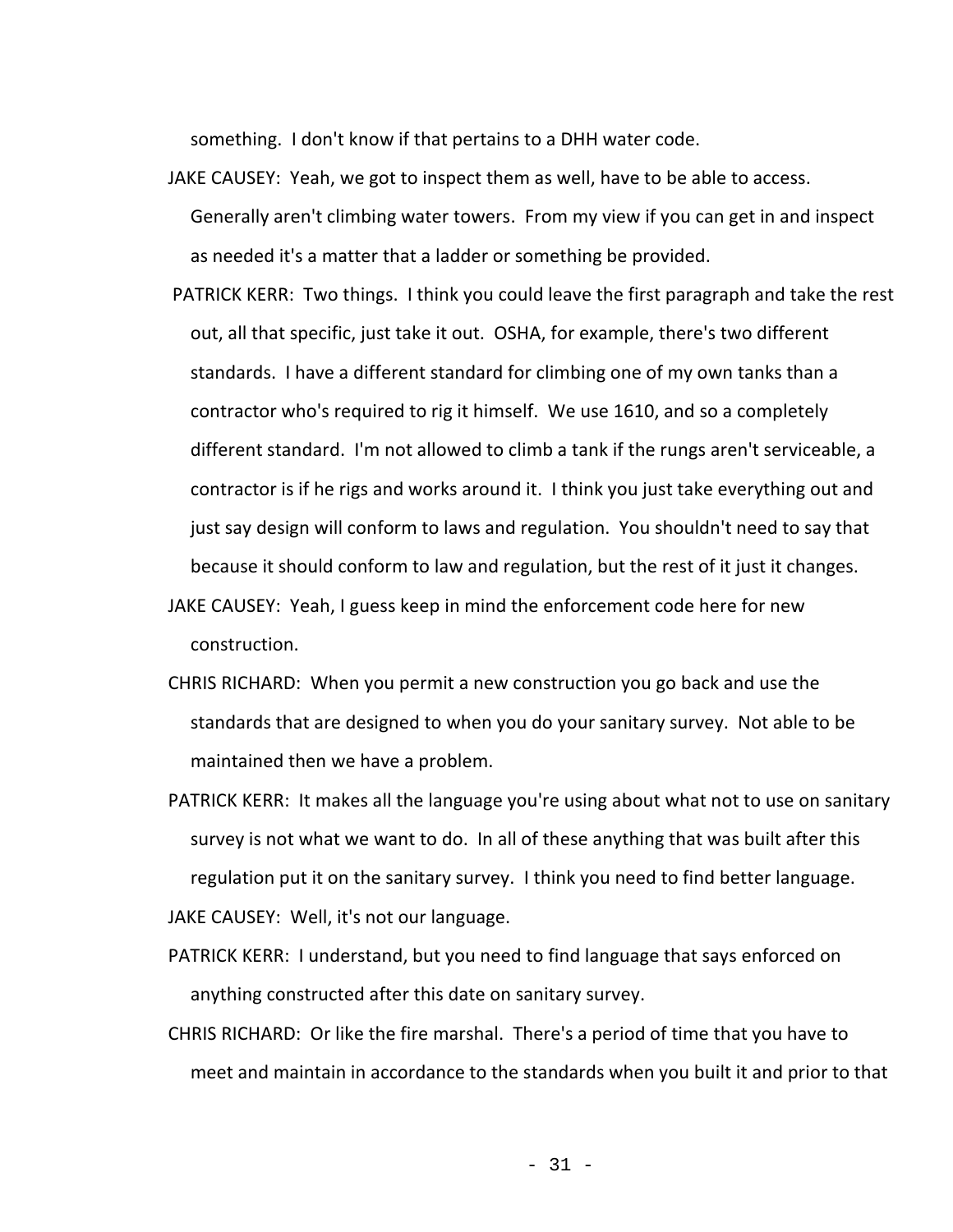you have your exception to this code allowing the grandfathering. Don't grandfather beyond that point. This section is headed by design. The very first paragraph, design water tank. The way I read that everything in this section is related to design, period.

- JAKE CAUSEY: I think keep in mind that so we are the only entity reviewing these facilities when they are constructed. We can say that some of these things probably should look at when we issue permits and make sure that they are included. I think they are important. I think everybody saying wouldn't design a tank wouldn't have these elements than if there is one and be done with it. Because what happens is frankly a lot of engineers, especially new engineers, they don't read all the reference manuals, etc. and they are going to look for what's in the code specifically and that's all they are going to follow. I think that's the reason, especially a lot of these things are there that we wouldn't do it without this, that's why it's there. It's obviously a permit thing.
- RANDY HOLLIS: Under safety A, B and D are fine. I can tell you in a shop drawing on tanks I can't tell you that on a shop drawing that I can even find railings or handholds in that particular location of like an elevated tank. They are going to put it whether they want to. I don't think that I can even find it on the drawing. I'm fine with A,B, and D, I just think delete C. I recommend we delete C and move on. I do have a question on the next one. 7.0.13 freezing. States in here in the last sentence of the first paragraph if a water circulation system is used it is recommended that the circulation pipe be located separately from the riser pipe. If you have a wet riser and you're simply taking water out of the lines and sending it back to the tank I would prefer to be inside the riser as far as discharge pipe because that is better freeze protection than putting a smaller 4 inch or 6 inch pipe on the outside. You're asking for trouble. I would ask that that sentence be deleted because it's better to have it

- 32 -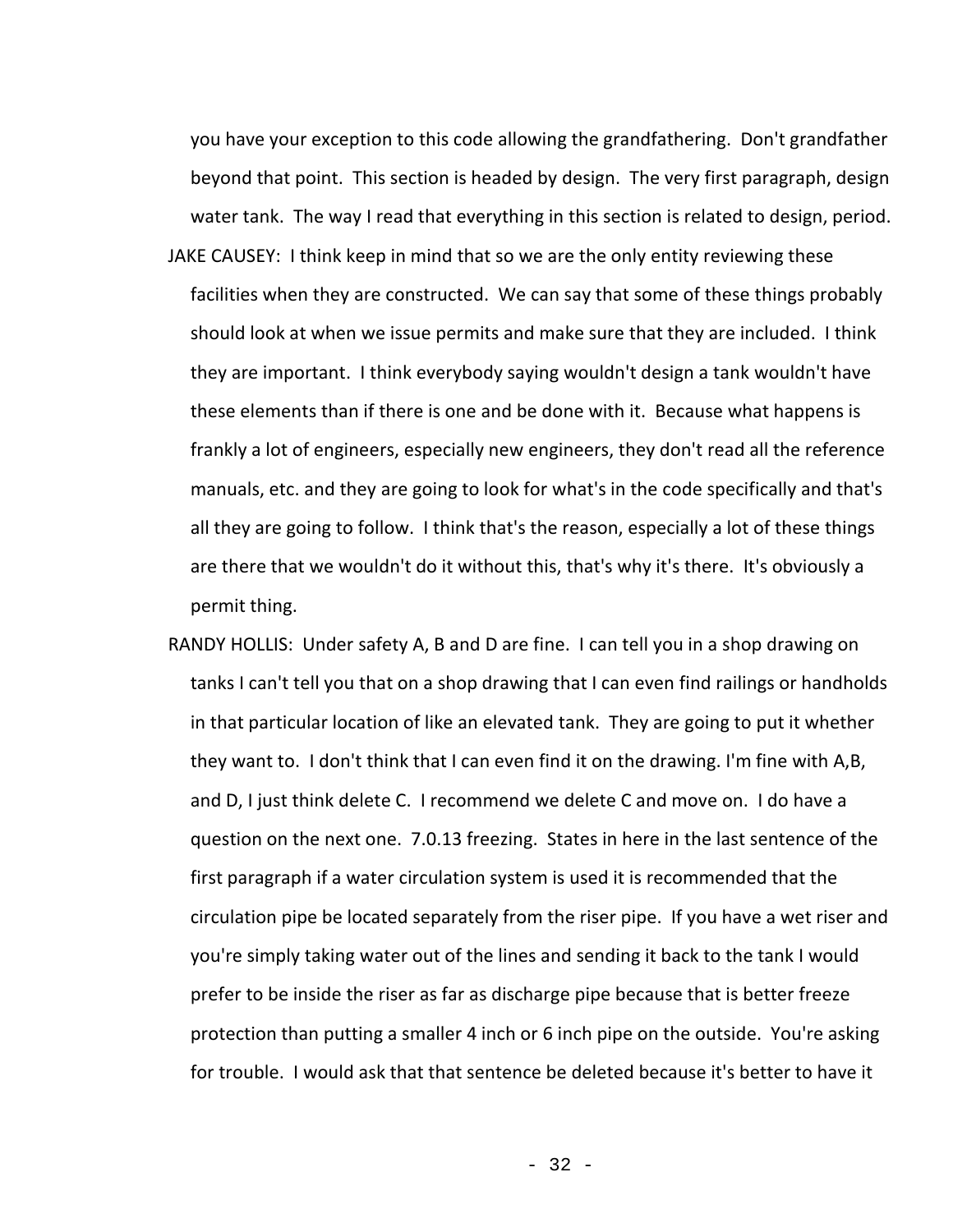inside. If you're taking the tank out you're not going to (inaudible) the system anyway. I would prefer for it to be inside the riser than running a separate pipe on the outside.

BEN BRIDGES: The only problem with that is blasting or painting (inaudible) riser. (inaudible).

RANDY HOLLIS: (inaudible) it's never painted.

JAKE CAUSEY: You might need to specify materials.

RANDY HOLLIS: Brackets on the inside of a wet riser and then attach schedule (inaudible) PVC, turn it up to the 90, and run it up to the bowl so it's not corrodible. Paint the riser, take the PVC out. I know it says recommended, but I hate to see something like it (inaudible) and we can't put it in here.

DIRK BARRIOS: If you let them a steel pipe.

- RANDY HOLLIS: Well, the problem I have with an overflow the overflow is a dry, it's dry, it's got air in it and it will rust so you get internal corrosion on the overflow pipe. Recirculating you don't as much circulate the water (inaudible). Overflow pipes, as much as I hate to say it, okay on the outside, but recirculation I would prefer to put on the inside.
- DIRK BARRIOS: A lot of the older tanks the overflow's on the inside of the riser and it's just as hard to paint.
- RANDY HOLLIS: But I think there is a big difference in the overflow pipe verses recirculation pipe. And we can leave it like it is. Just says recommended. I think it's better to have it on the inside. That's the engineer's preference, the type of pipe material, and the owner, the longevity of it.

JAKE CAUSEY: The impact on water quality.

RANDY HOLLIS: I don't know if we've ever specified the type of pipe material and I hate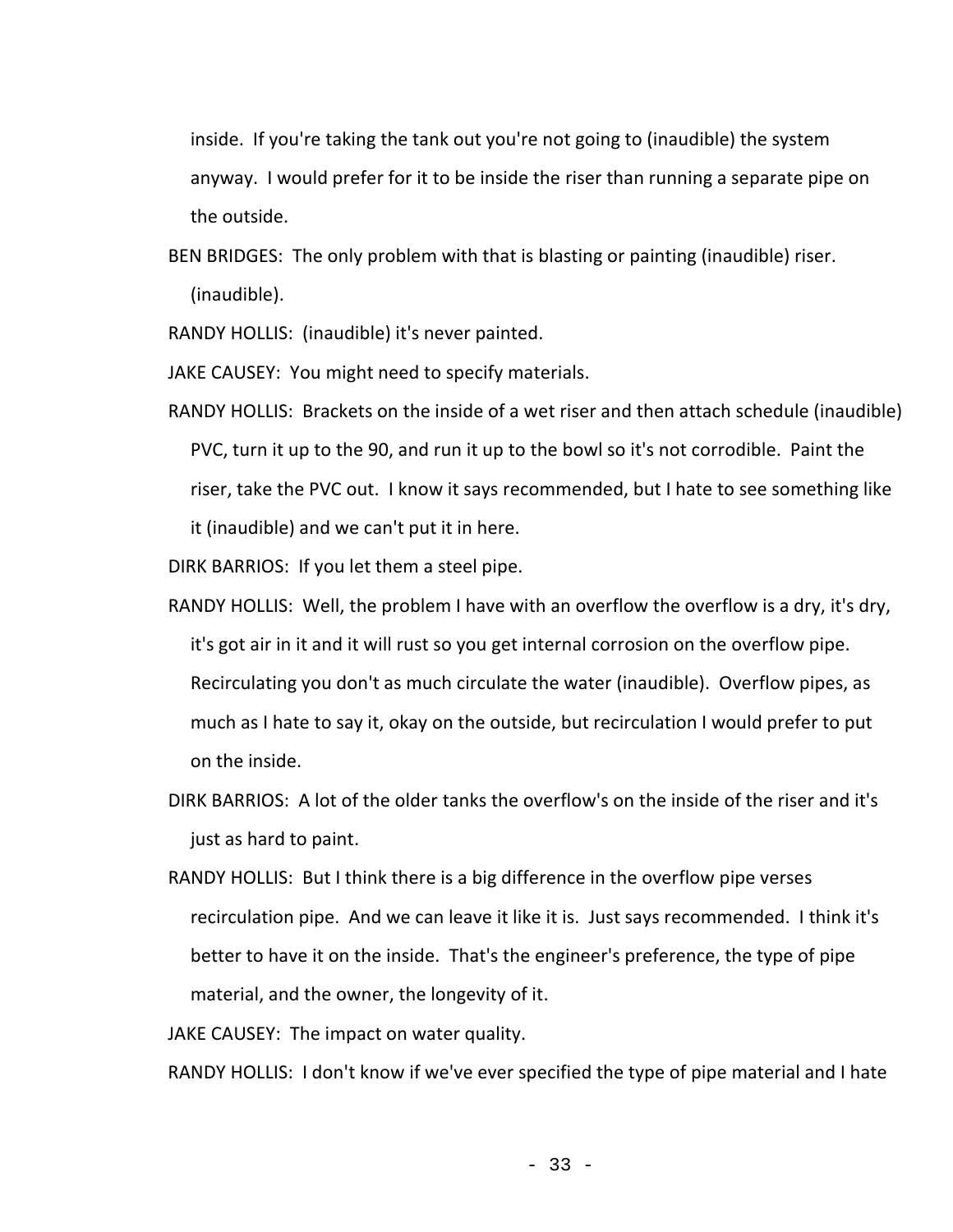to start specifying in one place.

- JAKE CAUSEY: The next section was 7.0.17A. So it would just state paint systems shall meet ANSI/NSF 61 and be acceptable to the state health officer. And so the note in section 335 part 12 there's an AWWA D102 standard for coating steel water storage tanks that should be incorporated into this section. So the next section is 7.0.17C. Cathodic protection should be designed and installed by competent technical personnel and a maintenance contract should be provided. Enforcement note about when to enforce it since it was a should. And a should we just wanted to clarify that they are shoulds and not shalls which may be a caveat or something.
- PATRICK KERR: On A paint systems, we've got into some arguments about different systems about fill material below the paint surface filling the steel and not being able to approve fillers. This doesn't mention that. It mentions the paint system. I'm just curious, is that something that you're no longer concerned about, or is it just not in here because we didn't put it in, we forgot to?

JAKE CAUSEY: No, I don't think it's something that we're not concerned about. I haven't reviewed the AWWA D102 standard and that might address that or not.

PATRICK KERR: Randy, I'm talking about fill material for corroded steel before we paint. RANDY HOLLIS: I knew you'd bring me into this. I guess let's look at it realistically; the

steel is not NSF 61. The welding lines are not NSF 61. None of that is NSF 61 so when you have a tank and you take it down and you find pitting in the tank then you can plug weld it, that's one of the ways we fill in the plug if it's more than half of the thickness of the steel, or if it's less actually use a pit filler and that's flush with the steel when you finish. So you have pit filler. On top of that you put in primer, your (inaudible) coat, finished coat or just two finished coats, whatever. They're epoxy coats that are NSF 61. The problem we ran into in the past was we were told to not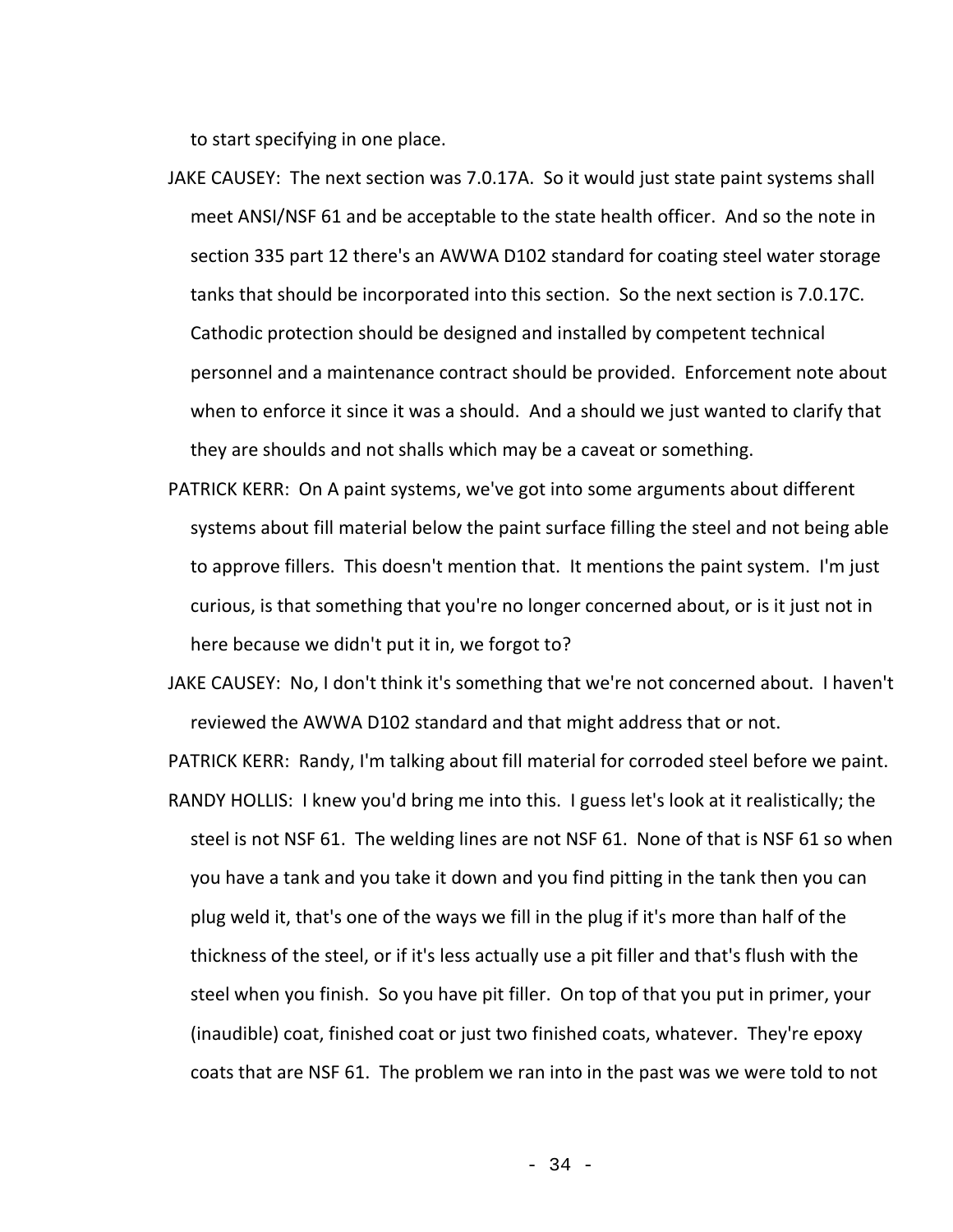only use pit fillers NSF 61 approved. My comment is it's no different than the steel, it's no different than the welding rods so why does a pit filler have to be NSF 61 approved when the coats go on top of it? So here we are with the best paint system we have in the world and they didn't paint pit fillers NSF 61 because they never thought they would have to. So now you have to go to someone else that might make NSF 61 and now we've got an ink compatible paint system from somebody else to make pit filler so now we have compatibility issues between companies. The real question is the pit filler is just like the steel and the welder rods.

JAKE CAUSEY: Do they make a 61 product now?

- CHRIS RICHARD: They stopped making it about a year and a half, two years ago. (inaudible) made like a glass surface, epoxy. They don't make it at all.
- JAKE CAUSEY: I guess the only other question I have is that if the AWWA D102 standards does that address pit fillers?
- RANDY HOLLIS: I don't know off the top of my head. I think they address finished coatings, which would be the primers and everything else. We can look at that and see.
- JAKE CAUSEY: I hadn't looked at that, but I'll make a note and we'll include a note here need to address pit fillers and we'll make a note.
- RANDY HOLLIS: That was a big problem we were running into; couldn't find them and their compatible paint system. And because they are totally covered within NSF 61 why do we even have to to begin with?
- JAKE CAUSEY: So for C cathodic protection. That enforcement note it was either should or intent this was a shall with enforcement note. Jim, do you recall?
- JIMMY HAGAN: It wasn't on the subcommittee. Wherever the note appears was intended to be the grandfather question. That was the subcommittees way of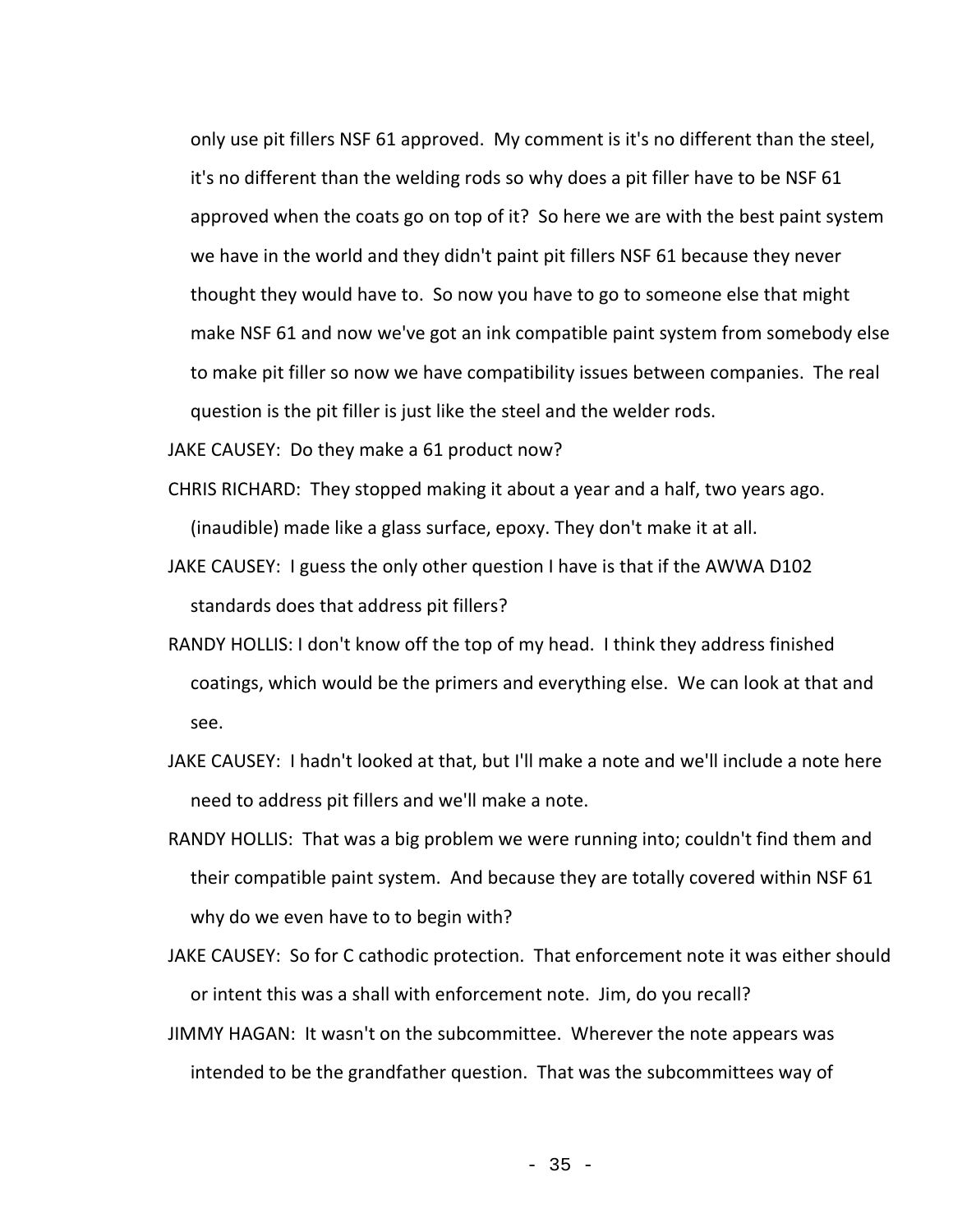describing you could have just said grandfather rather than go back and enforce it. CHRIS RICHARD: It will have to be addressed separately; not necessary in this section because this section is design.

- JIMMY HAGAN: Everywhere that we had one it was permissible the different situation going forward, few situations where it was going forward also looking back on sanitary survey every time it came up noted which one of these specifically.
- JAKE CAUSEY: So on this one it says should so cathodic should, not a compulsory requirement to begin with so it would seem the intent is to maintain it that way, no enforcement needed. Cause it's a should, unless the intent was a shall. Then enforcement may be applicable. We can just strike the enforcement note here I presume.
- RANDY HOLLIS: I want to go back to B real quick if we're through with that one. On wax coatings, I was shocked a maintenance company came in about three or four months ago promoted to a town to come back in and put a wax coating on the inside of an old tank. I'm wondering under B it says wax coatings for the tank interior shall not be used on new tanks. Can we say or rehabilitation of existing tanks so that we cover that here even though this is meant as new tanks? I don't think we should use wax coatings on any type of (inaudible) tank. But these maintenance companies are coming in and doing that.
- JAKE CAUSEY: Okay, we'll strike the enforcement note on C, no objections. The next section 7.0.18A. Okay, so that comment was just the addition which we'll pull up. I think 2011. DHH comment 12 needed to clean up the language so it says if such testing shows the presence of coliform bacteria repeat samples shall be taken until two consecutive samples taken in 24 hours, 24 hour intervals are negative. Was to clarify the tank cannot be put back into service until you get those negative samples.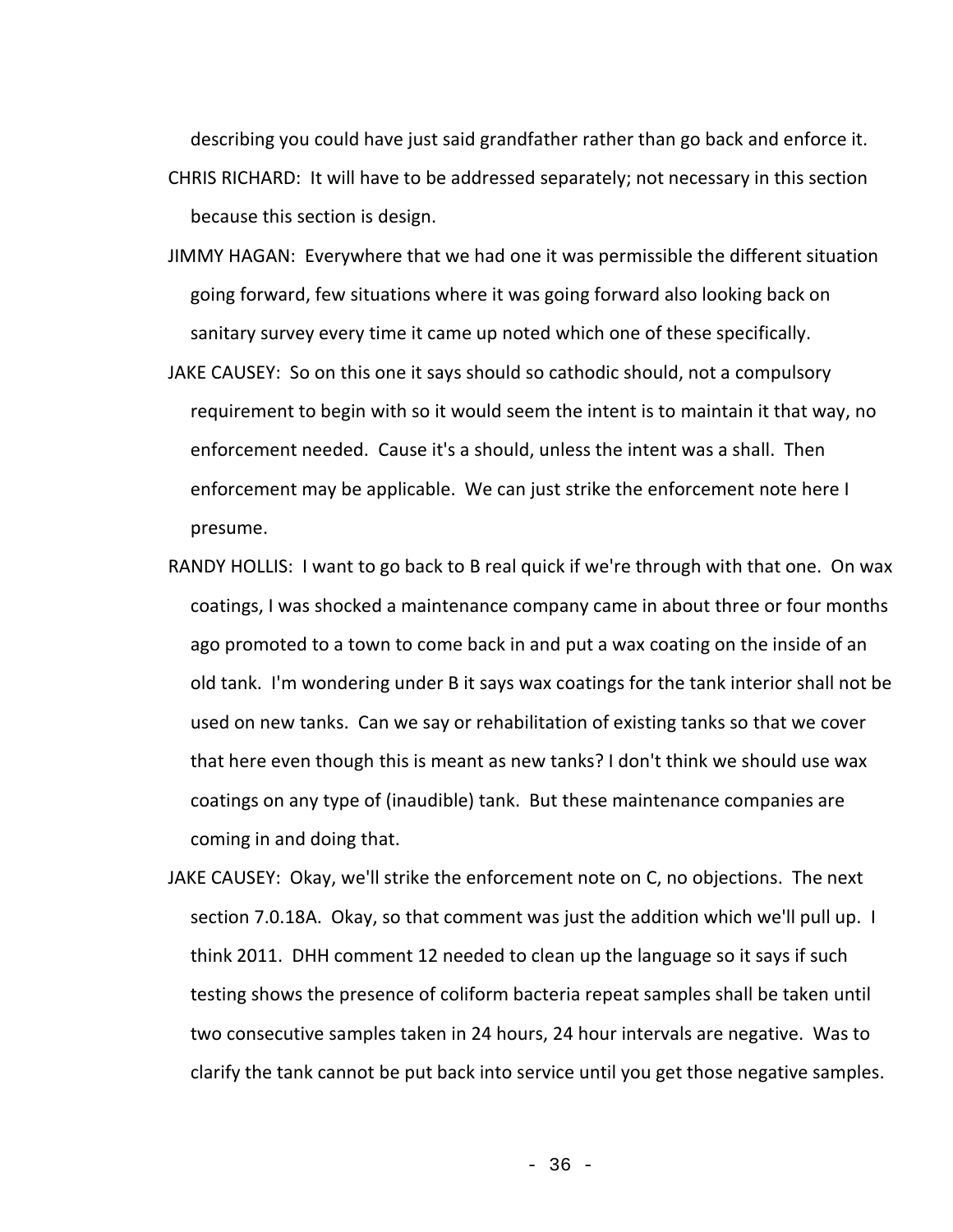- PATRICK KERR: So if your first sample is a good sample you can put it back in service. If the first one's good you can put it in service is what this says.
- JAKE CAUSEY: The next one, DHH 13. Disposal of heavily chlorinated water from the tank disinfection process shall be in accordance with the requirements of the state regulatory agency. So I guess we're suggesting rewording disposal of heavily chlorinated water from the tank disinfection process shall be in accordance with the AWWA C652 standards. I guess they specify how they dispose of that, but the standard, or in accordance with requirements of DEQ. And then it says or other state and federal authorities, whichever is stricter. And then DHH comment 14 again was just our note really.
- RANDY HOLLIS: Under disinfection. Really says, it just says use C652 and then under C it says we really don't recommend that you use method three. So do we just not address that you can use one or two, or it never says which one to use. It just says don't recommend three. Do you have a preference or do we just leave it silent that you can use either one?
- JAKE CAUSEY: So I think the blue language was just sort of cleanup to clarify what was stated there. So it said the disinfection procedure specified AWWA standard C652 4.3 which allows the use of highly chlorinated water blah, blah, blah. So that's what that section said so I think just reword it to say subsection 4.3.3 I guess. So you're saying there's another section that allows the use of highly chlorinated water?
- RANDY HOLLIS: I think there are three different methods for chlorinating tanks. Method 1, 2 and 3. Three is the highly chlorinated water (inaudible) then you have to flush all of that out and refill it. Another one is spraying down the tank (inaudible) then you fill it up. And another is put 5 percent at the bottom (inaudible) and then fill up the entire tank. Methods one and two verses method three. So are methods one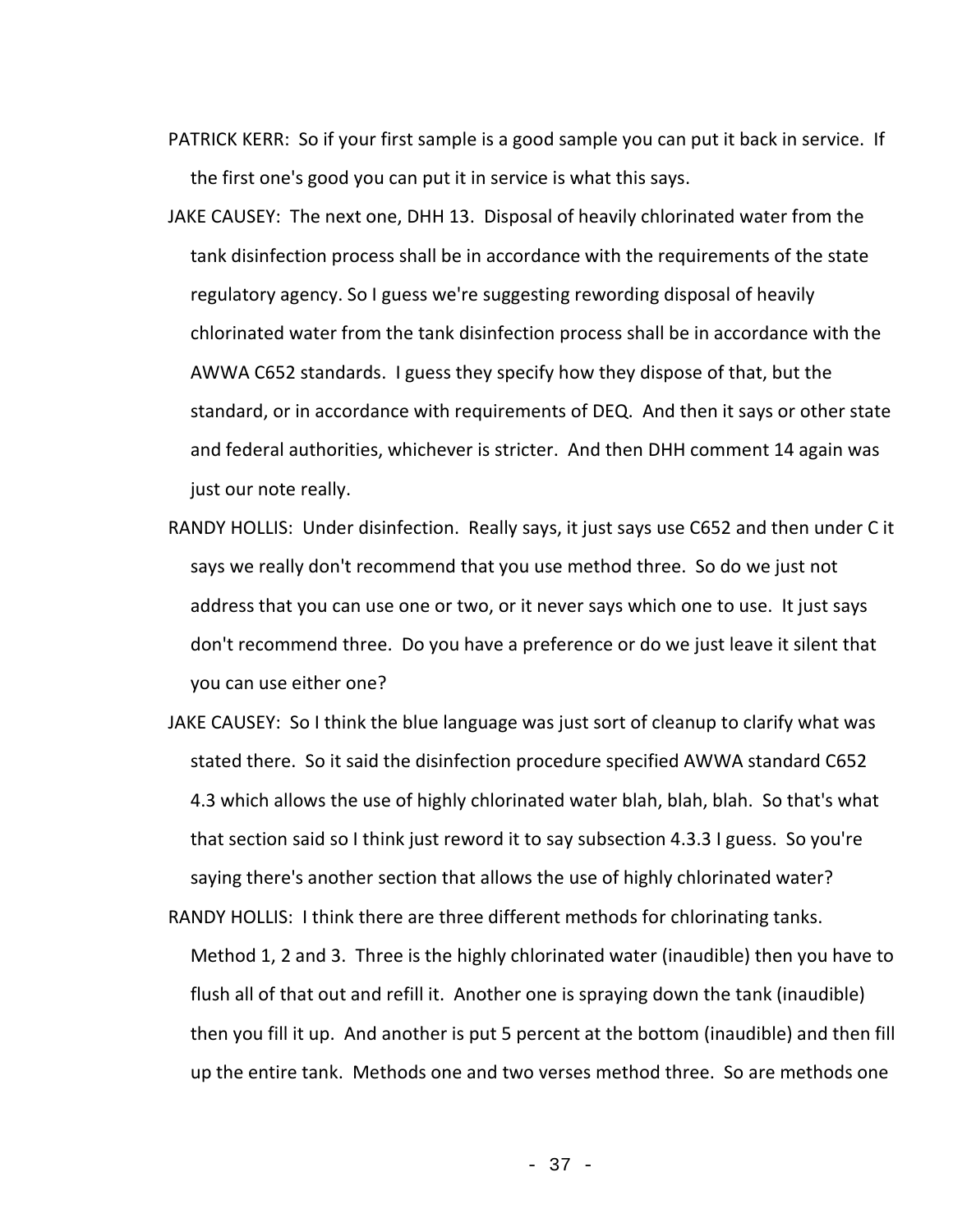and two acceptable if it's silent, really?

- JAKE CAUSEY: Yes. I think what happens is A says you can use standard C652 for disinfection period, the end. I think this section was really, as I interpreted, saying one of those particular methods says you can fill this thing up with a whole bunch of highly chlorinated water and we don't really recommend you do it that way because then you have all this chlorinated water to deal with. If that's the route you choose to do you need to make sure you dispose of it properly. That's really all I see C saying, or attempting to say. But A I think clearly states all methods within C652 are at your disposal.
- RANDY HOLLIS: I'm trying to remember, but I didn't think y'all had a preference of one over two or one or the other.
- JAKE CAUSEY: I don't think so for tanks, not that I recall for tanks. I think we specify two methods in the sanitary code.
- SIDNEY BECNEL: I think that section 4.3.3 that's the one specifically says filling tank up 50 milligrams per liter chloramine need to dispose of it, or they say the 50 milligrams. It sounds like it was allowing to keep that 50 milligrams and dilute it. So I think what this section is saying it's not recommended because disinfection by-products, which need to be kept out of the distribution system, but if it's used then you have to properly dispose of the water in accordance with the regulations.

RANDY HOLLIS: That is methods one and two in there also. Okay.

JAKE CAUSEY: DHH 15 filter washwater tanks, backwash tanks shall be sized in conjunction with available pump units and finished water storage to provide the backwash required by section 4.3.1.11. Consideration must be given to the backwashing of several filters in rapid succession. So our comment was I guess relative to the enforcement note to not use on sanitary surveys was that for systems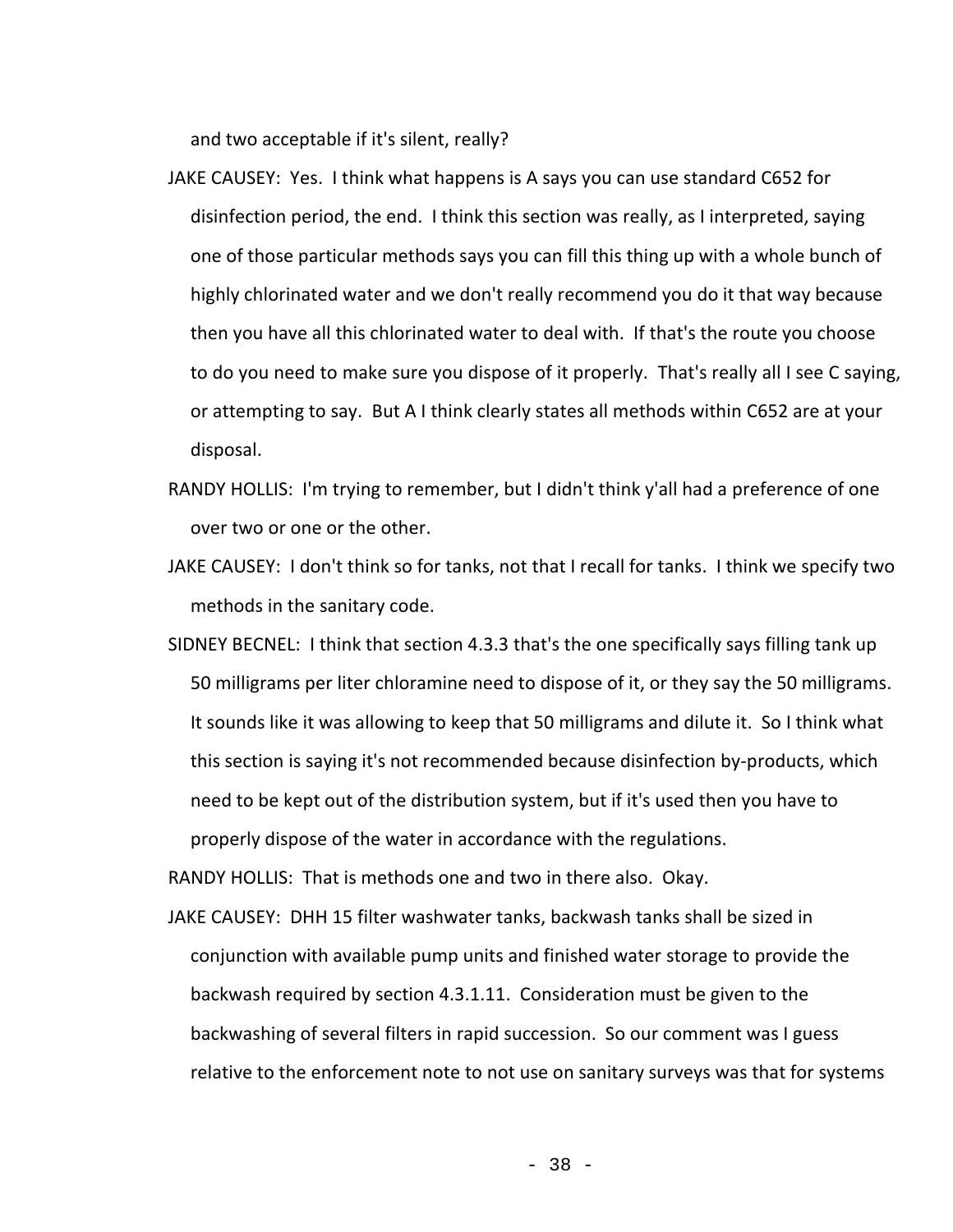who aren't able to adequately backwash their filter due to inadequately sized backwash tanks or over time the number of scenarios that can occur, I don't know, things happen. That if there's an issue there that it could be important for the sanitary survey. I don't think this necessarily says that you have to have a dedicated backwash tank. Just have to have adequate storage for backwash. I think some systems use backwash. From our view backwashing is definitely a water quality issue. If you can't adequately backwash with your backwash system then that needs to be an enforceable part of the sanitary survey. I take it everybody agrees?

ROBERT BROU: Needs to be closely coordinated with whatever the final version of treatment is.

JAKE CAUSEY: Treatment does get into backwash.

RANDY HOLLIS: If we've got a backwash pump and a backwash pump, backup backwash pump, and even a third which we do at one of our plants, three backwash pumps. I wouldn't want this to be interpreted where's your finished water tank in conjunction with your pumps because we don't have a tank. We need backwashing with triple redundancy.

JAKE CAUSEY: We pump out something, don't you?

RANDY HOLLIS: We pump out of the tank underneath, yes.

JAKE CAUSEY: I think that would be the tank.

RANDY HOLLIS: Okay, that's fine.

CHRIS RICHARD: This is if you have a built in (inaudible) dedicated (inaudible).

JAKE CAUSEY: I presume that if you're doing that the tank is adequately sized. For some

reason I can't imagine how it wasn't. Really small clear well (inaudible).

BEN BRIDGES: If they expand the plant over several years.

JAKE CAUSEY: Yeah, many things that can occur.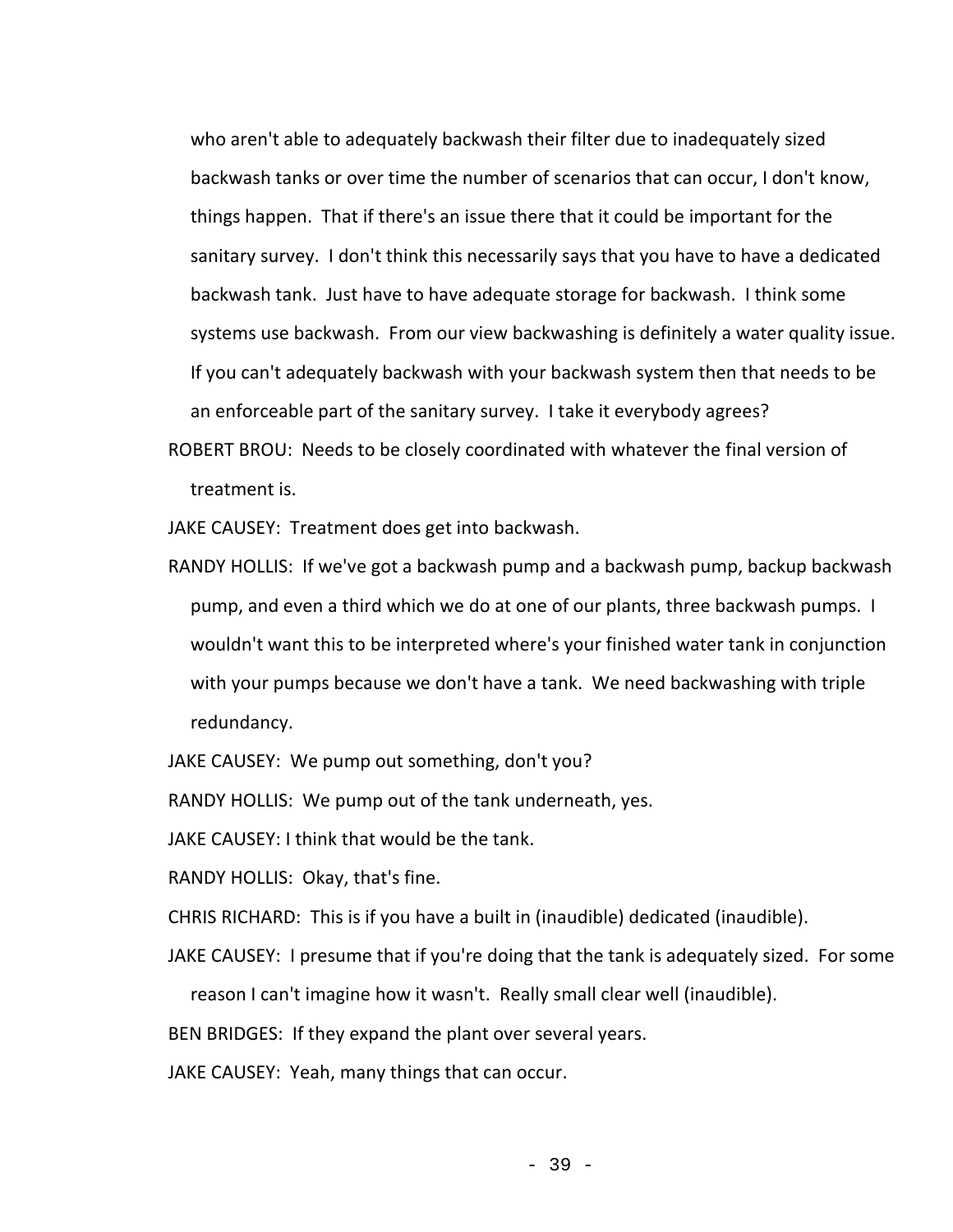- RANDY HOLLIS: The tank was built in the 40's and then the clear well underneath the filter. It's made to work with other filters in service until you have water. You lose the water being produced out of the plant, but enough internally.
- BEN BRIDGES: But you have seen plants that have such bad backwash rates they run out of water and the backwash stays online. That's very prevalent in some of our customers.
- JAKE CAUSEY: I guess, again, it just says filter washwater tank shall be sized in conjunction with available pump units and finished water storage to provide the backwash required by section 4.3.1.11. If that is forcible not just for permitting, but also for sanitary surveys I guess I'm thinking that in all the cases considered adequately this is enforceable on new system improvements and sanitary survey.
- RANDY HOLLIS: I don't know. We do the double redundancy on pumps and everything else.
- JAKE CAUSEY: The backwash water required by section 4.3.1.11 is the 15 gallons permit. CHRIS RICHARD: I understand what you're saying. You want to be able to test the water quality you have to have sufficient storage to backwash your system, sufficient water supply.
- RANDY HOLLIS: Yeah, but you don't have to have 15 gallons to get (inaudible) so that doesn't apply to everything.
- CHRIS RICHARD: The water supply does. I'm saying I'm not getting specific. I'm saying don't say water storage, adequate water supply to backwash your filters to keep them clean. That's what you're after. You're not after some volume. You want to make sure they can clean their filter when they need to be cleaned.
- JAKE CAUSEY: I guess the only question something you're talking about incorporated in part 4?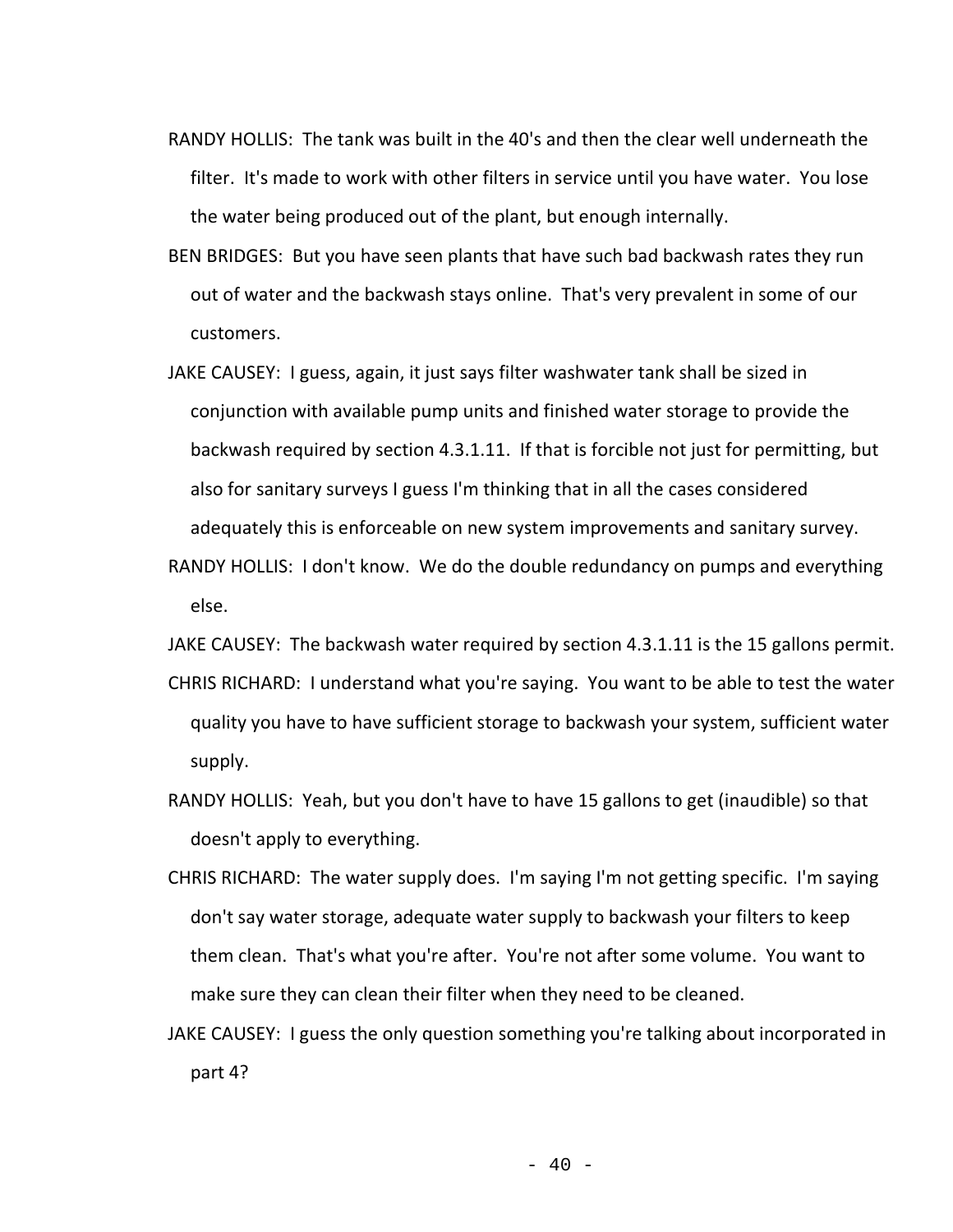CHRIS RICHARD: Yeah, adequate supply not storage.

- JAKE CAUSEY: Adequate supply shall be available to accomplish backwashing. Just say being addressed in part 4. DHH comment 16 relative to section 7.1.4 other treatment plant storage tanks unless otherwise allowed by the reviewing authority other treatment plant storage tanks/basins such as detention basins, backwash reclaim tanks, receiving basins and pump wet-wells for finished water shall be designed as finished water storage structures. And so I guess the point is that all the preceding requirements for finished water storage structures would not be enforceable on these particular facilities if it's not enforceable on sanitary survey. The enforcement is saying that design standards is for new systems and/or improvements, but is not enforced on sanitary survey. Seems to carte blanche all the requirements.
- CHRIS RICHARD: In Lafayette we have backwash water tank, we re-tank the water and bring it back to the plant. It doesn't meet the requirements for finished water because we're going back through. It has an open top. We bring the water back through a clarifier which is open as well, then it goes through the filters through a covered reservoir. Wouldn't meet the requirements of a finished water tank, but it doesn't need to. It's actually a process. It's not a ground storage tank.

JAKE CAUSEY: That's another issue. I don't disagree that might be a conflict.

- CHRIS RICHARD: If it's still within the treatment process, still has treatment and filtration why would it need to comply with finished water requirements?
- JAKE CAUSEY: I think the only requirement you're talking about is open top. I'm presuming you think all other requirements--
- CHRIS RICHARD: Right, but all those other requirements aren't necessarily related to ground storage tanks, they're related to (inaudible) and contact with the tank and other things. Not because it's a tank.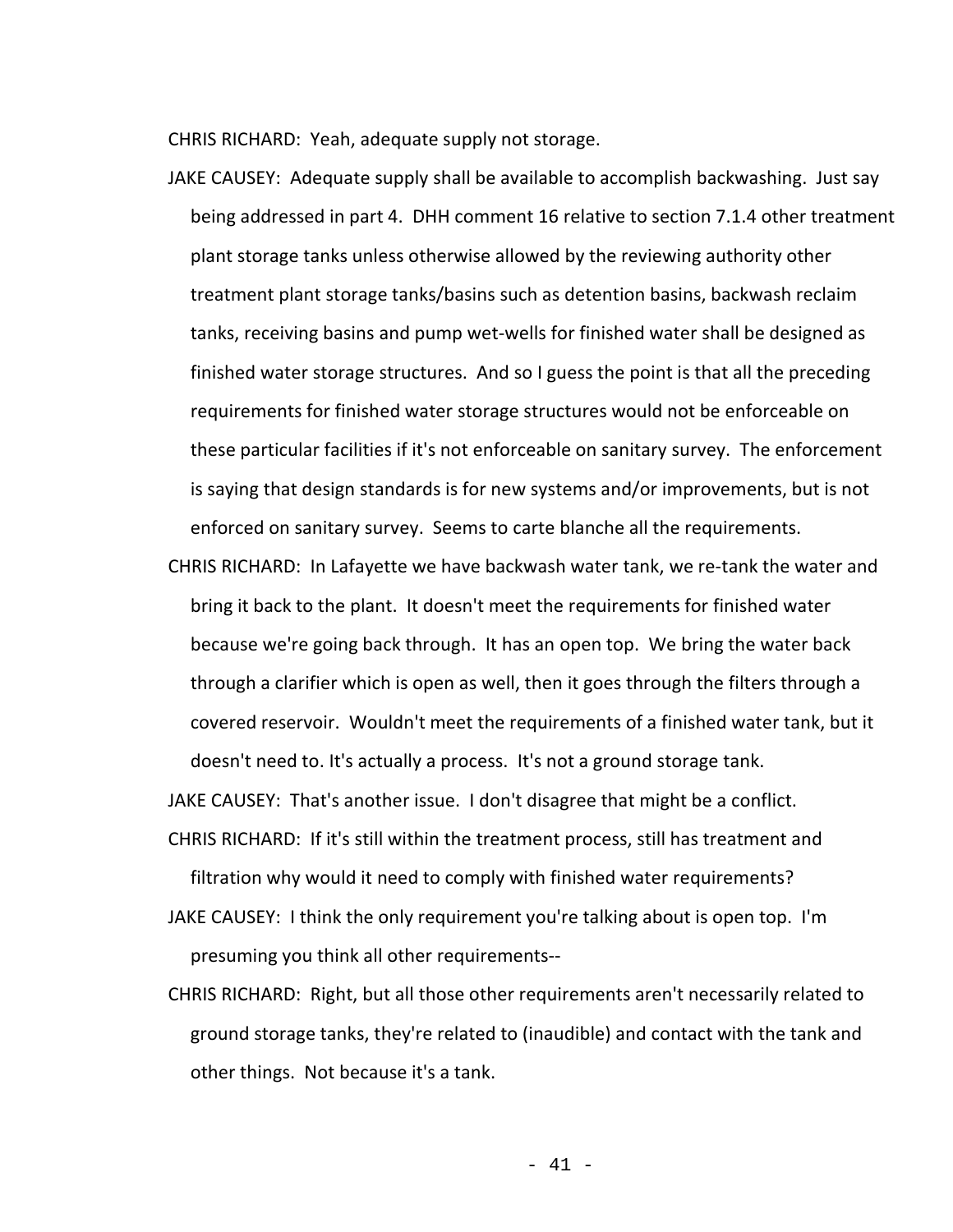JAKE CAUSEY: I think we might just need to iron that one out a little more.

PATRICK KERR: Can we just change the heading of that? Finished water storage tanks.

JAKE CAUSEY: Yeah, I think we may have to investigate that further, a backwash reclaimed tank. Backwash water is not finished. I'm assuming call it a reclaimed tank, reuse it, and it needs to be generally protected to the same level as a finished water storage tank.

KEITH SHACKELFORD: No. (inaudible) it's being recirculated.

- PATRICK KERR: Jake, an example. Reuse it to clean the filter before you retreat it. Jake's example is backwashing the filter, putting the unprotected storage tank, the water from that process, and then reusing it without further treating it to backwash the filter again. That's the example you're giving, right Jake?
- JAKE CAUSEY: I guess I'm not certain. I'm trying to think about these different processes. I guess what I'm thinking of is that...
- JIMMY HAGAN: I think what this is probably talking about is intermediate basins. I think tank is probably miss-numbered. There are areas or basins as you go through plants, depending on how they are designed, that need to meet the requirements of finished water storage. They are not a dedicated tank showing on drawings or something that might be where a number of pipes come together in a compartment or a basin. And we've actually had this situation before on one of our jobs where DHH pointed out that that didn't exactly mean finished water storage even though it was post filter. And so changes were made to make it meet the requirements of finished water storage. Post filter, but it wasn't a storage tank. You can call it a basin, a compartment, a concrete vault. You can call it a lot of things, but it needs to meet the finished water storage requirements. This is a catch-all deal because if you have anything that might be called any of these other items that need to meet the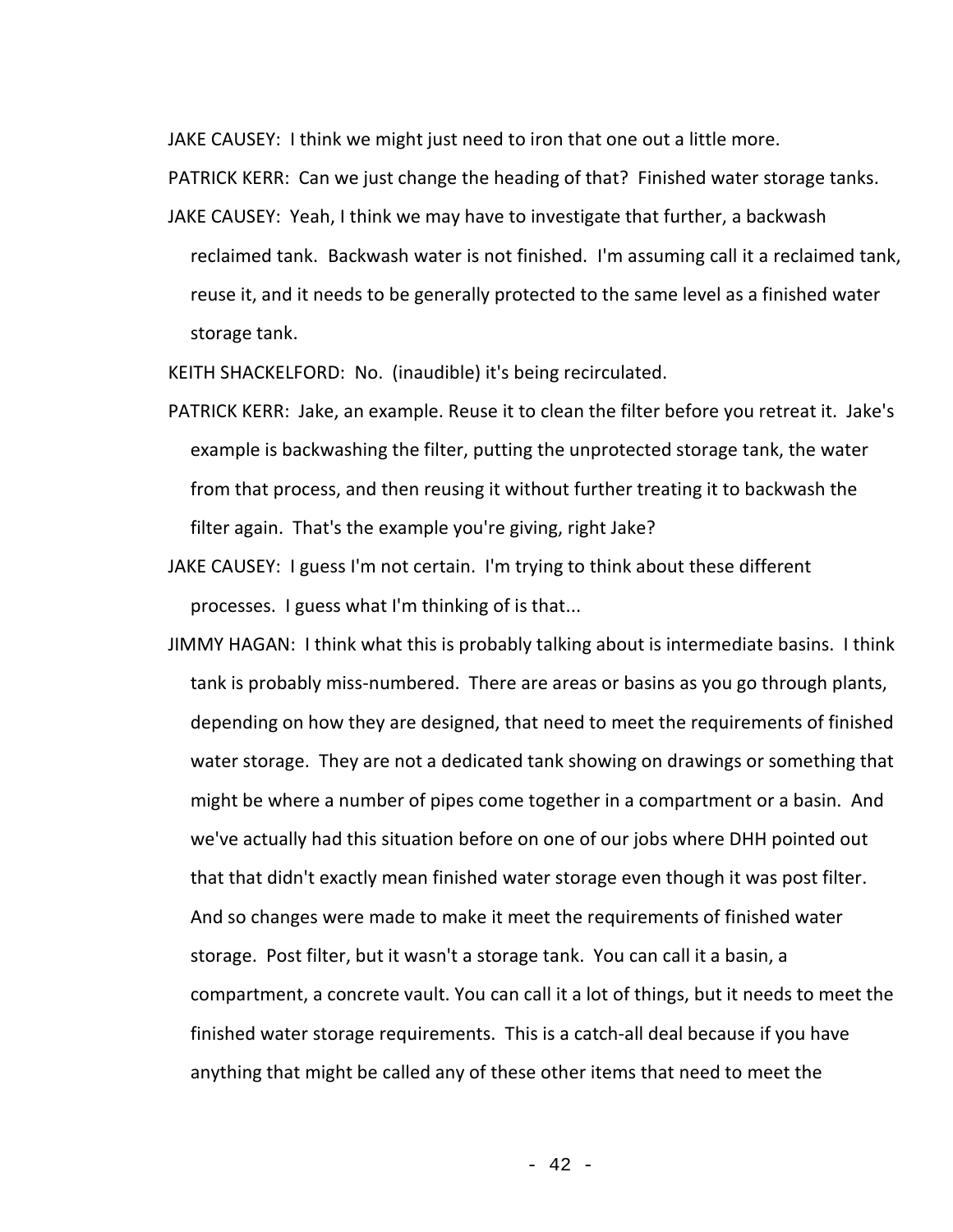requirement for finished water storage, or that finished water is passing through on to somewhere else.

- JAKE CAUSEY: It does specify that. All these facilities for finished water. So finished water is being stored in these basins, tanks, etc. pump wet wells for finished water. If you change the title other treatment plant storage tanks for finished water you can add that to the title, but you're right. I guess I think what you're talking about if it's a backwash being returned to the head of the plant it's not finished water. So I guess on the enforcement note to say but not enforced on the sanitary survey, is enforced on the sanitary survey, or at least in so much as other requirements for finished water storage tanks or specified as being enforceable on sanitary survey. Maybe we could say it that way. Only enforce sanitary survey for requirements that were previously identified.
- RANDY HOLLIS: As long as we're talking about storage if I have clarifiers that is a basin, but I can't cover it like a finished water storage tank.

JAKE CAUSEY: It's not finished water.

RANDY HOLLIS: But hitting that other treatment plant storage tanks.

PATRICK KERR: We just changed that.

JAKE CAUSEY: If you read the sentence it says basin, tank, pump wet wells, but it does say for finished water.

RANDY HOLLIS: Okay, sorry.

JAKE CAUSEY: As long as it's storing finished water, improvements and on sanitary survey. Again, I guess for some of these it is not on survey and some of it is. I would just say we follow the same enforcement notes that are provided for each specific requirement finished water storage facilities.

PATRICK KERR: In 7.2 I'm just curious, a little disconnect between that and 7.0.1. I'm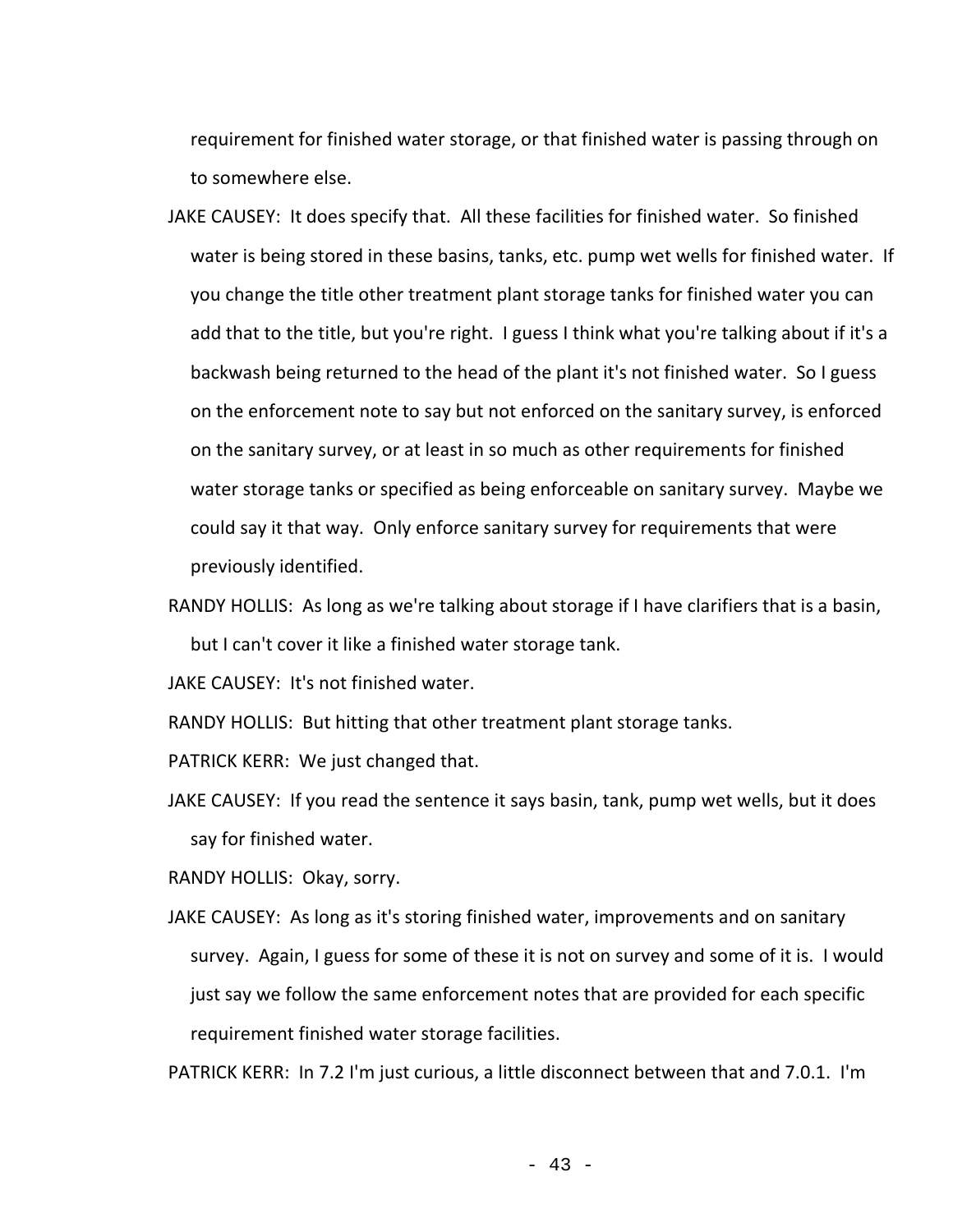thinking about small systems. You just say in very small systems; we don't define that anywhere. I think we need to tell, I guess my question is most small subdivision systems, stand-alone subdivision systems do not have a day's worth of supply storage. I know we're requiring them to put in a second source now and that second source has adequate supply could offset the requirement to store water if it has backup power and all these good things, but we need to define when do you need something, when is a hydropneumatic tank no longer adequate? What size system is that? Is it a 25 connection, what do you want to call a very small system? I think we ought to be specific.

- JAKE CAUSEY: To me reading that section seems to imply a 150 living units. But again, it's not a compulsory requirement.
- PATRICK KERR: It is except in 7.0.1. I'm sorry, it's a should also. No it's not. A makes it compulsory. 7.0.1A says you shall have storage equal to average daily consumption.
- RANDY HOLLIS: But the second sentence says it can be supplemented by standby power or other means. So storage doesn't have to equal average.
- PATRICK KERR: I want to know how DHH is going to enforce that? What does that mean to you Jake? What does that mean when a developer comes in and says I've got a 100 lots I'm going to build. Do I need to put an elevated or ground storage for that new subdivision?
- JAKE CAUSEY: Not when it says should it doesn't.
- PATRICK KERR: It's shall.
- JAKE CAUSEY: Oh, that you have the one day supply?
- PATRICK KERR: The minimum storage capacity for systems not providing fire protection shall be equal to the average daily consumption. Doesn't say anything about size, just systems that aren't providing fire protection. It's never been enforced to my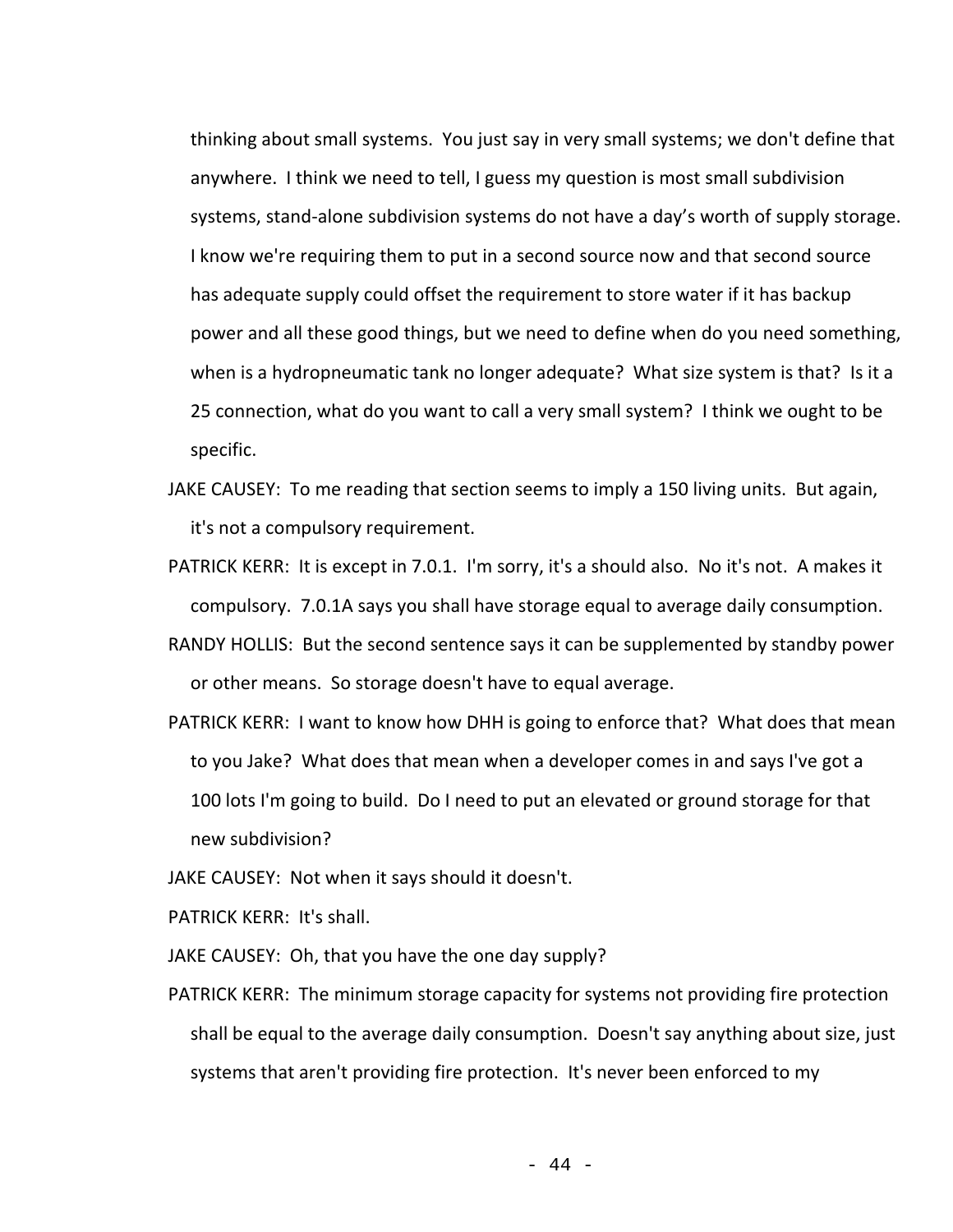knowledge and I want to be sure we're not going down a path we shouldn't.

- JAKE CAUSEY: Well, I read it just as you do and the second sentence as Randy stated may be reduced when the source and treatment facilities have sufficient capacity with standby power to supplement peak demand on the system.
- PATRICK KERR: So if I build a subdivision and I got to put in two wells that are capable individually of supporting the entire system demand and I need to put standby power on both of them, or I need to put in storage for a day. Is that what we want to say? JAKE CAUSEY: I don't know that storage for a day like as in lieu of standby power.
- PATRICK KERR: It is. It says the requirement may be reduced when the source treatment facility has sufficient standby power. If I had no standby power and I put in one day's storage that would be adequate under this. Are you going to require, it's already pressing developers to say that they have to put in two sources supply and we also interpret that to mean each independently sustain the entire system. Correct? Has to have the capacity so now we're going to tell them they have to have standby power on both of them too?
- JAKE CAUSEY: No, I don't think so. We require standby power so I think essentially you can guarantee a new system comes in two wells and standby power, or one of them could be both.

PATRICK KERR: So one well's enough?

JAKE CAUSEY: No, no, no. But you'll have backup power so automatically qualify for the reduction in storage capacity based on that criteria, but you are still going to be able to meet all the demands, etc. What we would do is we would comment on should be this way, looks like proposing it this way, okay provide a rational, this is why we're doing it.

PATRICK KERR: So you are going to require storage on small systems going forward?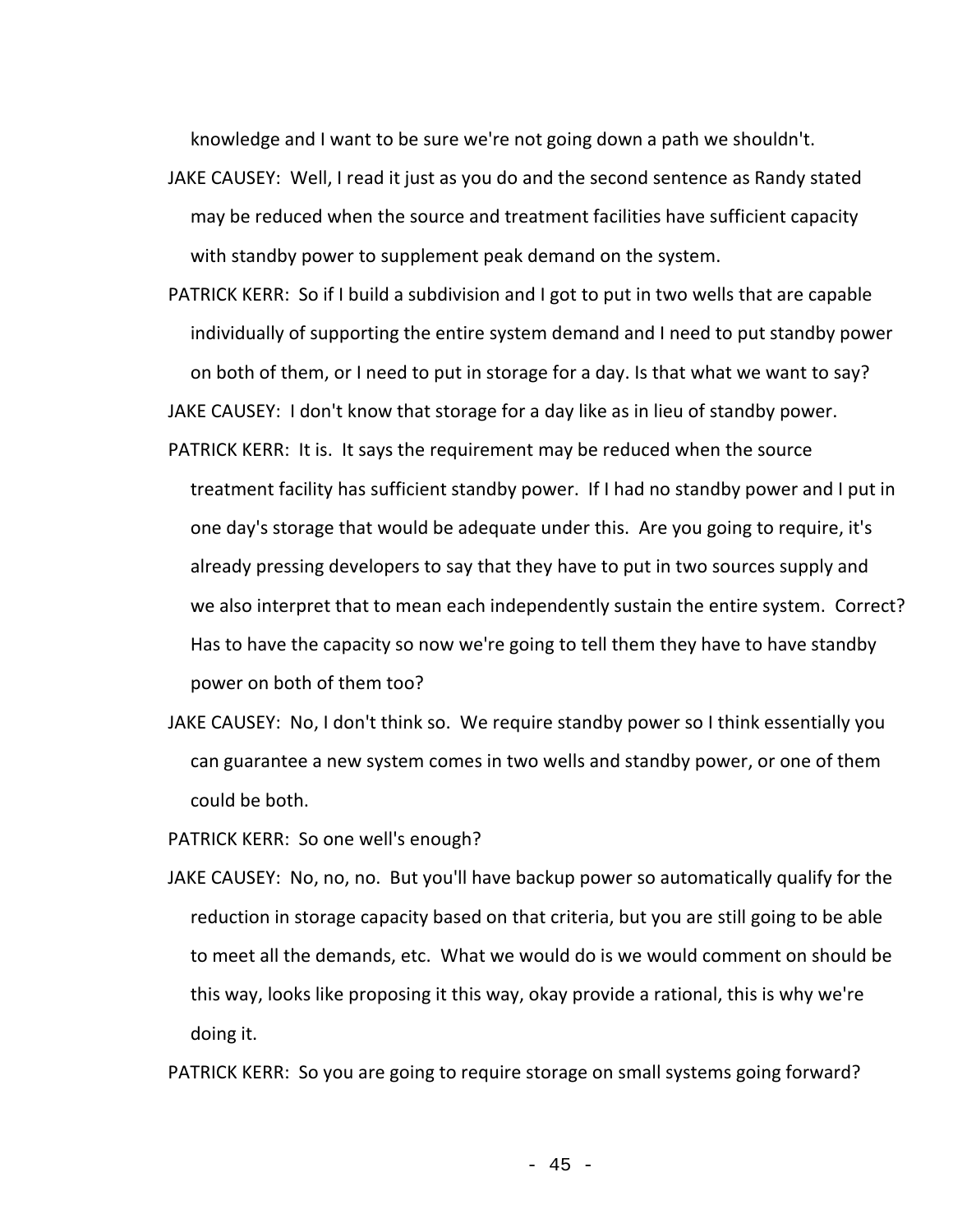JAKE CAUSEY: Going to require storage?

PATRICK KERR: I'm asking.

JAKE CAUSEY: Yes. I would think so. I haven't seen a system propose without storage. PATRICK KERR: There's a lot of small systems on a hydropneumatic tank.

JAKE CAUSEY: I wasn't following you then.

GREG GORDON: One thing I would add along the same lines as Pat is you're looking at future phases of a subdivision when they build on and may be you have an existing subdivision that has one well in the tank and the developer is bringing on more to that system when you do the new. Let's say you need a new well or secondary source and it's rural and there's nothing close by to interconnect with that's cost effective. Would you also require a different type of storage, ground storage, standby power and things like that? And the other one I was wondering just with we've got a whole bunch of hydropneumatic tanks, they're not fun to deal with. I'm dealing with a problem one now. But you also have in here the design standards for new systems and/or improvements. I'm just wondering trying to improve or replace a tank or doing something in that area and you have a specific amount of property you can't, maybe can't put in ground storage in that area and may be that tank is looped in with other tanks and a tower. Kind of had that as you've seen, which is kind of not the best in the world.

JAKE CAUSEY: Hydropneumatic tanks can have some cumulative affects there too. So you said hydropneumatic tanks cannot be counted as storage? I didn't read that. If you're providing backup power use that as rationale. Certainly I think we would look at storage's cumulative affect regardless where they are located as long as they are connected to that system.

GREG GORDON: And I know we have a lot of single source issues and I don't like them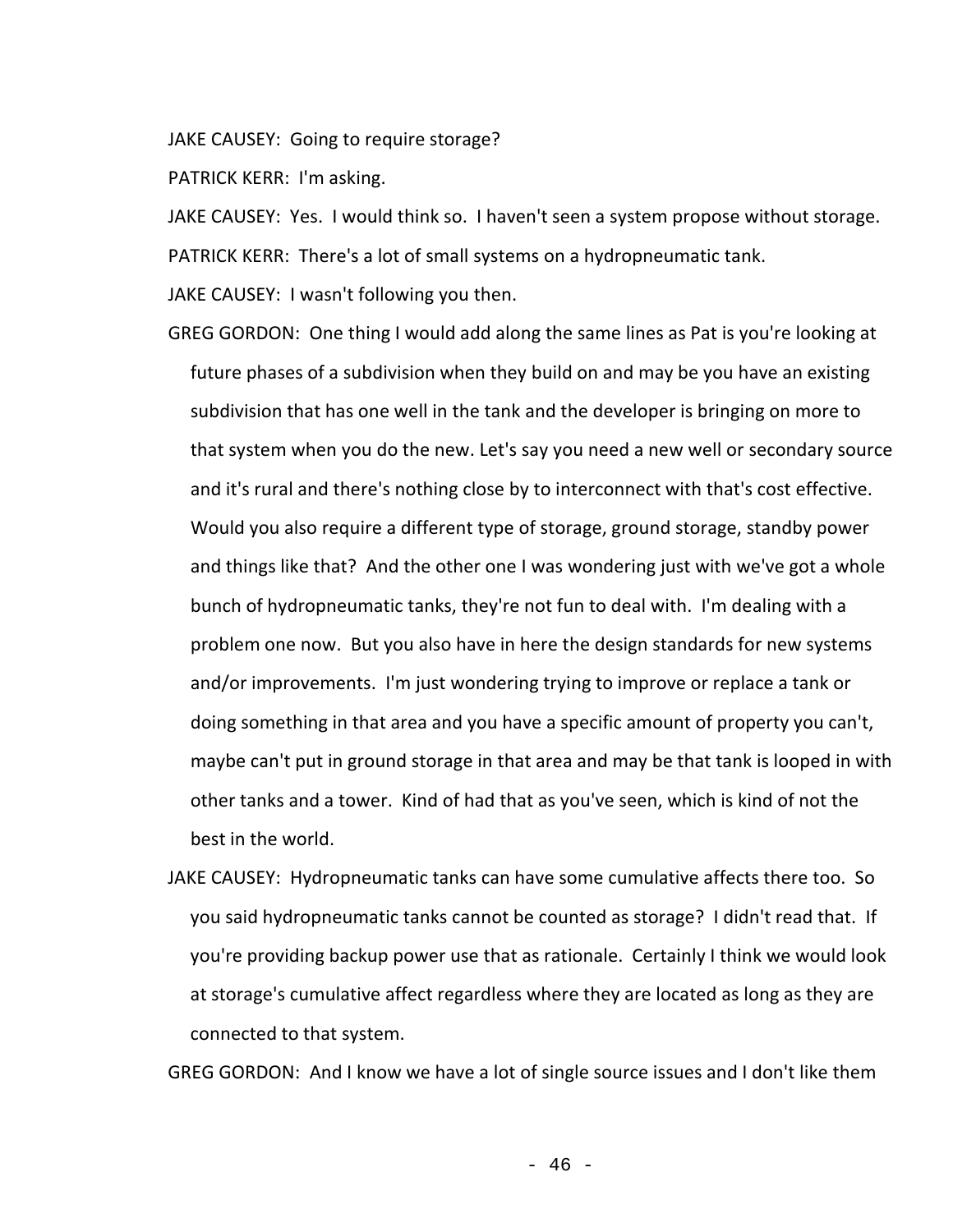at all. I really want two sources even though they can be painful for cost prospective. But I guess what I'm trying to get at is that if you're making improvements or doing something you still have say a subdivision with a hydropneumatic tank and you are trying to make improvements to that tank or that system, may be if you're putting in a larger tank, can't do ground storage because the way the property's configured and you can't get any other property because the way the development is configured that would still be allowed. Because we do have as you've seen the secretary came out we have some subdivisions a sliver of property and there's nothing else around that you can get and you can't even find the other property owner, wetlands, or something like that. You can't utilize it and you may want to fit in a newer tank or do some improvements to the system right there, but you wouldn't get shot down from doing that because you would actually to make that improvement to pull out that tank and put on one that's larger, but you couldn't do ground storage because the way the site is configured. We have a lot of tight little pieces of property and that's what I'm worried about.

- JAKE CAUSEY: That makes sense. Another thing that we had looked at and considered was some very large hydropneumatic tanks 30, 40, 50 thousand gallon tanks and so we have ground storage tanks that aren't that big. Certainly from my prospective talking tanks that large you get some credit. But I think that's more not intended for new construction, just dealing with what you got.
- GREG GORDON: I was going to say too on what Pat mentioned with developers though I think if they are going to, especially like home (inaudible) one point that may come up and I think as a committee we probably need to think that all the way through cause many of us are going to be explaining to developers why this is necessary, why we think it's a good thing. Typically they probably come to a lot of us why are they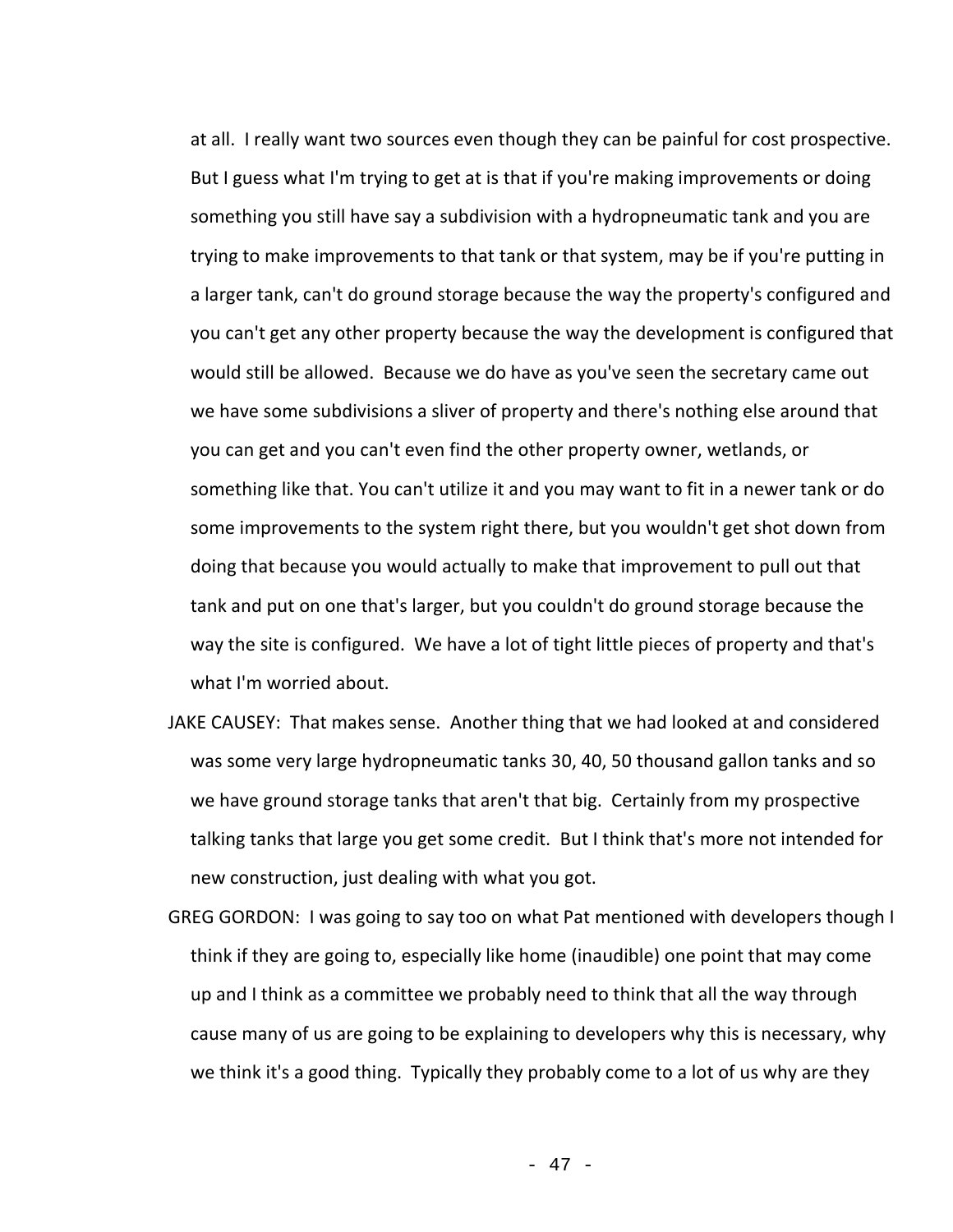requiring this, go to the region and ask them. I am not their boss, please. You get a lot of that blowback and we mentioned other things about fire issue being political. Sometimes development can be political too and they start to wonder why am I required to do this, pricing of lots, things of that nature. If there's going to be points for future development and we all think these are good things like having two wells, elevated storage, standby power, one of those wells we just need to be ready for the blowback from developers and such looking at a price point, not really the water system like we are.

- JAKE CAUSEY: I do think that if we're building a new 200 lot development and the intent is we're going to provide fire protection you can't really do that with a hydropneumatic tank and call it fire protection. That's just a fundamental thing.
- RANDY HOLLIS: Goes back to people living in that subdivision and what they will pay for insurance rates.
- JAKE CAUSEY: Also local ordinances, that doesn't leave it up to those people. Local ordinance says if you build in our parish you got to provide fire protection.

RANDY HOLLIS: That doesn't affect water quality which is what our job is.

JAKE CAUSEY: It does in a sense as far as sizing of tanks and other things, maintaining chlorine residuals. And also if you put a hydrant on a system that serves 20 customers and has a 40 gallon a minute well it's a little tank it's going to affect water quality. And so those are the situations you end up in. Fire protection is not always an option because there are so many places that mandate it locally and if you're going to provide it you have to provide it in a manner that doesn't compromise water quality. You have to have adequate storage. It's definitely a circular issue there. GREG GORDON: And I would just say we actually have an ordinance like that and there's a massive disconnect between our ordinance, even our own internal approval, DHH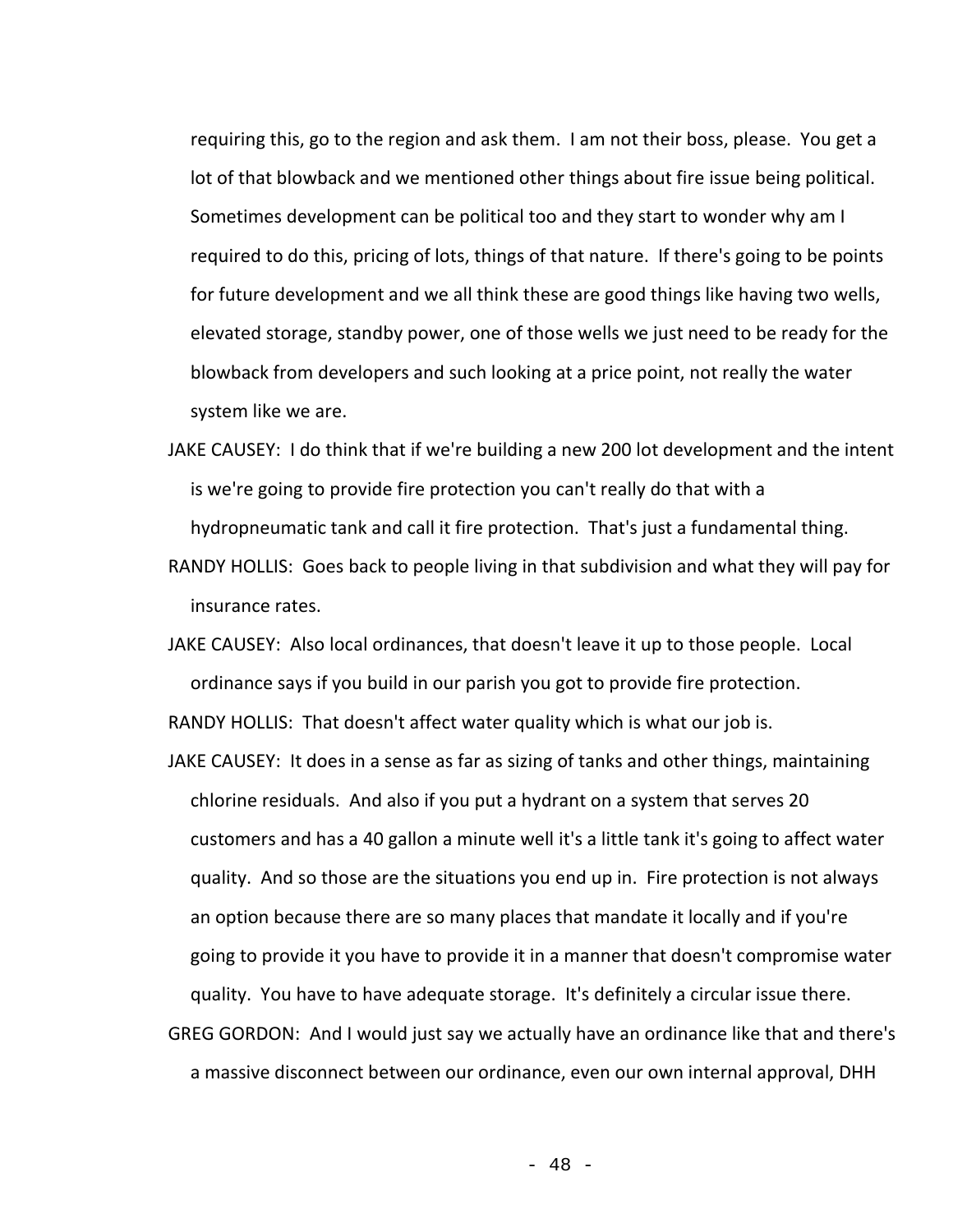approvable to the point where they all kind of mesh and we're trying to fix them all and it's tough.

RANDY HOLLIS: Let me bring up the last sentence of this paragraph, hydropneumatic tanks. And the last sentence we're here to protect public health and for those operators coming behind us that go in to run a tank, and the last sentence of that, and Dr. Guidry you're the state health officer, are you a mechanical engineer? Because this says non ASME factory built hydropneumatic tanks may be allowed if approved by the state health officer. Now ASME comes with a cost. And the code tank, it comes with a cost. This says you can waive that if you want to. Do we want to waive ASME tanks for hydropneumatic tanks? Should that sentence even be in there? If you're not a mechanical engineer and you have the ability to waive that requirement. I think we ought to take that last sentence out.

KEITH SHACKELFORD: It could be built to the ASME code, but doesn't have to have the stamp on it, a big savings.

- RANDY HOLLIS: I understand when we do things, certain tanks with the glass outside and those things that can violate an ASME stamp. So how do we need to rephrase this or is it fine? Pressure tanks shall meet or shall be built to ASME code requirements and then we take out the last sentence. Gives him the authority.
- JAKE CAUSEY: I would be curious to know how do you know it's built to the standard if it's not certified or listed to that standard?
- KEITH SHACKELFORD: Look at the shop drawings for one thing. It's going to have to do with (inaudible) caps, where they get those, wall thickness.
- RANDY HOLLIS: (inaudible) pressure testing. I would like to see shall be built to meet ASME code requirements and we delete that sentence.

PATRICK KERR: Why?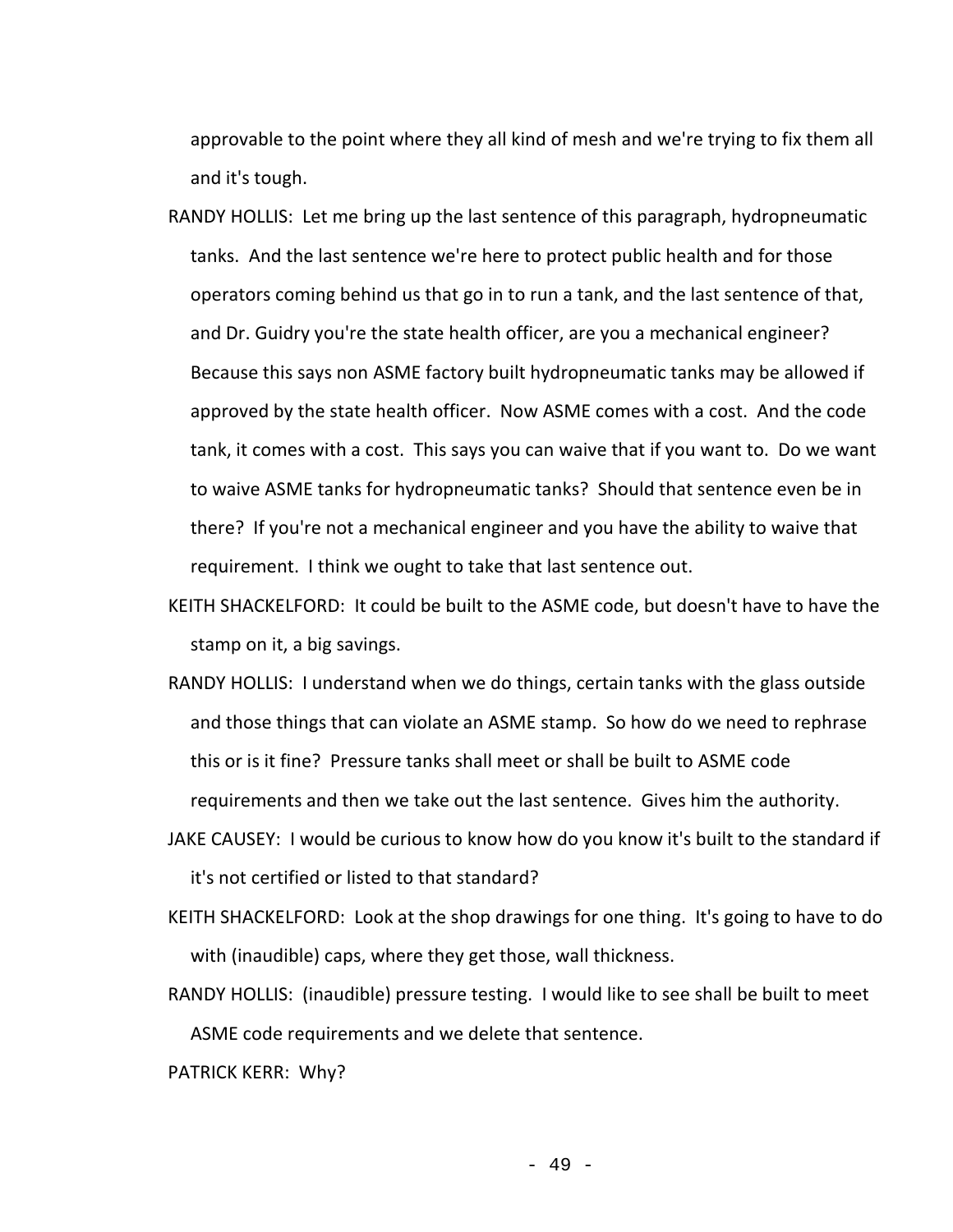RANDY HOLLIS: It's our duty to protect those operators coming behind you. You've got a shady operator makes (inaudible) blows up on them, then we've allowed him the ability to say he's a good buddy of a certain tank manufacturer, if they build this tank and it blew up now who's responsible?

JAKE CAUSEY: That seems to be a pretty standard requirement.

- JIMMY GUIDRY: If you waive something and something bad happens even if it's no fault of your own because you allowed something outside what's required you're at fault. So me I don't want the ability to say, I prefer national standards, I prefer standards we have to live by and we have to say we don't have to meet those standards. The minute I say that all the taxpayers (inaudible).
- RANDY HOLLIS: But Dr. Guidry, you may not be here 30 years from now. We're looking at those people down the road and we don't want someone to find a loophole that says you know what, you don't have to put in that expensive tank, I can give you a waiver. And I don't think we should allow that.
- JAKE CAUSEY: All right, sounds good. Okay, so really the next two DHH 17 and 18 were just relative to the fact that particular sections were shoulds and enforcement note. And so I guess I'm presuming that we're leaving should and striking the enforcement note. 7.2.2 A and B. The only comment was enforcement note.

CHRIS RICHARD: (inaudible) for enforcement, but it's not enforceable.

- JAKE CAUSEY: We'll strike the enforcement notes on those two and then our next section is 7.3.3. You have something before that Randy?
- RANDY HOLLIS: No, it pertains to this one. The very first one adequate controls shall be provided to maintain levels in distribution system storage structures. I agree with that. Level indicating devices should be provided at a central location. For big rural systems telephone dialers or something like that is fine. To say we're going to take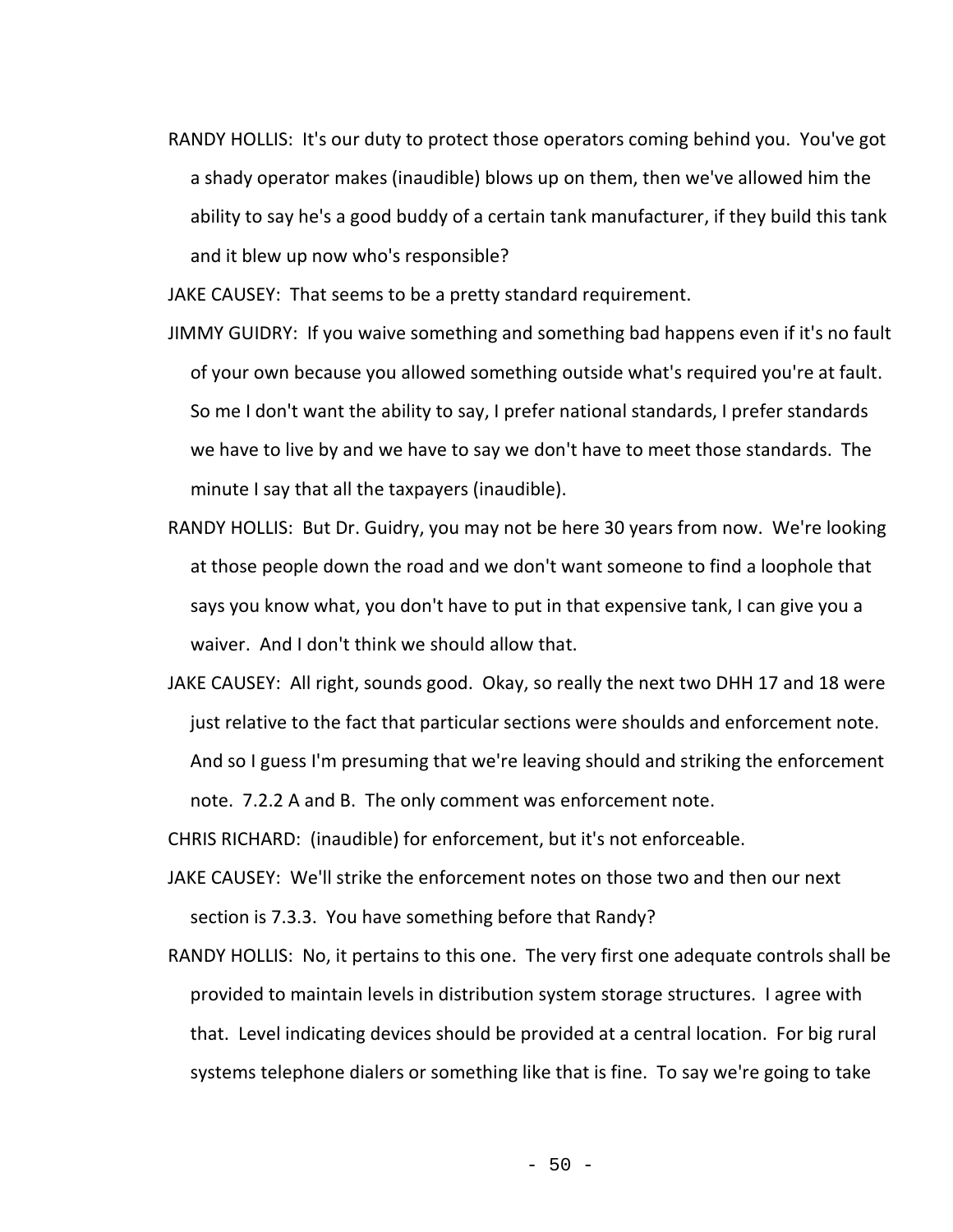every tank level and put it into one central location is a great idea, but it's costly. I guess it says should, never mind, it's not required.

JAKE CAUSEY: A recommendation. The last three were shoulds and enforcement notes. I'm presuming we can simply delete the enforcement note. I guess we'll provide something that's a little more fine-tuned the next meeting. Okay, part 9 waste residuals. The 9.1 sanitary waste. The last sentence of that section says the appropriate federal, state, and local officials should be notified when designing treatment facilities to ensure the local sanitary sewer system can accept the anticipated waste. So we recommend making that a shall. The next comment, comment 2 was relative to discharge of brine wastes. Except when discharging to large waterways a surge tank of sufficient size should be provided to allow the brine to be discharged over a 24 hour period. And so we propose to make that should a shall. Again, I guess when you're discharging to small waterways, or I guess possibly other facilities that you would have a service tank for your brine waste to discharge over a 24 hour period. Comment 3, so comment 3 is relative to lagoons or flood treatment basically, short term lagoons, long term lagoons. And then it says the design for both short-term and long-term lagoons said should, so we were proposing that these design requirements be shall for these lagoons. They seem to be, I would just say general requirements other than minimum usable depth of 5 feet, freeboard of 2 feet. Unless there was an issue, in my mind an existing lagoon that was causing a plant not to be able to operate properly. Generally speaking I would just say this is new permits. The next section was comment 4, discharge of lime sludge to sanitary sewer should be avoided since it may cause both liquid volume and sludge volume problems at the sewage treatment plant. The last sentence said this method should be used only when the sewage system has the capability to adequately handle the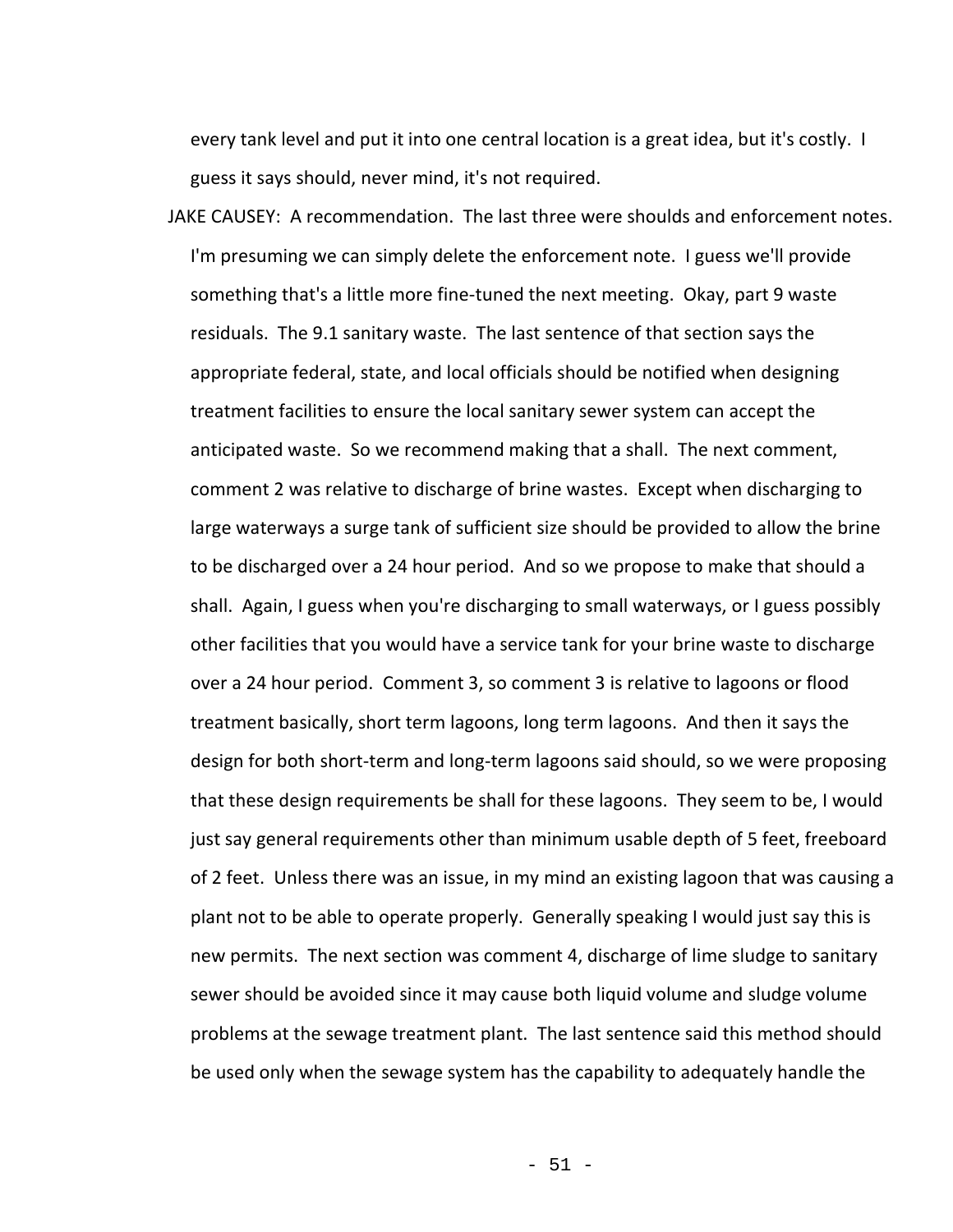lime sludge. This method should shall only be used, make that should a shall right there.

- PATRICK KERR: Back up for a second. Who's the approval authority in B? Approval from the appropriate reviewing authority.
- JAKE CAUSEY: That would be for land application, would be the Department of Environmental Quality.
- PATRICK KERR: We should put that in there, right?

JAKE CAUSEY: Yes, I would agree with that.

- ROBERT BROU: Go from H, I, to B.
- JEFFREY DUPLANTIS: It's A the page before and then it's 1, 2, and 3 A, B, C, D, F, and B from the other.
- JAKE CAUSEY: Page 3, comment 5. So the concern was that they struck through the requirement for pilot studies on mechanical dewatering and calcination of sludge treatment process. Those two treatment processes there I believe in several locations reference the need for pilot studies, in particular plant waste. And so the subcommittee report recommended the deletion of all pilot study requirements basically. And really the only pilot study requirements in this part are relative to those two treatment processes only. It seemed kind of, I guess, important or relevant certainly if you're going to design a treatment process you want to be certain it's feasible.
- CHRIS RICHARD: A requirement to have experience with that particular, you have numerous plants, you have experience with it and you know the water quality why do you need a pilot test if you know it works? Don't make it a requirement. Somehow make it allowable.
- RICK NOWLIN: If they don't do one, they're assuming the risk.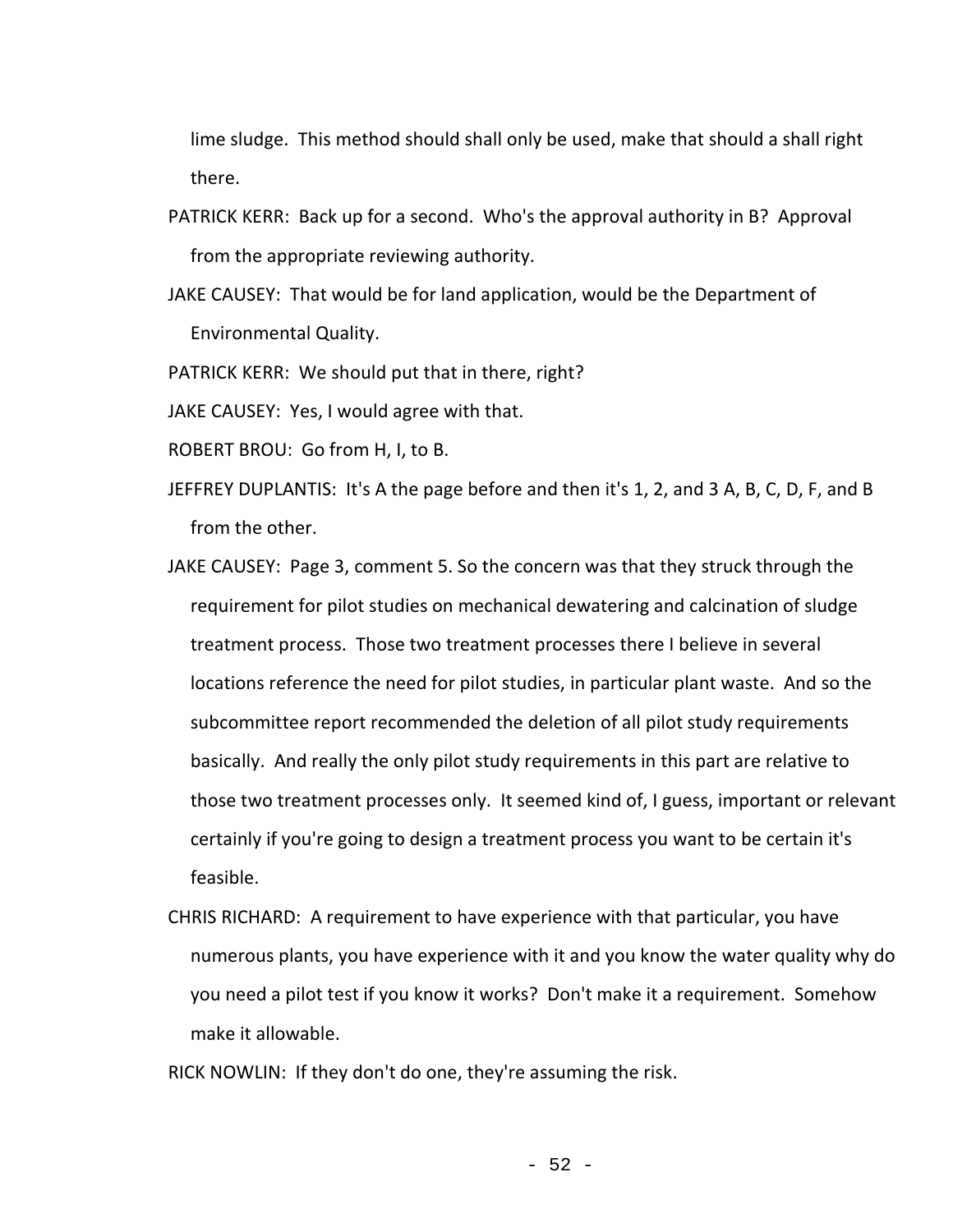JEFFREY DUPLANTIS: It's a risk thing that if your client says we're going to do this and

building a big plant and it doesn't work then they are coming back on the design.

JAKE CAUSEY: Responsibility of the design engineer.

CHRIS RICHARD: The owner may make that decision based on their own experience.

JAKE CAUSEY: So should we just say recommended?

JEFFREY DUPLANTIS: A pilot study is recommended before the design.

- JAKE CAUSEY: Instead of required where it says required we'll replace that with the word recommended. DHH comment 6, again lagoons said should be designed to produce an effluent satisfactory to the appropriate regulatory agency/agencies and should provide for location free from flooding, where necessary dikes, deflecting gutters, or other means of diverting surface water so it does not flow into the lagoon. All these other things so I recommended make those A, B, C, D, H shall instead of should. Both of them to shall. I think the subcommittee did recommend the first one to shall, but the second one I think wasn't specifically included. So there was one note in the subcommittee report on 9.4.2B, mechanical dewatering it says shall be preceded by sludge concentration and chemical pretreatment. The subcommittee report they basically said undetermined here, full committee discussion. I guess recommend leaving shall, but I'm not sure there was a particular discussion that someone had.
- RUSTY REEVES: Best I remember kind of went back and forth for the group to answer or further guidance.
- JAKE CAUSEY: Do you remember why the question came up as far as I don't know that mechanical dewatering treatments that you would run without first sludge concentration.

RANDY HOLLIS: May not need to be concentrated first. Filter bag, if you want to call it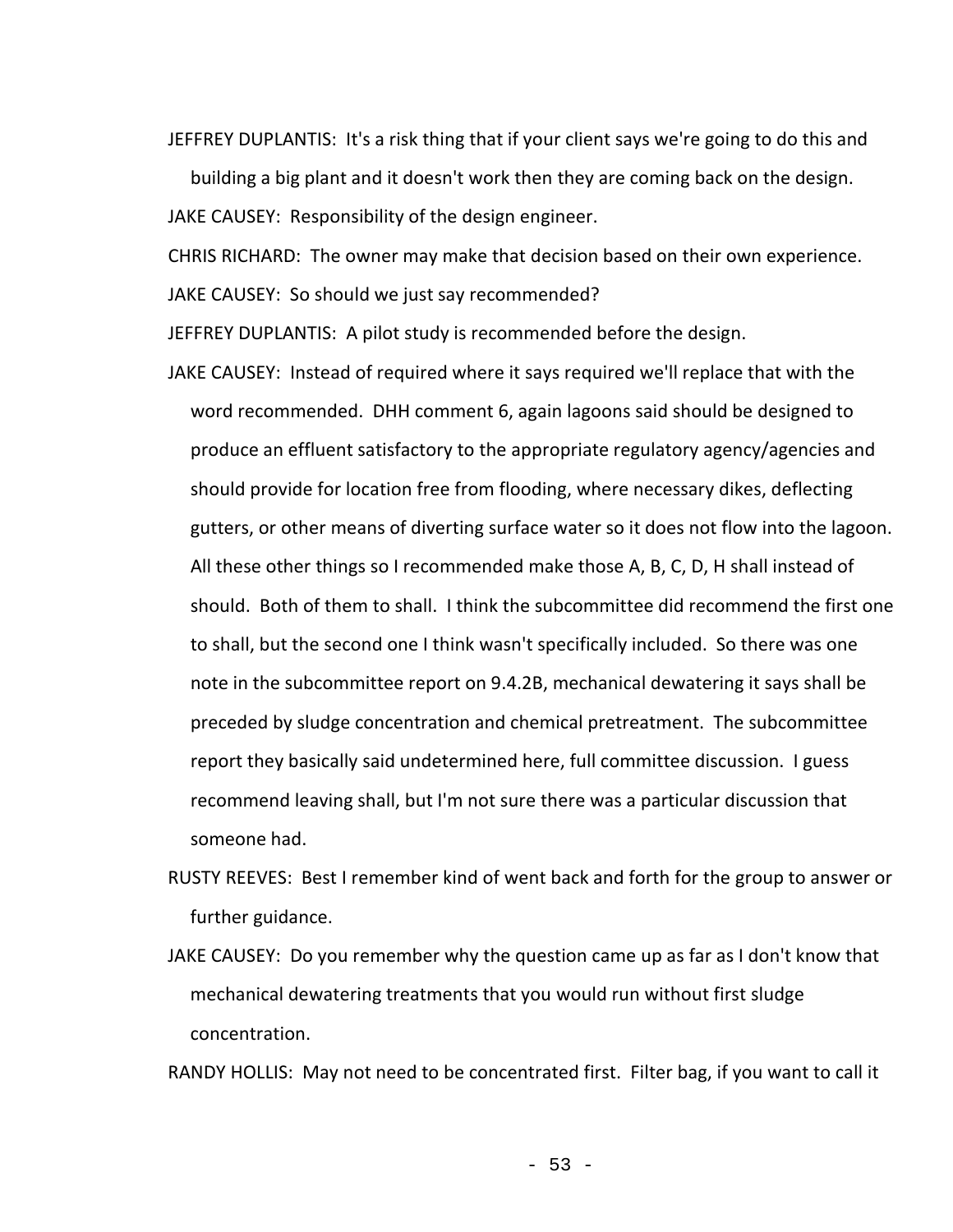that mechanical dewatering, filter bags (inaudible). To me sludge concentration treatment is specific to the type of dewatering you're doing. (inaudible) I think should is a more appropriate term.

- JAKE CAUSEY: There were previous sections where it did say shall that was not reference, wasn't referenced in that section. Page 3 same page second, kind of restated several times.
- RANDY HOLLIS: The evolution of belt presses, belt presses originally never had sludge concentration (inaudible) and everybody figured out (inaudible) and you get two for one and everybody's on concentrated belt presses now. That's a standard, but you don't put a concentrator in front of it. There may be other methods that really don't need that. I hate to use the word shall and make it mandatory if you have a device and you don't need that. I prefer to be approved on a case by case basis depending on the dewatering used. If there's a caveat that could be put in based on specific equipment it does not need. I'd hate to see some innovative technology come back to mechanical dewatering and we try to add something on to it that doesn't need to be there. It would actually prohibit us from using that equipment. I had to go out for just a second, mother nature was calling. Under lagoons, how did you handle the first statement lagoons shall be designed to produce an effluent satisfactory to the appropriate regulatory agency. Shouldn't that really say lagoons shall be designed (inaudible) in compliance with (inaudible) permit.

JAKE CAUSEY: Yeah.

RANDY HOLLIS: That's more appropriate.

JAKE CAUSEY: The next section the 9.5.1 sand filters. Really just highlighted the whole section of 9.5.1 just basically said, initially said sand filters should have the following features. Recommended shall. It is a little confusing to me when you say sand filters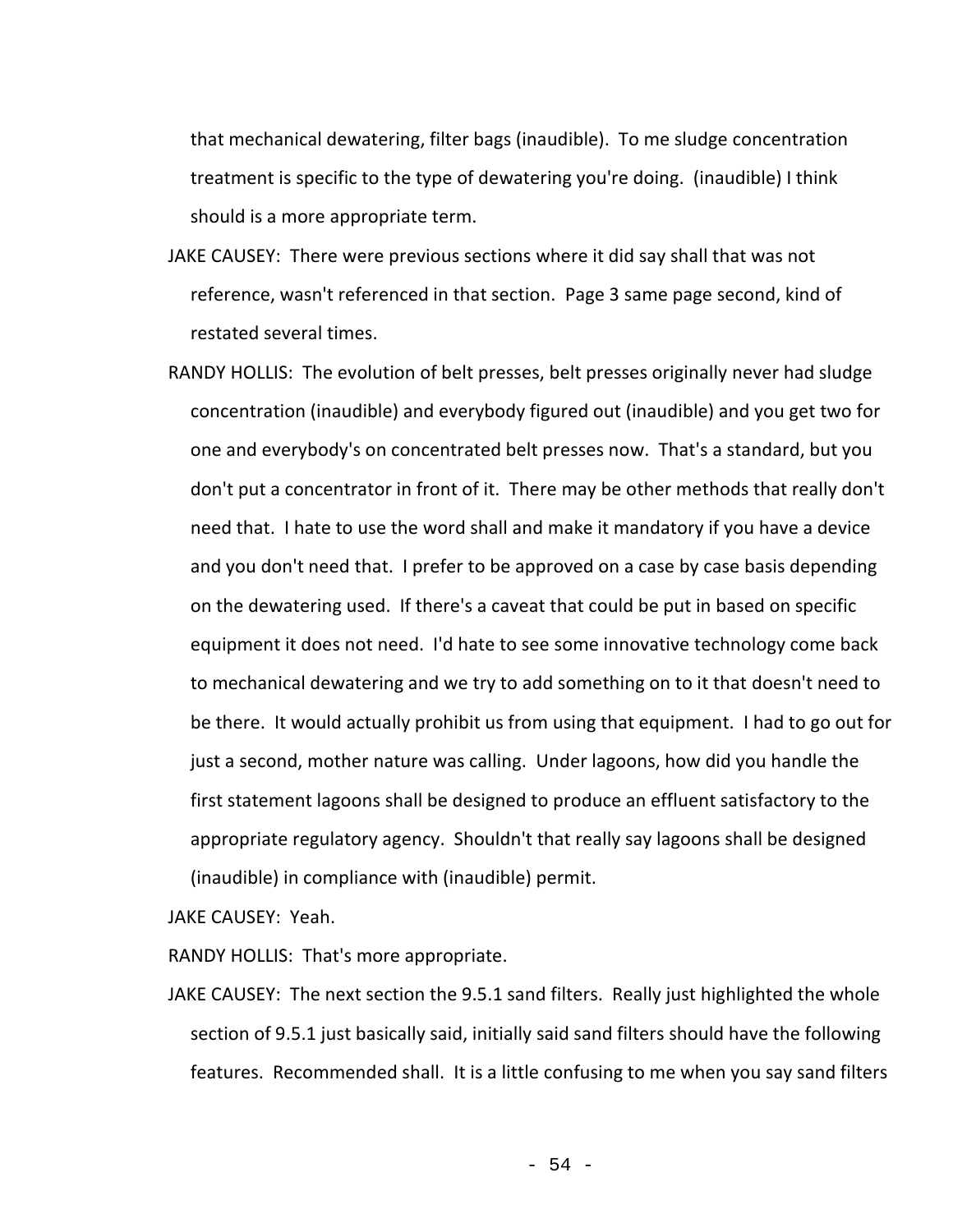should have the following features (inaudible) shall you trump a should with a shall after that. I'm not so certain. I think if we start with shall have the following features and then if there's any specifically that may be shoulds after that or something like that. I think standard sand filter design and operation. Next comment is section 9.6 filter wash water. Disposal of backwash water from surface water treatment and lime softening plants should have suspended solids reduced to a level acceptable to the regulatory agency before being discharged to a backwash reclaim tank. So we just recommended shall instead of should on disposal of backwash water from these plants shall have suspended solids reduced to a level acceptable before being discharged to a backwash reclaim tank and recycled to the head of the plant. Then the last three comments on page 6, one of them the first one DHH 10 was to insert an A I guess there relative to compliance with the filter backwash recycle rule that's in part 12, just to have it there, a good reference. The next one 2 B. It said should, we recommend shall. Recycled water shall be returned in a rate of less than 10 percent instantaneous raw water flow rate at the plants. And then the last one C, recycled water instead of should would be shall not be recycled when the raw water contains excessive algae, when finished water taste and odor problems are encountered, or when disinfection byproduct levels in the distribution system may exceed allowable levels. Particular attention must be given to the presence of protozoans such as giardia and cryptosporidium concentrating in the waste water stream.

CHRIS RICHARD: I'm kind of a little confused on the first section it says disposal of backwash water from surface water treatment 9.6. First words, first one 9.6. Sounds like we're getting rid of it.

JAKE CAUSEY: Page 5. Looks like we're getting rid of what? JEFFREY DUPLANTIS: Remove the words disposal of. Very first sentence.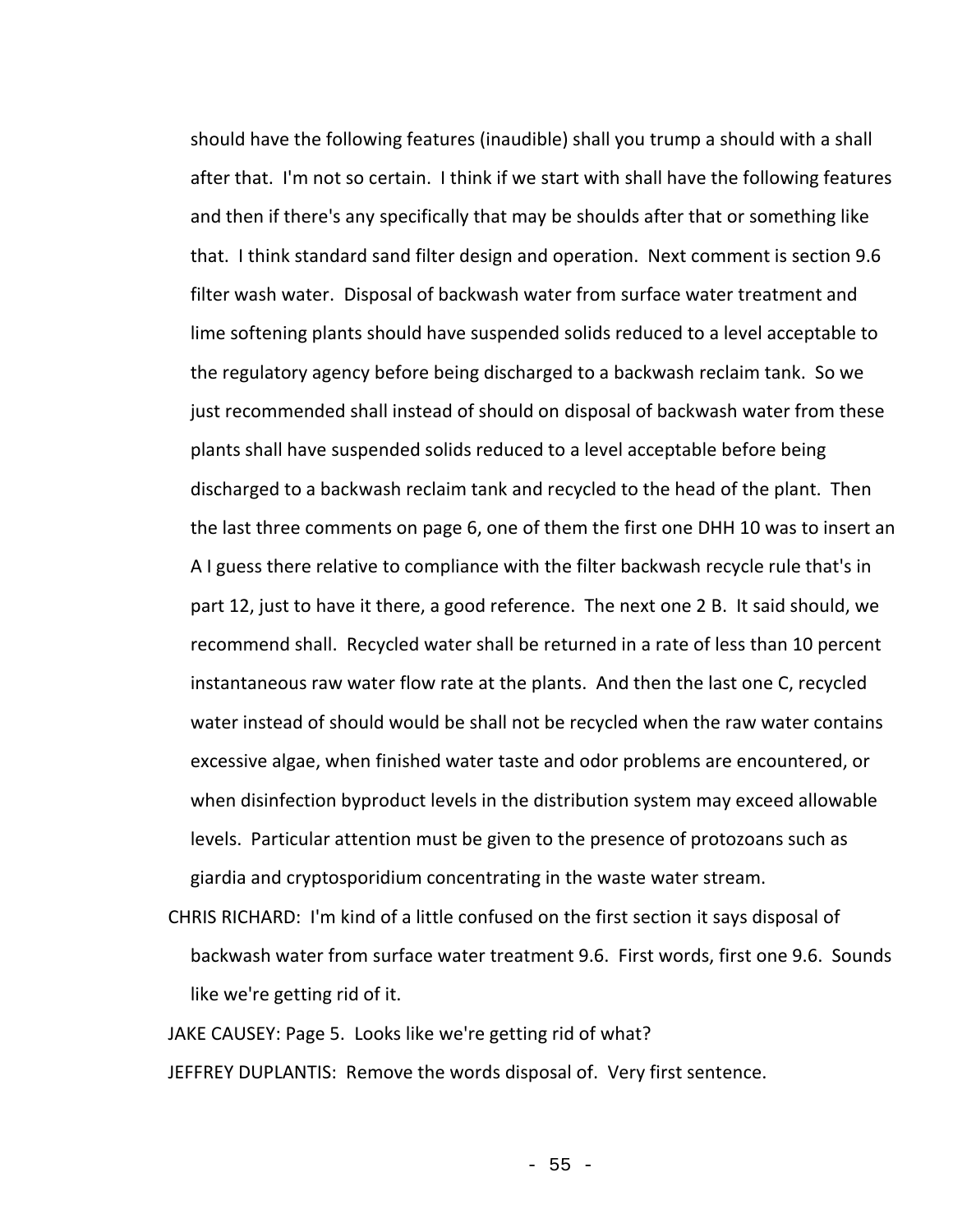CHRIS RICHARD: Says disposal of backwash water (inaudible). The whole chapter on discharge.

JAKE CAUSEY: Not really being disposed, being recycled.

CHRIS RICHARD: For ground water plants. Would you have to get approval, what this is saying for lime softening plant approval to reuse ground water and recirculate back to the plant every time?

JAKE CAUSEY: What section?

CHRIS RICHARD: Number 2, page 6.

- JAKE CAUSEY: So certainly any spent filter backwash recycle plant would require (inaudible).
- CHRIS RICHARD: This says from the state health officer. Sounds like an exception to me. For ground water plant we have to get Dr. Guidry to approve--
- JAKE CAUSEY: No, no, no. That's not what state health officer means there. The way the whole sanitary code is drafted and formatted like state health officer basically small caps a definition that clarifies representative or designee. It's not him acting personally. Wouldn't be anything additional. It would be part of the same permit approval for the plant. Should be called out on the backwash line and all that.
- PATRICK KERR: Randy, again here talks about the last 9.8 arsenic removal facilities, arsenic treatment facilities, I guess my question is where there is arsenic in the treated water and you use a lime softening plant there is some removal of arsenic whether it's water quality standards or not. Does this apply to that waste sludge then? Obviously the source waters are above the limit then you might not need plants specifically to remove it, but a lot of these lime softening plants removal of arsenic is through the process so I'm just curious what exactly.

JAKE CAUSEY: It looks like the second sentence says if a level of 5 milligrams per liter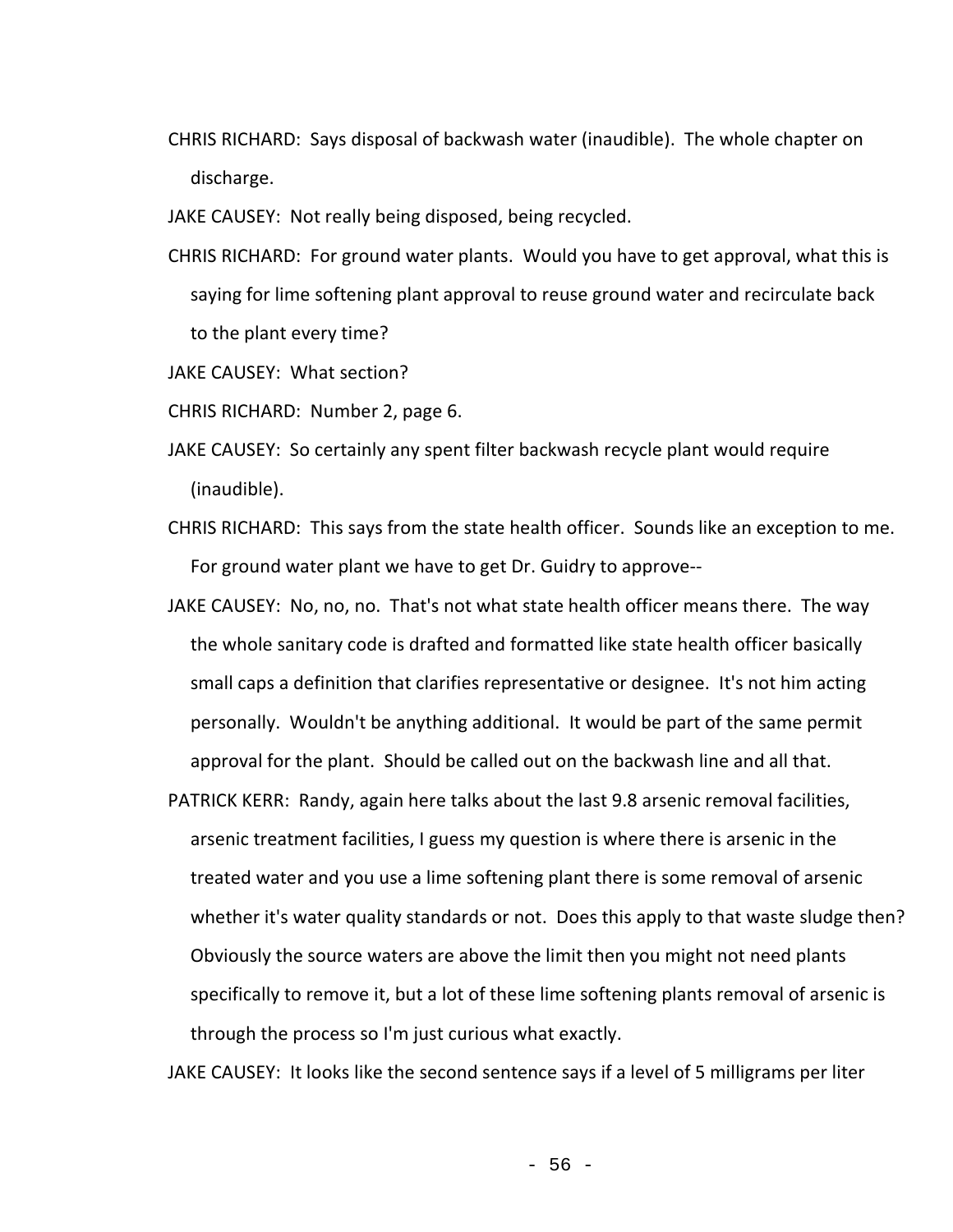hazardous waste if it exhibits a toxicity characteristic leaching procedure, TCLP.

Result of 5 milligrams per liter so I guess based on how much is in that.

PATRICK KERR: The last sentence doesn't comply to all arsenic. It's just if it doesn't

meet the requirement, is that right?

DAVID CONSTANT: Arsenic water treatment facility.

PATRICK KERR: So I have 12 parts per million arsenic and running it through its normal

process and it gets down below 10, is that an arsenic treatment facility?

DAVID CONSTANT: I don't know what an arsenic treatment facility is.

PATRICK KERR: Trying to make sure we don't violate this somehow.

DAVID CONSTANT: Waste operating facility, treatment storage disposal and so how specific as something being arsenic treatment facility.

CHRIS RICHARD: I think if you're over 5 you got a problem.

- DAVID CONSTANT: You defined it there under the TCLP as 5. That number may change, I would be surprised if it didn't. Been bearing down on us.
- RANDY HOLLIS: Put 5 milligrams per liter, that's fine for today, what's going to happen five years from now if it changes?

DAVID CONSTANT: It's going to change.

- RANDY HOLLIS: Putting a limit, what if it grows to 2?
- ROBERT BROU: The last sentence it does say over 5 have to seek permission. It stands alone. It says you have to get permission (inaudible) any known point.
- RANDY HOLLIS: Right, but what if a new act would pass and takes it to 2?
- CHRIS RICHARD: Just need to say more generic limit for arsenic in excess of that without putting the actual number.

JAKE CAUSEY: Also says may be defined as hazardous waste if you have a result of this. CHRIS RICHARD: (inaudible) of the last sentence just says nothing to do with treatment.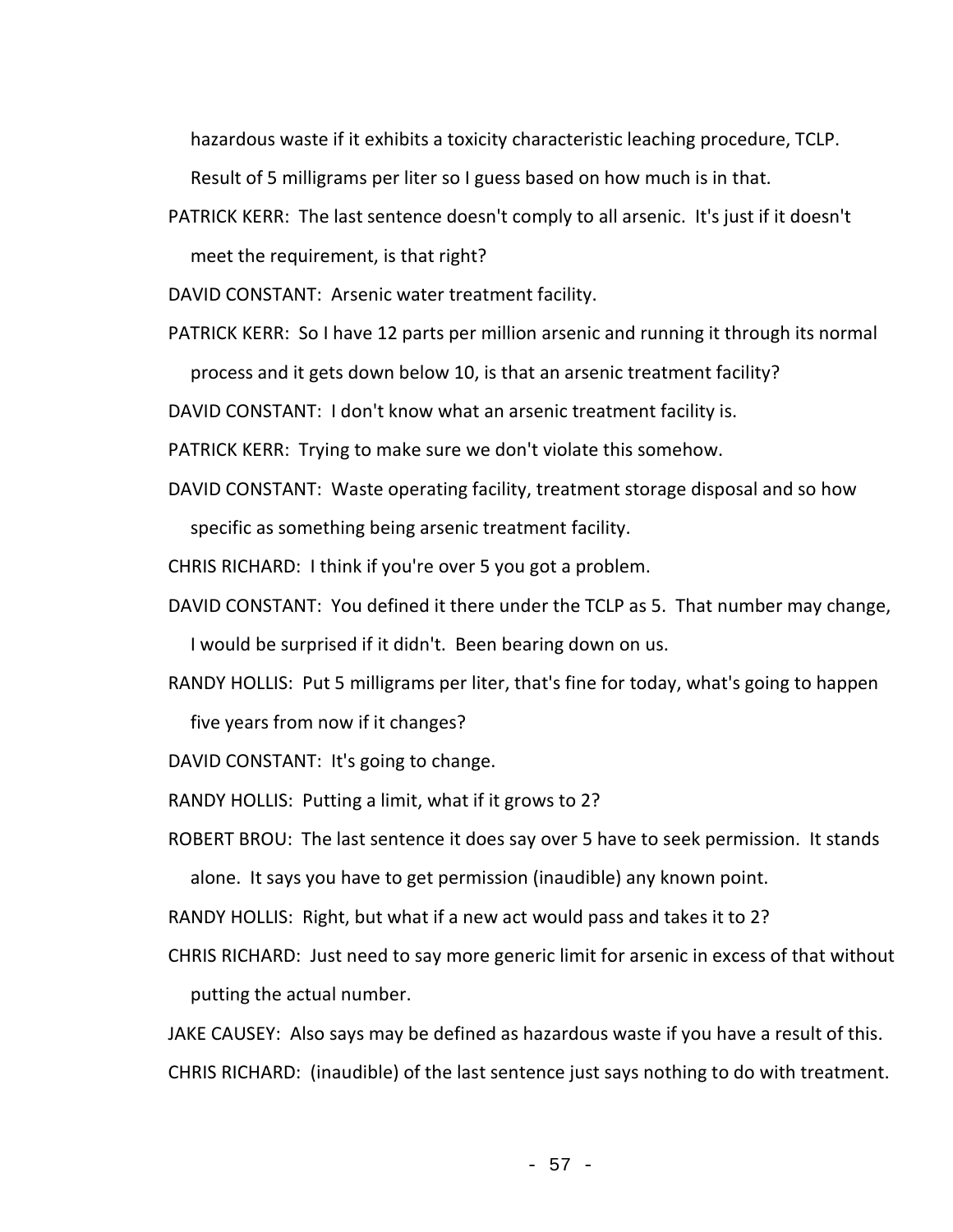If you have arsenic in your waste you must get approval to dispose of your sludge.

- PATRICK KERR: Speaking of reference in the last sentence is what I'm concerned about. Whether it's 5 or 2 it needs to tie into that somehow. Arsenic waste exceeding TCLP requirements can be disposed of only with DEQ approval, something like that. Tie the TCLP to that too.
- JIMMY GUIDRY: Recommended size right now .5 or whatever it is, y'all can tell me if it's different, the record is a required level has (inaudible) level this year whatever the record required TCLP is what.
- RANDY HOLLIS: But as I understand under the TCLP (inaudible) out of your waste and so the liquid after you've dried it and if you exceed 5 what you can do is you can treat your waste a little more and get it to 3 then you're in compliance. So just because we had 5 doesn't mean you have to notify them. You take additional steps to get it below 5 and then you're okay.
- CHRIS RICHARD: But if you have 5 in your waste once you're over 5 today you have a hazardous waste. If you treat that you have to have a hazardous waste treatment permit. We're not allowed to treat, once it's 5 it's a hazardous waste. You're not supposed to treat it after that point. You need a storage treatment disposing.

DAVID CONSTANT: You have to have a permit to do that.

- CHRIS RICHARD: Lead paint on a tank is not a hazardous material till you take it off. If you use blastox on it then the process of removing it it never becomes a waste. I had a contractor use a needle gun to take it off against the specifications I said well can I add the blastox and render it not hazardous and they said it will work, but you need a permit. It's a waste now, now you're treating it. End result's the same.
- J.T. LANE: Anything more on part 9? Like to invite anybody who attended, do you have any comments? Any other comments from the committee members?